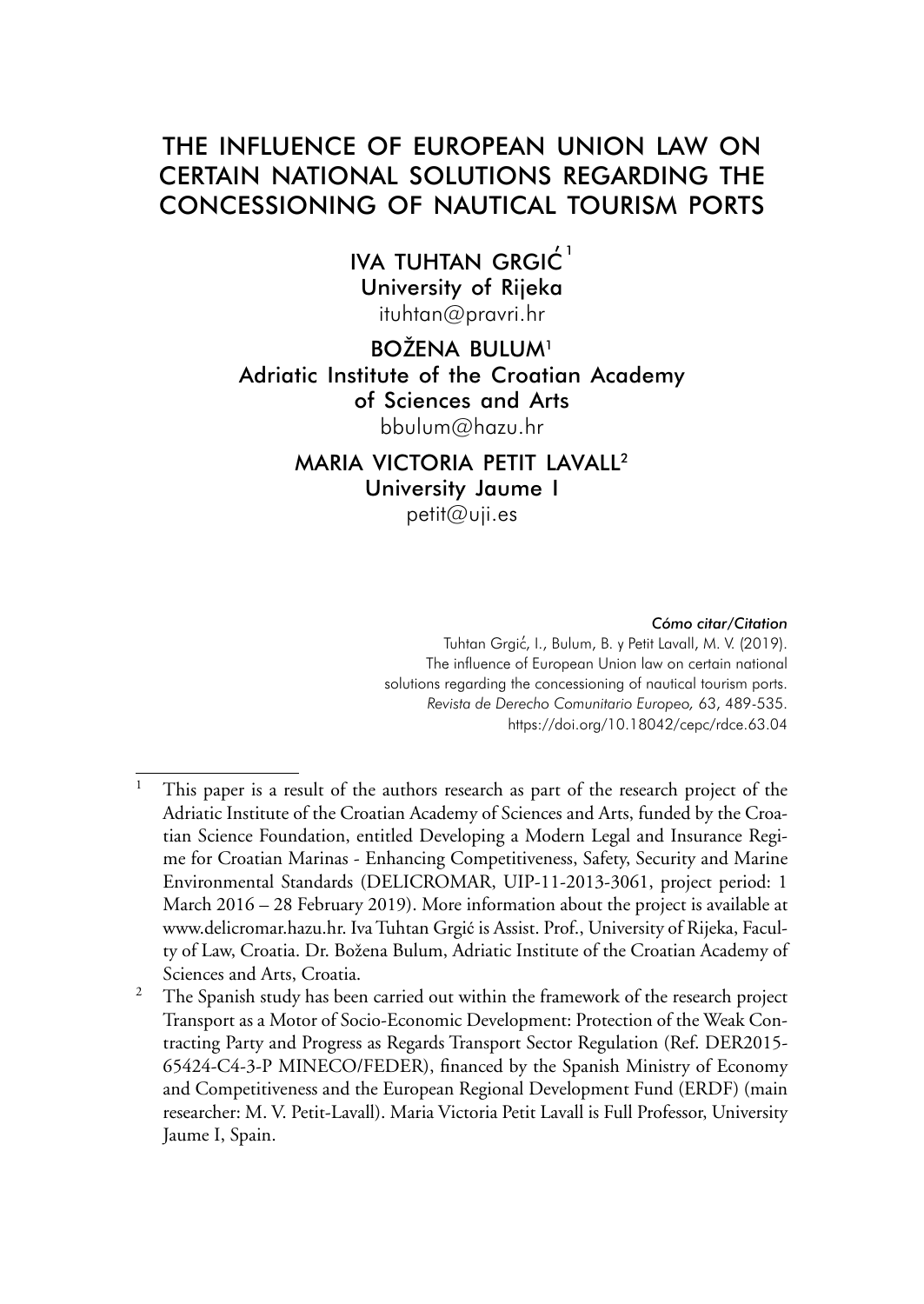#### *Abstract*

The distinctive feature of nautical tourism ports is that the shore and associated sea area, seabed and subsoil are economically exploited for the construction and use of a port to provide services in nautical tourism. This paper presents and analyses legal regimes for nautical tourism ports in four Mediterranean countries, members of the European Union: Croatia, Spain, Italy and Malta. The common characteristic of these legal regimes is that their shores and ports are under the legal regime of a common or public maritime domain, i.e. either *extra commertium* or property owned by the state, but inalienable and incapable of being the subject matter of private ownership or other real rights. Consequently, the economic exploitation of the maritime domain is possible exclusively by means of concession. It is in this context that the authors analyse the applicable national legal rules, their interpretation and enforcement having in mind in particular the specific impact of the European Union rules and the case-law of the Court of Justice of the European Union.

#### *Keywords*

Nautical-tourism ports; duration of concessions; prolongation of concessions; concessions upon request; Directive 2014/23/EU; Croatian law on concessions; Spanish law on concessions; Italian law on concessions; Maltese law on concessions.

# LA INFLUENCIA DEL DERECHO EUROPEO EN DETERMINADAS SOLUCIONES NACIONALES RELATIVAS A LAS CONCESIONES DE LOS PUERTOS **DEPORTIVOS**

#### *Resumen*

El rasgo distintivo de los puertos deportivos es que la costa y las aguas marítimas asociadas, los fondos marinos y el subsuelo se explotan económicamente para la construcción y uso de un puerto que proporciona servicios de turismo náutico. El presente trabajo analiza el régimen jurídico de los puertos deportivos en cuatro Estados mediterráneos miembros de la Unión Europea: Croacia, España, Italia y Malta. La característica común de todos ellos es que sus costas y puertos son bienes de dominio público marítimo, es decir, bienes *extra commertium* o de propiedad del Estado inalienables, sin que puedan ser de propiedad privada o de otros derechos reales. En consecuencia, la explotación económica del dominio marítimo solo es posible mediante concesión. Es en este contexto en el que los autores analizan las legislaciones de dichos Estados, su interpretación y aplicación, teniendo en cuenta, en particular, la influencia del derecho europeo y las sentencias del Tribunal de Justicia de la Unión Europea.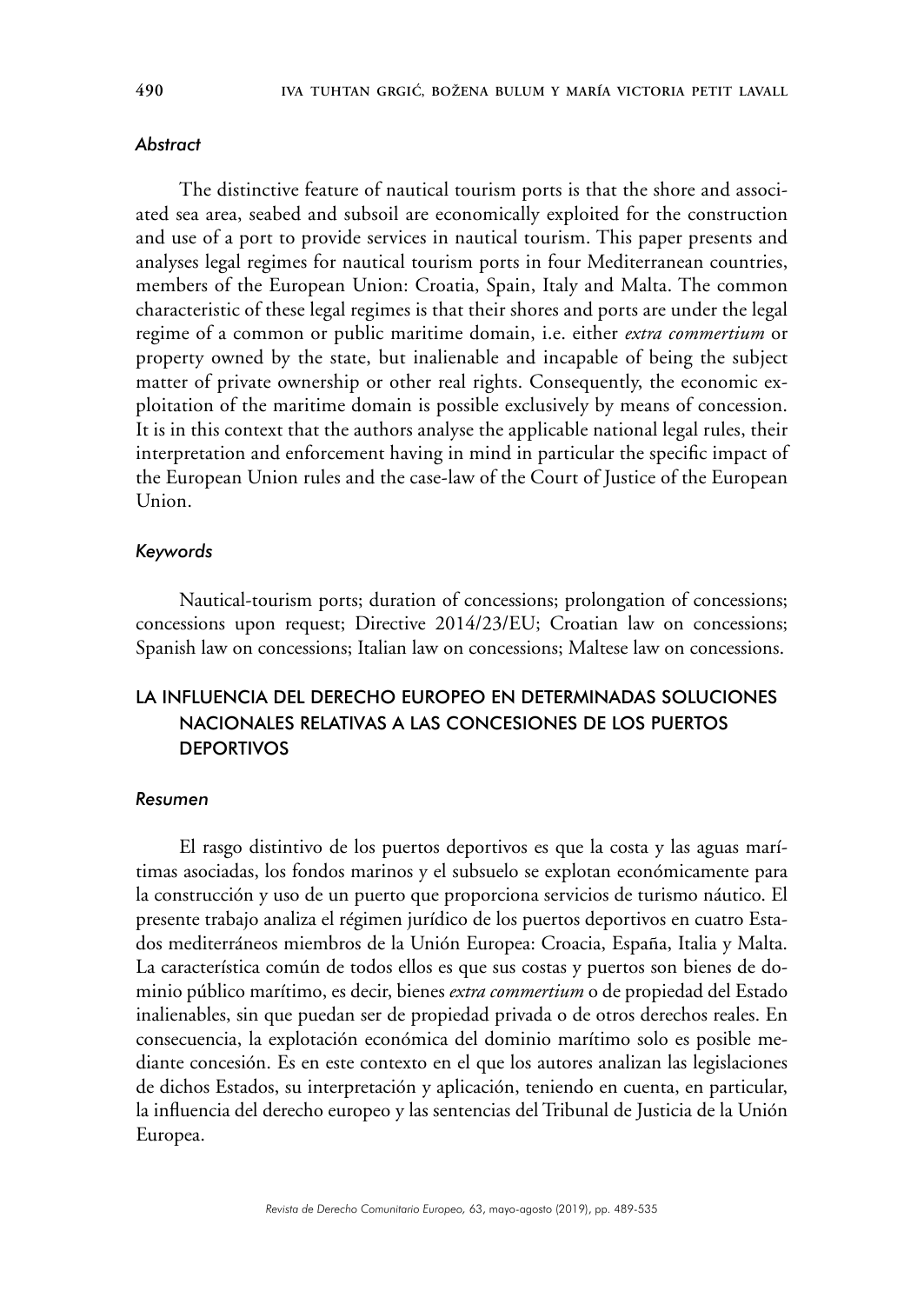#### *Palabras clave*

Puertos deportivos; duración de las concesiones; prórroga de las concesiones; concesiones a solicitud o a instancia de persona interesada; Directiva 2014/23/UE; legislaciones croata, española, italiana y maltesa sobre concesiones.

# L'INFLUENCE DU DROIT DE L'UNION EUROPÉENNE SUR CERTAINES SOLUTIONS NATIONALES CONCERNANT LA CONCESSION DES PORTS DE PLAISANCE

#### *Résumé*

Le trait distinctif des ports de plaisance est que la côte et les eaux maritimes associées, les fonds marins et le sous-sol sont exploités économiquement pour la construction et l'utilisation d'un port fournissant des services de tourisme nautique. Cet article analyse le régime juridique des ports de plaisance dans quatre États méditerranéens, membres de l'Union européenne: la Croatie, l'Espagne, l'Italie et Malte. Leur caractéristique commune est que leurs côtes et leurs ports sont des biens appartenant au domaine public maritime, c'est-à-dire des biens *extra commertium* ou des biens inaliénables de l'État, sans pouvoir appartenir à des particuliers ni à d'autres droits réels. Par conséquent, l'exploitation économique du domaine maritime n'est possible que par concession. C'est dans ce contexte que les auteurs analysent les règles de droit national applicables, leur interprétation et leur application, en tenant compte notamment de l'incidence spécifique des règles de l'Union européenne et de la jurisprudence de la Cour de justice de l'Union européenne.

#### *Mots clés*

 Ports de plaisance; durée des concessions; prorogation de concessions; concessions sur demande; Directive 2014/23/UE; législations croate, espagnole, italienne et maltaise sur les concessions.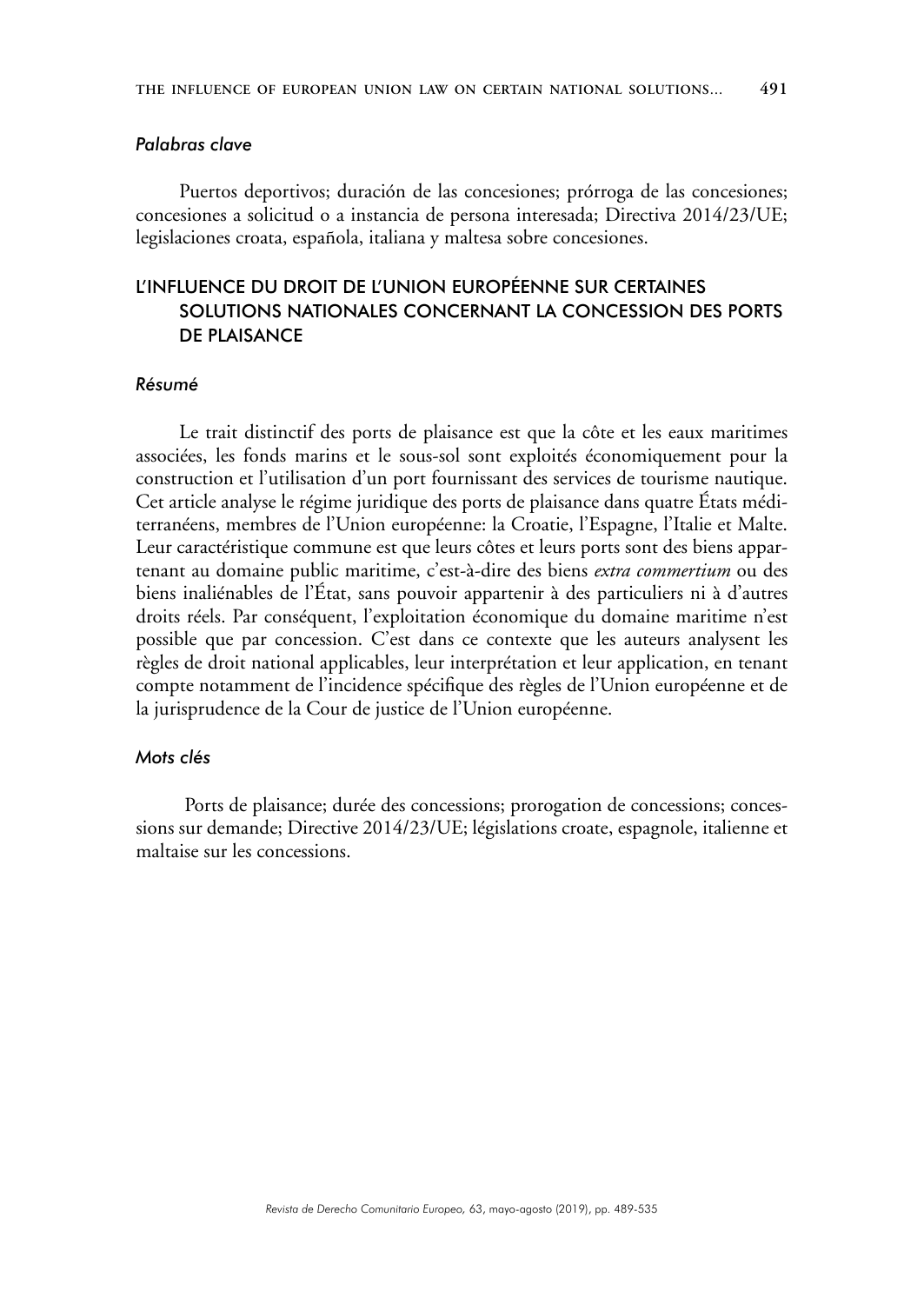#### *SUMARIO*

I. AN INTRODUCTORY NOTE ON EU LAW ON THE AWARDING OF CONCES-SIONS. II. APPLICABLE NATIONAL LAWS ON CONCESSIONS FOR NAUTICAL TOURISM PORTS: 1. Croatian law. 2. Spanish law. 3. Italian law. 4. Maltese law. III. PARTICULAR ISSUES: 1. The duration of concessions: *1.1. Directive 2014/23/ EU. 1.2 Croatian law. 1.3. Spanish law. 1.4. Italian law. 1.5. Maltese law.* 2. Prolongation of concessions: *2.1. The Directive. 2.2. Croatian law. 2.3. Spanish law. 2.4. Italian law. 2.5. Maltese law.* 3. Concessions upon request: *3.1. The Directive. 3.2. Croatian law. 3.3. Spanish law. 3.4. Italian law. 3.5. Maltese law.* IV. CONCLU-SION. *Bibliography.*

# I. AN INTRODUCTORY NOTE ON EU LAW ON THE AWARDING OF CONCESSIONS

Before the entry into force of Directive 2014/23/EU of the European Parliament and of the Council of 26 February 2014 on the award of concession contracts<sup>3</sup>, rules on concessions were part of EU public procurement directives<sup>4</sup>. In these directives, a distinction was made between two types of concession: public services concessions and public works concessions. Only

<sup>&</sup>lt;sup>3</sup> Directive 2014/23/EU of the European Parliament and of the Council of 26 February 2014 on the award of concession contracts (hereinafter, Directive or Directive 2014/23/EU or Concessions Directive), OJ L 94, 28 March 2014, p.1, as amended by the Corrigendum to Directive 2014/23/EU of the European Parliament and of the Council of 26 February 2014 on the award of concession contracts, (OJ L 114, 5 May 2015, p. 9).

<sup>&</sup>lt;sup>4</sup> Directive 2004/17/EC of the European Parliament and of the Council of 31 March 2004 coordinating the procurement procedures of entities operating in the water, energy, transport and postal services sectors, OJ L 134, 30 April 2004, p. 1. Directive 2004/18/EC of the European Parliament and of the Council of 31 March 2004 on the coordination of procedures for the award of public works contracts, public supply contracts and public service contracts, (OJ L 134, 30 April 2004, p. 114).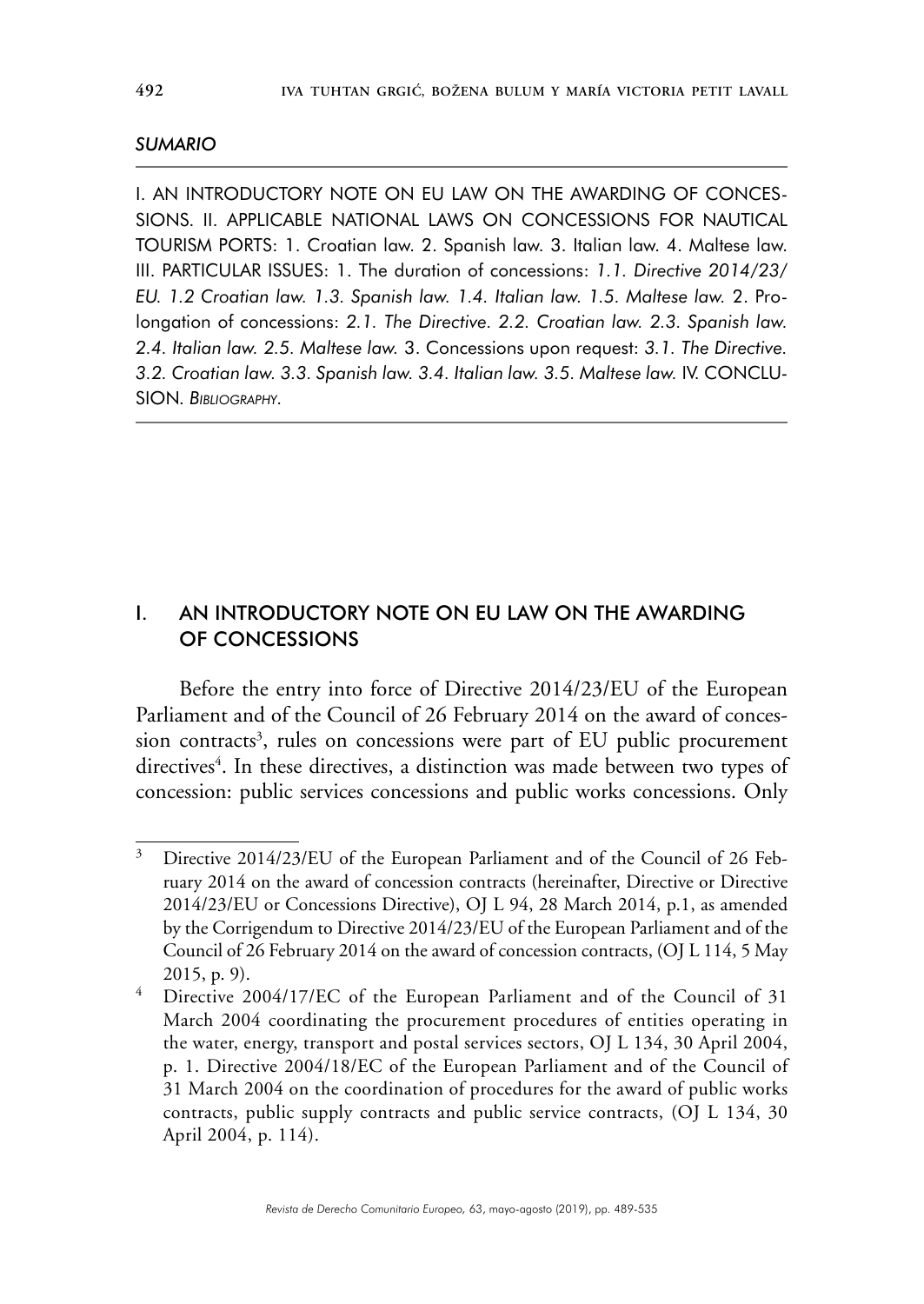the awarding of public works concessions of a value equal to or greater than EUR 5 million was subject to the rules of Directive 2004/18/EC, while the awarding of services concessions with a cross-border interest was subject only to the basic principles of the TFEU<sup>5,6</sup>. These are, in particular, the principle of the free movement of goods, freedom of establishment, and freedom to provide services, as well as principles deriving from these principles, such as equal treatment, non-discrimination, mutual recognition, proportionality and transparency<sup>7</sup>. According to the judicial practice of the European courts, general principles which stem from the TFEU must also be complied with when a contracting authority decides to award a concession contract. These principles take precedence over national legislation. In this sense, in the Ernst Engelmann case<sup>8</sup>, the CJEU stated that the general principles of the TFEU, such as freedom of establishment (Art. 49) and freedom to provide services (Art. 56), apply to concessions.

The principle of transparency provides for openness in procedures. In order to ensure compliance with this principle, a sufficient degree of publicity must be ensured during the awarding procedure. This is a precondition to guarantee that all potential competitors have been informed about the selection procedure<sup>9</sup>.

<sup>5</sup> Treaty on the Functioning of the European Union (consolidated version), (OJ C 202, 7 June 2016, p. 47), (hereinafter, TFEU)*.*

<sup>&</sup>lt;sup>6</sup> Consequently, public works concessions in the utilities sector, public works concessions in the classic sector of a value under EUR 5 million, and public services concessions in both sectors, independently of their value were not regulated by secondary law provisions.

<sup>7</sup> See Recital 4 of the Preamble of Directive 2014/23/EU and Judgement of the Court of 7 December 2000, *Teleaustria and Telefonadress v Telekom Austria,* 324/98, EU:C:2000:669. This was a landmark judgment in which the Court of Justice of the European Union (hereinafter: CJEU) confirmed that contracting authorities need to comply with the TFEU principles of equal treatment and transparency when awarding concession contracts.

<sup>8</sup> See Judgement of the Court of 9 September 2010, *Ernst Engelmann,* 64/08, EU:C:2010:506.

<sup>9</sup> In *Commission v Ireland* case the Court stated that the transparency principle has an ancillary but not subordinate role with respect to the principles of equal treatment and non-discrimination on the grounds of nationality. In order to verify that equal treatment and non-discrimination principles have been complied with, it is necessary to examine whether the principle of transparency has been respected. See Judgement of the Court of 18 November 2010, *Commission v Ireland*, 26/09, EU:C:2010:697, paragraph 36.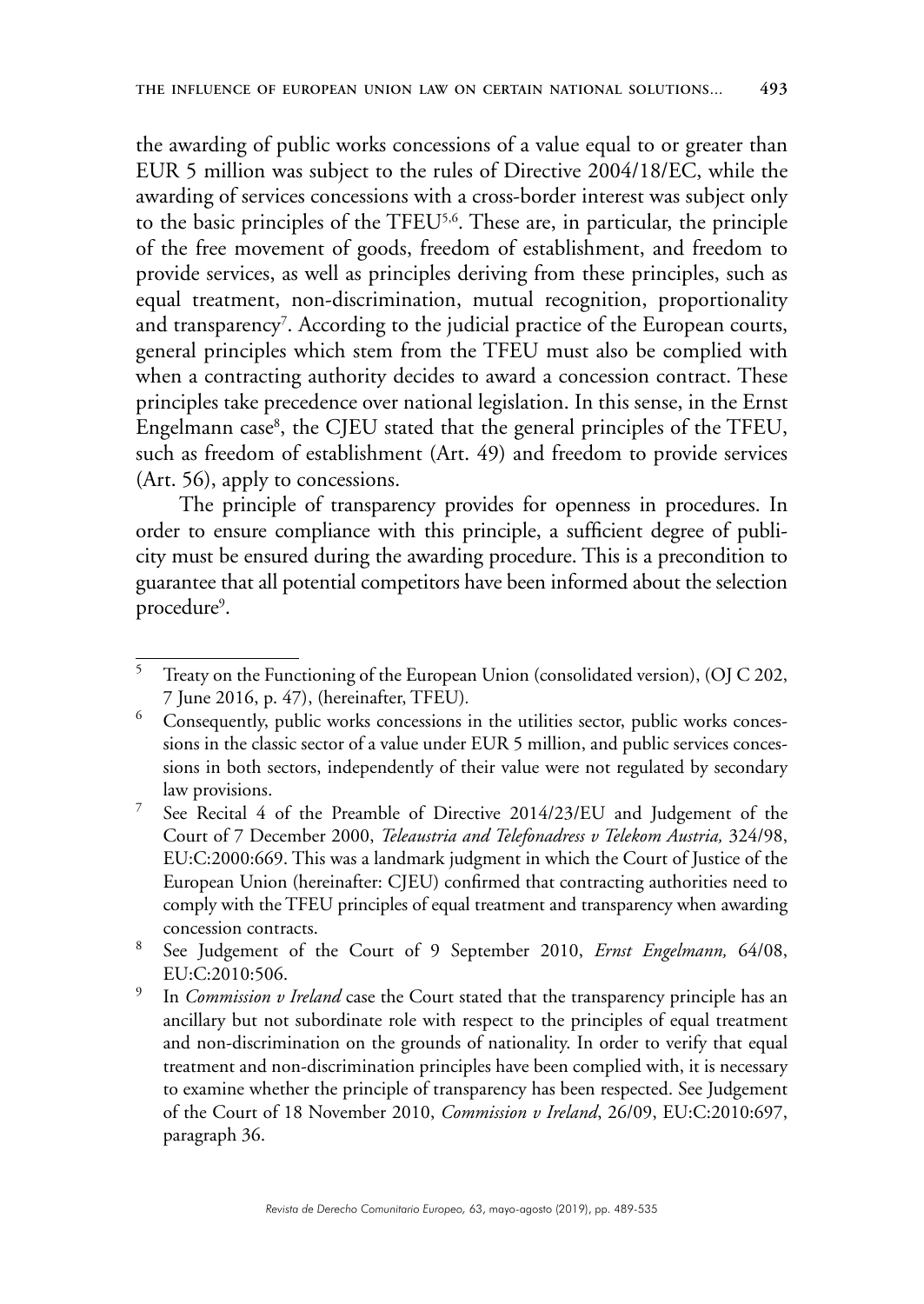The principle of non-discrimination on the grounds of nationality is a general principle of EU law and a fundamental right<sup>10</sup>. In the field of public contracts and concessions, compliance with this principle means that there are no barriers to entry to the concessions market for economic operators established in a Member State outside the one where the concession is to be awarded.

The principle of equal treatment requires that the legal rules must be known in advance and must be equally applied to everybody. With regard to the awarding of concession contracts, this means that in the selection of the economic operators, objective criteria must be established in advance in order to avoid any risk of arbitrariness and discrimination against economic operators by the competent authorities (Usai, 2014: 230).

With regard to the duration of concession contracts, in the *Müller* case<sup>11</sup> the Court decided that an unlimited duration cannot be considered as legal under EU law, as it is necessary to ensure the effectiveness of the principle of competition (Art. 106 TFEU). For that reason, the concession contract must be retendered by the expiry of the prescribed period of concession. The principle of the limited duration of concession contracts has also been accepted in the Concessions Directive (Art. 18/1). The provisions of this Directive include express prohibitions of restriction or distortion of competition in all phases of the awarding of concessions $12,13$ .

Different interpretations of the principles of the TFEU by national legislators and national courts in the EU Member States has caused legal uncertainty and many disputes regarding different aspects of the institute of concessions. The CJEU has only partially addressed these issues related to the awarding of concession contracts $14$ .

<sup>&</sup>lt;sup>10</sup> See Art. 21 of the Charter of Fundamental Rights of the EU (OJ C 83, 30 March 2010, p. 1).

<sup>11</sup> See Judgement of the Court of 25 March 2010, *Helmut Müller GmbH v Bundesanstalt für Immobilienaufgaben,* 451/06, EU:C:2010:168. See also Judgement of the Court of 19 June 2008, *Pressetext Nachrichtenagentur GmbH v Republik Österreich,* 454/06, EU:C:2008:351, paragraph 73.

<sup>&</sup>lt;sup>12</sup> See the provisions of Directive 2014/23/EU on conflicts of interest (Art. 35), procedural guarantees (Art. 37/3), selection and qualitative assessment of candidates (Art. 38), provision of information to candidates (Art. 40) and award criteria (Art. 41).

<sup>&</sup>lt;sup>13</sup> On exceptions, see Sánchez Graells (2015: 136).

<sup>&</sup>lt;sup>14</sup> "Just like international rules and documents on public contracts such as the WTO Government Procurement Agreement or the UNICTRAL Model Law on public procurement, EU law has been traditionally focused on contract award… Contract implementation tends to be left to domestic law. Non-discrimination concerns may however spill over in the phase of the implementation of the contract. More specifically,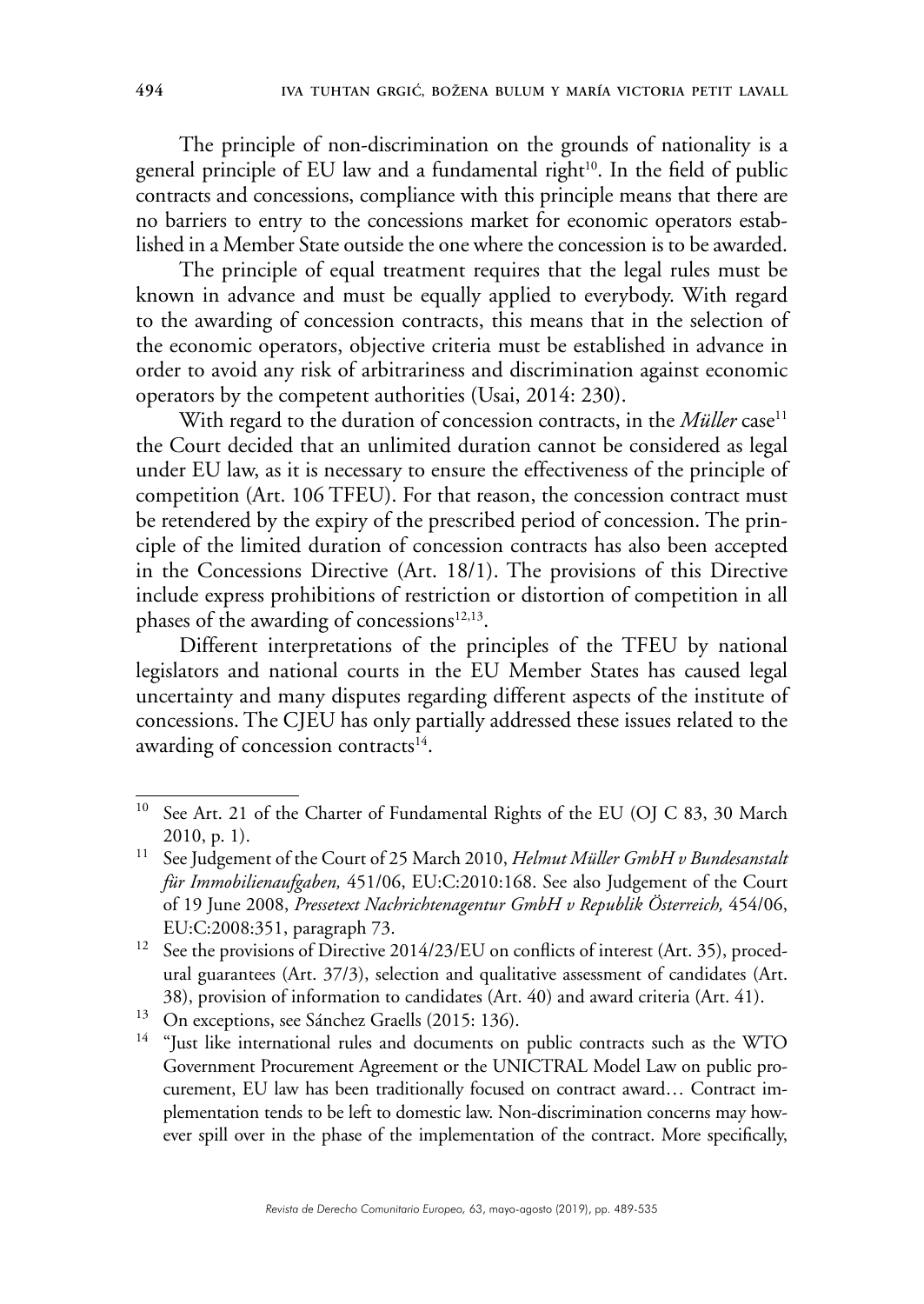The majority of CJEU rulings have concerned the clarification of the concept of concessions itself. In particular, the distinction between public contracts and concessions<sup>15</sup>, and between concessions and unilateral acts, such as licenses and authorisations, was disputable. For that reason, it was often difficult to know which legal regime applied to a given contract<sup>16</sup>. This situation confirmed the need to pass EU legislation in the field of concessions. The Concessions Directive was issued in February 2014 as part of an EU public procurement package consisting of several directives<sup>17</sup>.

Until the new EU public procurement directives came into force, the whole EU legal system regarding the modification of public contracts,

- <sup>16</sup> Member State acts, such as authorisations or licences, whereby the Member State or a public authority establishes the conditions for the exercise of an economic activity, granted on the request of the economic operator and not on the initiative of the contracting authority or the contracting entity, and where the economic operator remains free to withdraw from the provision of works or services, should not qualify as concessions. On the other hand, concession contracts provide for mutually binding obligations where the execution of the works or services is subject to specific requirements defined by the contracting authority or the contracting entity, and which are legally enforceable. See Recital 14 of the Preamble of Directive 2014/23/EU and the Opinion of Advocate General Szpunar of 25 February 2016, *Promoimpresa srl v Consorzio dei comuni della Sponda Bresciana del Lago di Garda e del Lago di Idro and Regione Lombardia,* 458/14 and 67/15, EU:C:2016:122, point 64.
- <sup>17</sup> These are Directive 2014/24/EU of the European Parliament and of the Council of 26 February 2014 on public procurement and repealing Directive 2004/18/EC (OJ L 94, 28 March 2014, p. 65) and Directive 2014/25/EU of the European Parliament and of the Council of 26 February 2014 on procurement by entities operating in the water, energy, transport and postal services sectors and repealing Directive 2004/17/ EC (OJ L 94, 28 March 2014, p. 243).

contracting authorities may be tempted to change the scope of a contract to the benefit of a – usually domestic – contractor or to prolong its duration, thus denying an opportunity to other economic operators. Limits to the possibility to change the contract without opening it again to competition were already laid down in the case law." (Caranta, 2015: 391-460). See also Judgement of the Court, *Pressetext Nachrichtenagentur GmbH* case, cit.; Judgement of the Court of 13 April 2018, *Wall AG v La ville de Francfort,* 91/08, EU:C:2010:182.

<sup>&</sup>lt;sup>15</sup> Unlike public contracts, a concession always includes the transfer to the concessionaire of an operating risk of an economic nature involving the possibility that it will not recoup the investments made and the costs incurred in operating the works or services awarded. For very thorough research on operative risk as the main feature of concession contracts and on potential problems that the application of such a concept can cause (Hernández González, 2016: 51-60).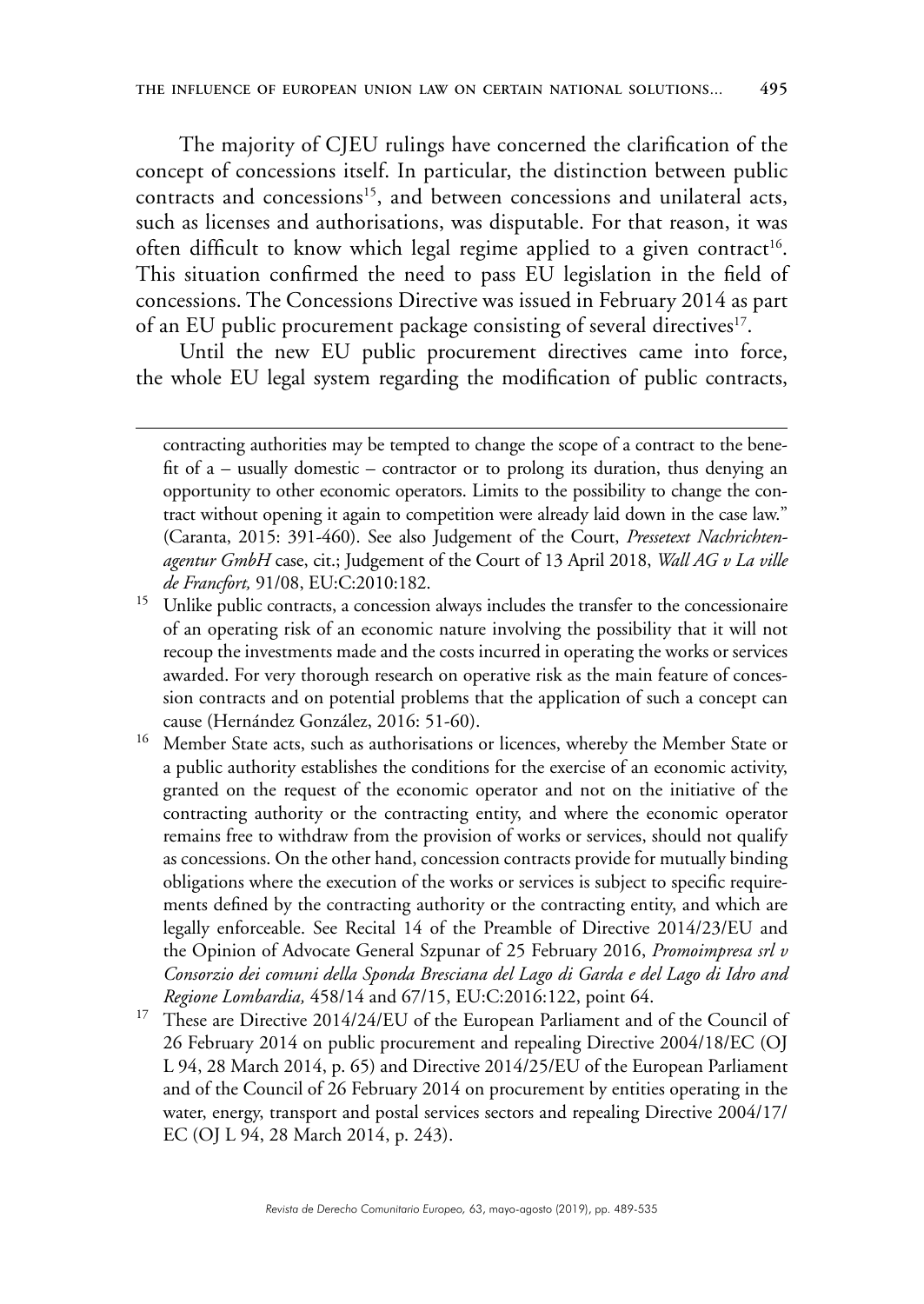including the issue of prolongation as a way of modifying them, was grounded on CJEU rulings in several cases<sup>18</sup>. The legal grounds of these judgments in some cases were "literally converted into the legal provisions of the Directive on concessions" (Olivera, 2015: 35-49)<sup>19</sup>. For this reason, in the new Directive many undefined legal concepts could be found. As a consequence, the interpretation and transposition of the Concessions Directive into the legal systems of the Member States could be challenging.

As regards transposition of Directive 2014/23/EU into the legal systems of the Member States, Member States were obliged to bring into force the laws, regulations and administrative provisions necessary to comply with this Directive by 18 April 2016 and also to deliver to the European Commission the text of these national acts (Art. 51 of the Directive).

In order to understand the importance of the fact that the subject is regulated by a directive transposed into national laws, it is necessary to understand the effects of directives on national legislation. A national court is obliged to construe the national law in accordance with a directive, regardless of whether the piece of national legislation has been enacted before or after the directive, and regardless of whether the piece of legislation is intended to transpose the directive into national law or not<sup>20</sup>. Such an obligation is even stronger if the applicable national legislation has been already harmonised with the directive $2^1$ . The national court is obliged, when applying the provisions of the national law enacted for the purpose of transposition of the obligations determined by the directive, to consider the entire system of rules of a particular national law and to construe such rules, as far as possible, in the light of the wording and purpose of the directive, all with the view of obtaining a result in accordance with the objective which the directive strives to achieve<sup>22</sup>. The obligation to interpret the law in accordance with EU law encompasses compatibility with primary law and conformity with secondary law. The legal

<sup>&</sup>lt;sup>18</sup> See cases *Pressetext Nachrichtenagentur GmbH* case, cit., Judgement of the Court of 15 October 2009, *Acoset SpA v Conferenza Sindaci,* 196/08, EU:C:2009:628, and *Wall AG v La ville de Francfort*, cit.

<sup>19</sup> See *infra 2.1.*

<sup>20</sup> See Judgement of the Court of 13 November 1990, *Marleasing SA v La Comercial Internacional de Alimentacion SA*, 106/89, EU:C:1990:395.

<sup>21</sup> Judgement of the Court of 16 December 1993, *Teodoro Wagner Miret v Fondo de Garantía Salarial,* 334/92, EU:C:1993:945.

<sup>22</sup> Judgement of the Court of 5 October 2004 in joined cases *Bernhard Pfeiffer* (397/01), *Wilhelm Roith* (398/01), *Albert Süß* (399/01), *Michael Winter* (400/01), *Klaus Nestvogel* (401/01), *Roswitha Zeller* (402/01) and *Matthias Döbele* (403/01) v *Deutsches Rotes Kreuz, Kreisverband Waldshut eV,* EU:C:2004:584.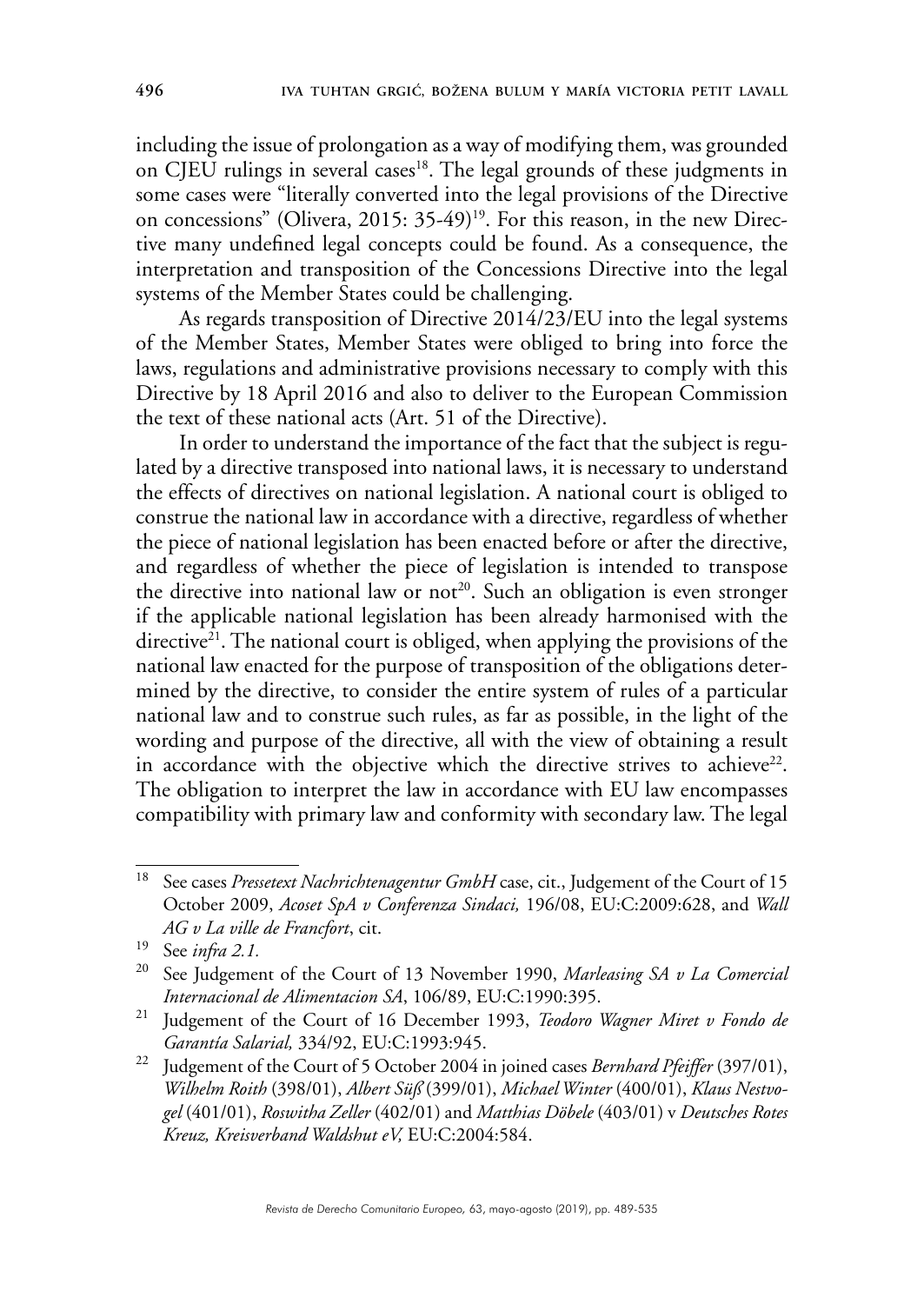basis for the obligation of interpretation in accordance with Union law arises from the practice of the CJEU, which finds the basis for such interpretation in the definition of directives itself (Art. 288/3 TFEU), as well as the principles of loyalty and mutual sincere cooperation (Art. 4/3 Treaty on European Union<sup>23</sup>). An interpretation that did not consider EU law would represent an infringement of not only Union law but also international treaties. The obligation to interpret the law in accordance with Union law arises from the Constitutions of the Member States.

The issue of interpretation has already been raised with regard to Recital 15 of the Preamble of Directive 2014/23/EU, according to which

certain agreements having as their object the right of an economic operator to exploit certain public domains or resources under private or public law, such as land or any public property, in particular in the maritime, inland ports or airports sector, whereby the State or contracting authority or contracting entity establishes only general conditions for their use without procuring specific works or services, should not qualify as concessions within the meaning of this Directive.

Some Member States consider this provision to be a legal basis for the exclusion of concessions for the economic exploitation of the maritime domain (including maritime domain concessions for the construction and use of nautical tourism ports) from the scope of application of Directive 2014/23/EU. We are of the opinion that concessions for nautical tourism ports are not contracts establishing only general conditions, but concessionaire has to procure specific works and services in compliance with concession-granting decision and concession contract. For that reason, the condition in Recital15 of the Preamble of the Directive "without procuring specific works and services" is not fulfilled, and consequently, the application of Directive 2014/23/EU cannot be excluded.

In addition, the applicability of Directive 2006/123/EC on services in the internal market<sup>24</sup> to maritime domain concessions for nautical tourism ports is questionable. This paper discusses whether construction and/or managing and rendering services in nautical tourism ports are works and services for which authorisation is needed or whether they should qualify as concessions. Arguments in favour of the applicability of this Directive are based on the preliminary ruling of the CJEU on Joined Cases C-458/14 and C-67/15 of 14 July 2016, where the Court took the position that maritime domain concessions

<sup>&</sup>lt;sup>23</sup> OJ C 202, 7 June 2016, p. 13 (consolidated version, hereinafter, TEU).

<sup>&</sup>lt;sup>24</sup> Directive 2006/123/EC of the European Parliament and of the Council of 12 December 2006 on services in the internal market (OJ L 376, 27 December 2006, p. 36, hereinafter, Directive 2006/123/EC).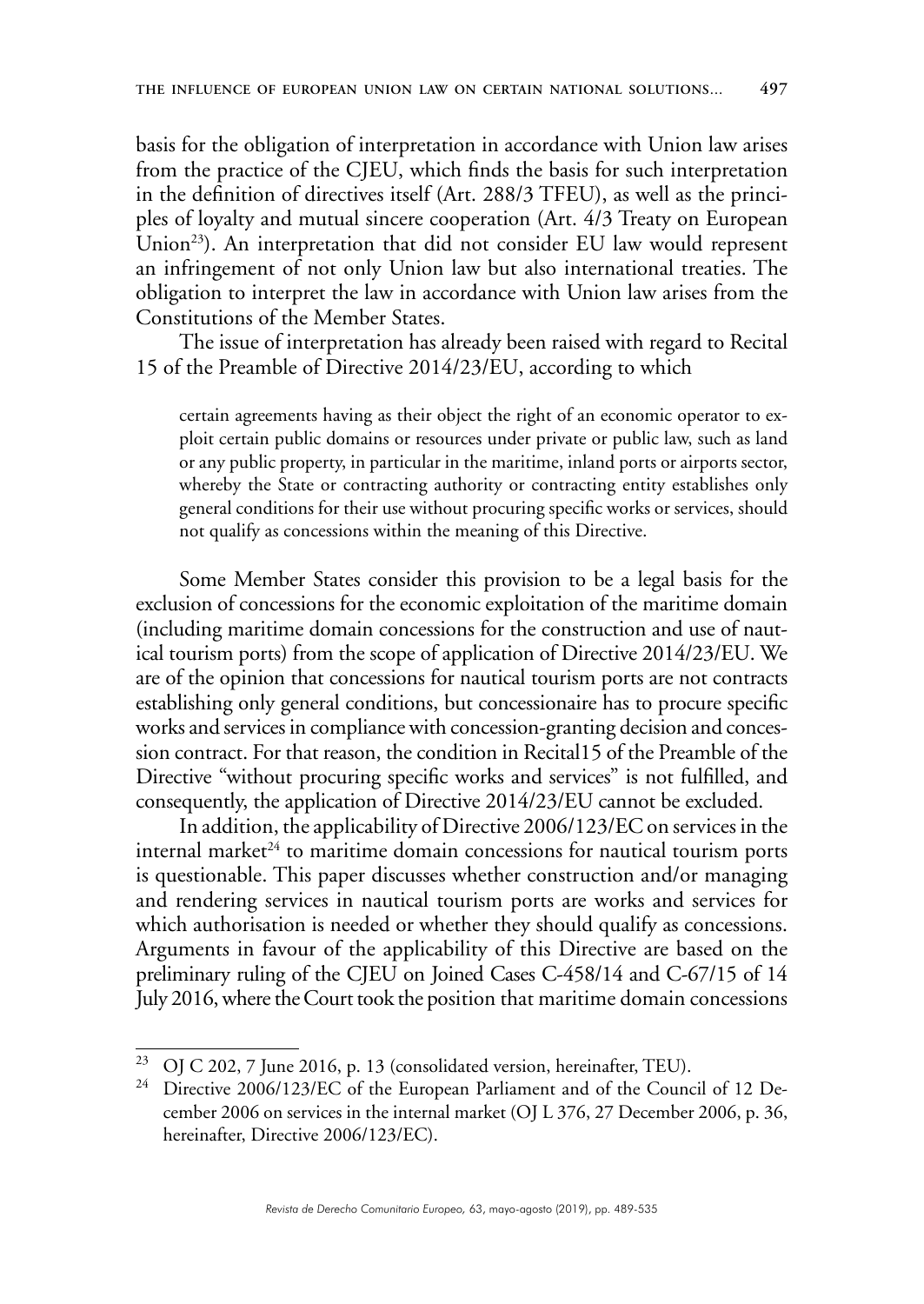for tourism and recreational purposes can be characterised as 'authorisations' within the meaning of the provisions of Directive 2006/123/EC, irrespective of their characterisation in national law25. However, extending the scope of the application of the Directive by analogy to nautical tourism ports is, in our opinion, incorrect. Concession contracts in the case of nautical tourism ports provide for mutually binding obligations where the execution of the works or services is subject to specific requirements defined by the contracting authority or the contracting entity which are legally enforceable. Concessionaires of nautical ports do not remain free to withdraw from the provision of works or services, and thus the legal title for providing these services should be qualified as concessions and not authorisation (see: Recital 14 of the Preamble of Directive 2014/23/EU).

# II. APPLICABLE NATIONAL LAWS ON CONCESSIONS FOR NAUTICAL TOURISM PORTS

### 1. CROATIAN LAW

Art. 52 of the Constitution of the Republic of Croatia<sup>26</sup> states that the sea, shore and islands are of interest to the Republic of Croatia, and therefore enjoy its special protection. The Constitution does not provide for a special legal regime for these assets, but it states that the manner in which they are used and exploited will be regulated by law. The special law regulating the legal regime of the maritime domain is the Maritime Domain and Seaports Act<sup>27</sup>, which explicitly prescribes that ports, including nautical tourism ports, are part of the maritime domain. According to this Act, Art. 5/2 MDSPA, the maritime domain is confirmed as a common good of interest to the Republic of Croatia, over which the right of ownership or any other property right cannot be acquired on any basis<sup>28</sup>. Anything that is permanently attached

<sup>25</sup> Judgement of the Court of 14 July 2016 injoined cases *Promoimpresa srl v Consorzio dei comuni della Sponda Bresciana del Lago di Garda e del Lago di Idro and Others*, 458/14 and 67/15, EU:C:2016:558.

<sup>&</sup>lt;sup>26</sup> Constitution of the Republic of Croatia, Official Gazette of the Republic of Croatia, nos. 56/1990, 135/1997, 113/2000, 28/2001, 76/2010, 5/2014.

<sup>&</sup>lt;sup>27</sup> Maritime Domain and Seaports Act (hereinafter, the MDSPA), Official Gazette of the Republic of Croatia, nos. 158/2003, 100/2004, 141/2006, 38/2009, 123/2001, 56/2016.

<sup>&</sup>lt;sup>28</sup> The Ownership and Other Real Rights Act, as a general proprietary regime law prescribes that the sea and shore are common goods and do not have the capacity of being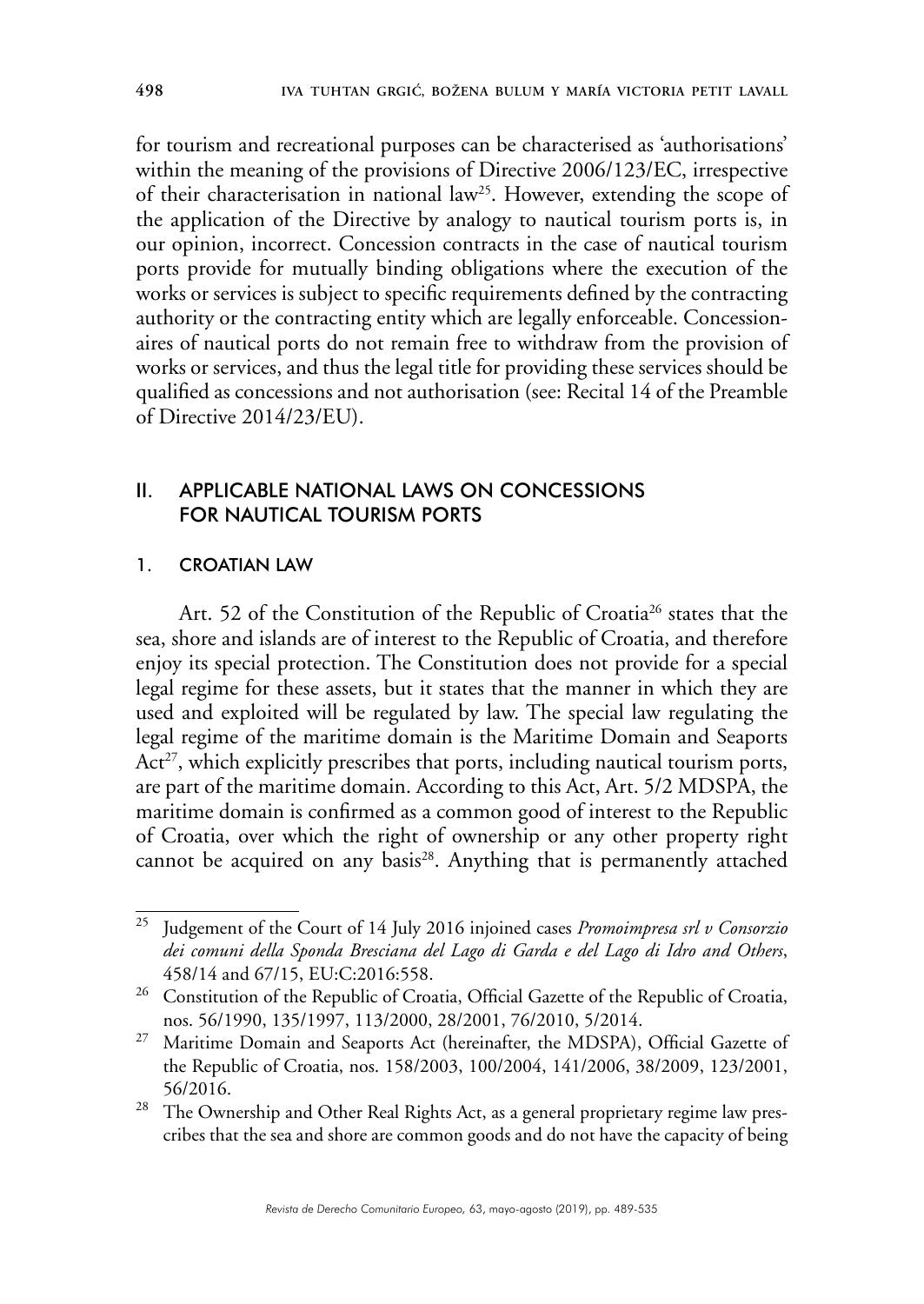to such a part of the land on its surface or underneath it has the same legal status of maritime domain. Since the maritime domain has the legal status of *res extra commertium* and *res communes omnium*, the MDSPA prescribes that it may be used and economically exploited only on the basis of granted concessions29.

The national law regulating concessions and transposing Directive  $2014/23/EU$  into the Croatian legal system is the Concessions Act<sup>30</sup>, enacted in July 2017. This Act aims at improving concession-granting procedures and making them transparent and applicable to all types of concessions. The legislator clearly intended to make it the umbrella law for all concessions. In spite of Recital 15 of Directive 2014/23/EU, all maritime domain concessions, including those for ports are explicitly included in its scope of application (Art. 8/1/4 CA). The CA regulates, in a very detailed manner, concession-granting procedures, concession agreements, termination of concessions, legal remedies in concession-granting procedures, concession policies and other issues related to concessions. The CA envisages the subsidiary application of special laws in matters which are not regulated by the CA itself (Art. 1/2 CA), as well as in cases where the CA refers to the provisions of a special law.

The *lex specialis* regarding maritime domain concessions, and hence nautical tourism ports, is the MDSPA. The procedure for granting a maritime domain concession is regulated in more detail by the Regulation on the Procedure of Granting a Maritime Domain Concession<sup>31</sup> as a subordinate piece of legislation passed on the basis of the MDSPA.

The relationship between the provisions of the CA (which is a very detailed *lex generalis* and *lex posterior*) and those of the MDSPA (which is an insufficiently detailed *lex specialis* and prior piece of legislation) is unfortunately not unambiguous (Staničić and Bogović, 2017: 73-104; Tuhtan Grgić and Bulum, 2018: 304-307). In fact, the provisions contained in the MDSPA

the subject matter of the right of ownership and other real rights (Art. 3/2 OORRA). See Official Gazette of the Republic of Croatia, nos. 91/1996, 68/1998, 137/1999, 22/2000, 73/2000, 114/2001, 79/2006, 141/2006, 146/2008, 38/2009, 153/2009, 90/2010, 143/2012, 152/2014 (OORRA). For detailed analysis of the status of maritime domain and nautical ports specifically see Tuhtan Grgić (2016: 273-297).

<sup>29</sup> Arts. 6/5 and 7/1 MDSPA.

<sup>&</sup>lt;sup>30</sup> Concessions Act (hereinafter, CA), Official Gazette of the Republic of Croatia, no. 69/2017.

<sup>&</sup>lt;sup>31</sup> Regulation on the Procedure of Granting a Maritime Domain Concession (hereinafter, Regulation), Official Gazette of the Republic of Croatia, nos. 23/2004, 101/2004, 39/2006, 63/2008, 125/2010, 102/2011, 83/2012, 10/2017).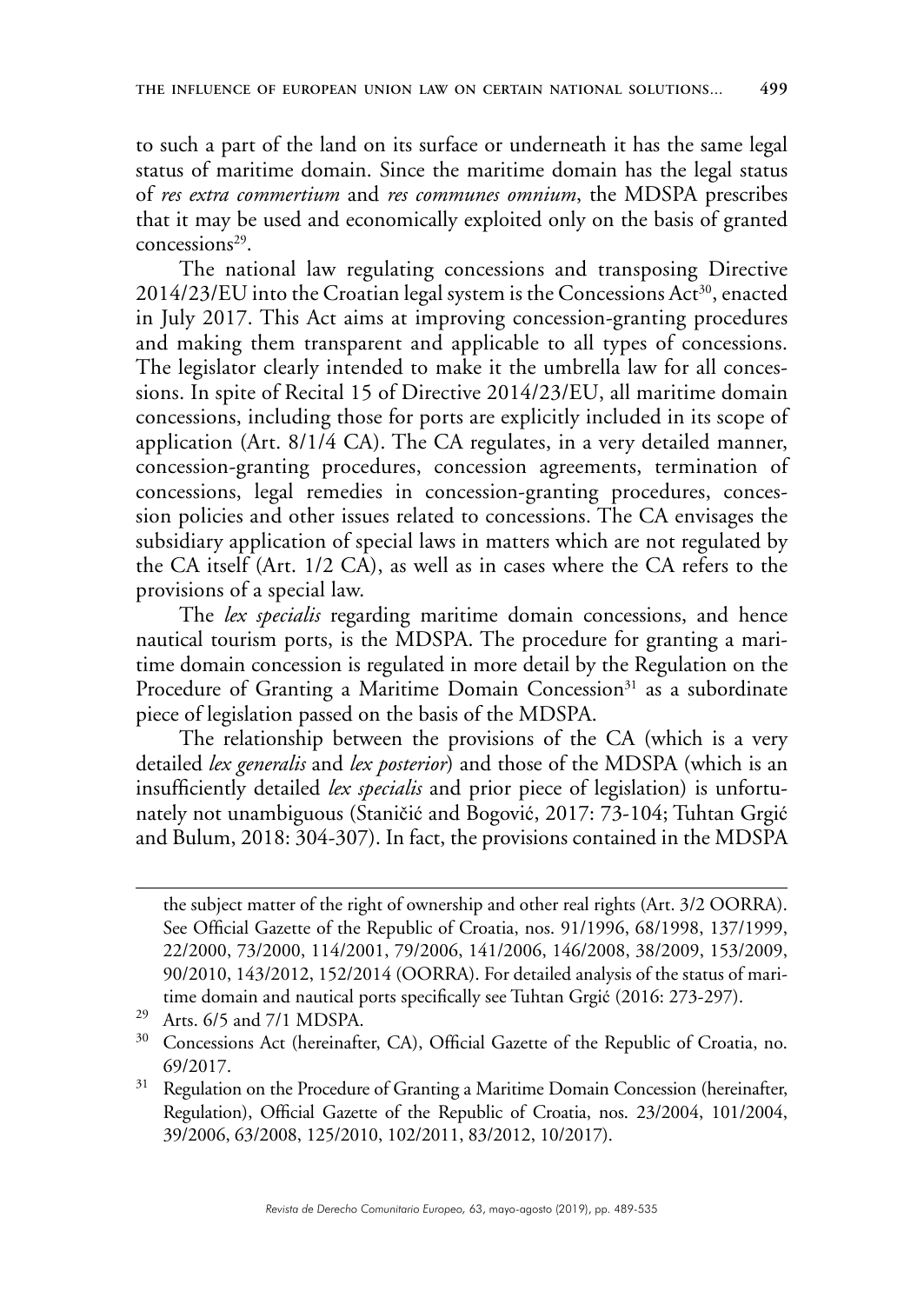and the Regulation, on the one hand, and the CA on the other are sometimes contradictory. Since the CA has been in force for only a year and a half, there is still no available judicial practice with regard to its relationship to the provisions of the MDSPA. Nevertheless, the practice created during the application of the previous Concessions Act of 2012 did not uphold the interpretation of the MDSPA in accordance with the general act on concessions<sup>32</sup>. Croatian concession grantors continued with the practice that had been established during the validity of the 2012 CA, giving precedence to the provisions of the MDSPA33,34.

The disparity between the MDSPA and the Regulation on the one hand and the CA on the other puts those who need to apply these provisions in a very unfavourable position and creates legal uncertainty which negatively affects all those for whom these provisions are intended: concession grantors and concessionaires (potential and actual).

When considering the relationship between the CA and MDSPA, it is important to take into account the fact that the provisions of the CA are in line with Directive 2014/23/EU, whilst the MDSPA in a number of its

<sup>&</sup>lt;sup>32</sup> When it comes to legal remedies and the procedure preceding the decision on the awarding of a concession, the above view gave precedence to the MDSPA and its subordinate legislation (because they are considered *lex specialis*) although, even at that time, one could (and should) have applied the interpretation in accordance with the CA (2012 and now 2017). The State Commission for Supervision of Public Procurement Procedures refused to take jurisdiction in a series of appeals related to maritime domain concessions, invoking the MDSPA as the *lex specialis*. When deciding upon the relationship between the MDSPA and CA 2012, the Administrative Court of Rijeka stated: "taking into due consideration the general legal principle *lex specialis derogate legi generali*, the Court concludes that the said procedure of granting a maritime domain concession is primarily regulated by the MDSPA as special piece of legislation regulating maritime domain concessions, and also by the Regulation, and only subordinately by the Concessions Act as a general law regulating concessions." Source: judgment and resolution no. 5 Usl-1972/14-4, dated 13 November 2015, available at [http://www.iusinfo.hr.](http://www.iusinfo.hr)

<sup>&</sup>lt;sup>33</sup> According to the appeal guidance enclosed with all decisions on granting maritime domain concessions issued during 2018, appeals must be lodged with the Ministry of the Sea, Transport and Infrastructure as the competent authority under the MDSPA (and not the CA).

 $34$  On the contrary, according to the Report on the audit of the efficiency of the governance of the maritime domain written by the State Audit Office, Rijeka Office (Class: 041- 01/17-10/13, No: 613-10-17-7 of 6 December 2017, retrieved from [http://www.revizija.](http://www.revizija.hr/hr/izvjesca) [hr/hr/izvjesca](http://www.revizija.hr/hr/izvjesca)), questions regarding maritime domain concessions are regulated by the CA.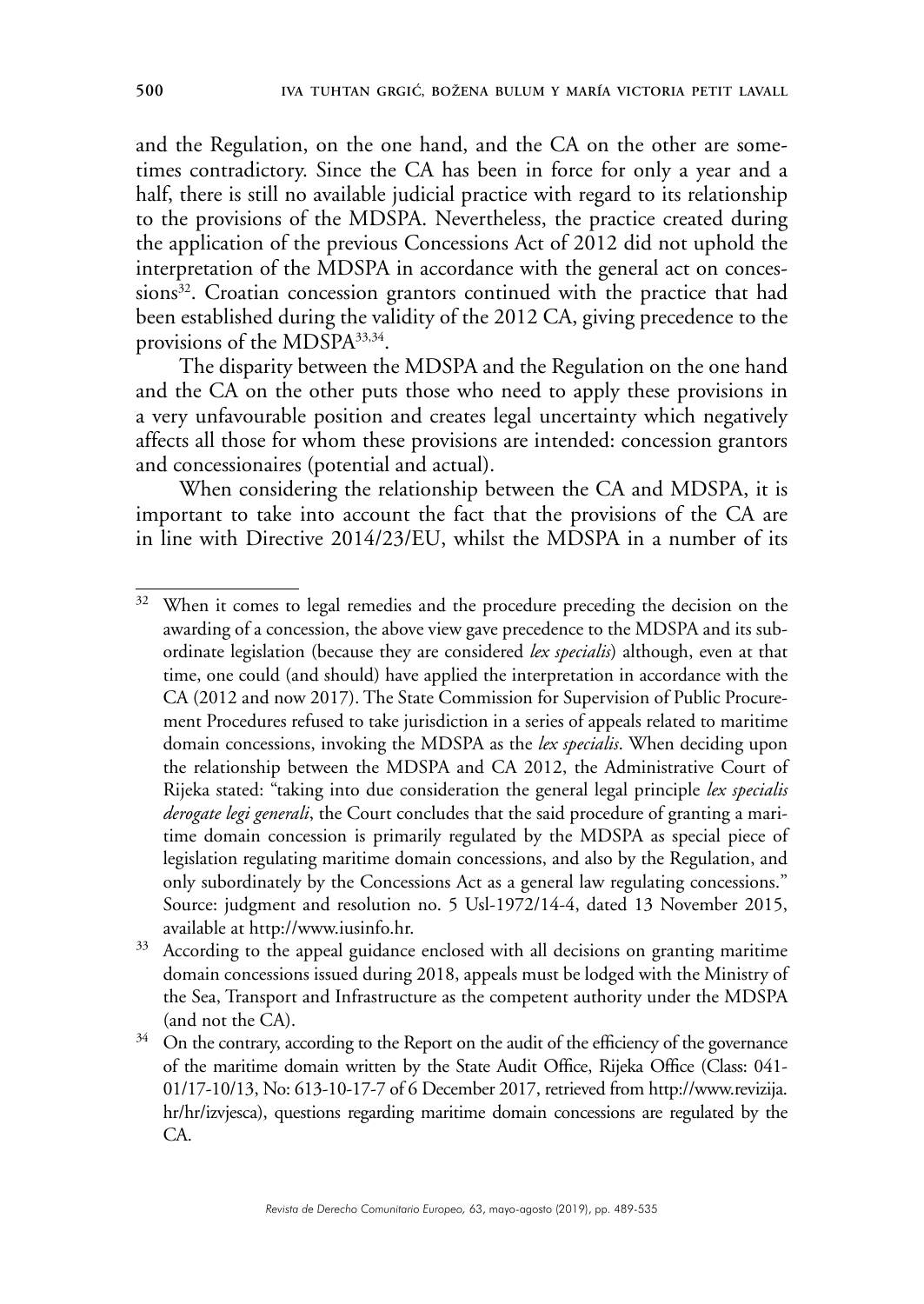provisions contains rules not in conformity with the Directive. As discussed above, an obligation has been created for all those applying the rules relating to concessions in Croatia to construe not only the CA but also the entire Croatian legislation (including the MDSPA) in a manner that achieves the objective and purpose of Directive 2014/23/EU. Therefore, the correct approach requires applying the provisions of the MDSPA only to the extent to which such provisions do not contravene the objective and purpose of Directive 2014/23/EU<sup>35</sup>.

Another point that should be highlighted regarding the implementation of Directive 2014/23/EU in Croatian law is the fact that the Croatian legislator, when transposing the Directive into the CA, adjusted Croatian law further than the Directive required. It did so in several ways. As mentioned above, concessions for the maritime domain and ports are explicitly included within its scope of application. In addition, the provisions of the CA are applicable to all concessions, irrespective of their estimated value, even though different procedures are prescribed depending on the value of the concession<sup>36</sup>. Furthermore, the concept of 'concession' as defined by the CA is broader than the one in the Directive, since the CA, besides works and services concessions, applies to 'concessions for the economic use of the common domain'37, which is not envisaged by Directive 2014/23/EU. This

<sup>&</sup>lt;sup>35</sup> For detailed review of concession awarding procedure for nautical tourism ports under Croatian law see Tuhtan Grgić (2019: 51-90).

<sup>&</sup>lt;sup>36</sup> The Directive strives to ensure a real opening-up of the market in cases of clear cross-border interest which, according to the Directive, exist when the value of the concession equals or exceeds the threshold of EUR 5.225 million. Art. 1 of Commission Delegated Regulation (EU) 2015/2172 of 24 November 2015 amending Directive 2014/23/EU of the European Parliament and of the Council in respect of the application thresholds for the procedures for the award of contracts (OJ L 307, 25 November 2015, p. 9).

<sup>&</sup>lt;sup>37</sup> Concessions for the economic use of the common domain are, according to the CA, defined as an "administrative contract, in written form, the subject of which is the economic exploitation of the common or other domain which is defined by the law as being of interest to the Republic of Croatia, and which does not represent either the execution of works from Paragraph 4 or the providing and management of services in Paragraph 5." According to the CA, the term 'economic exploitation of the common domain' does not imply any usage of the maritime domain which has an economic effect. In fact, it refers only to the economic exploitation of the resource, i.e. of the domain itself. Contrary to the CA, the (still valid) MDSPA uses the term 'economic exploitation of the maritime domain' in a significantly wider sense, also including in this term the provision of services and execution of works in the maritime domain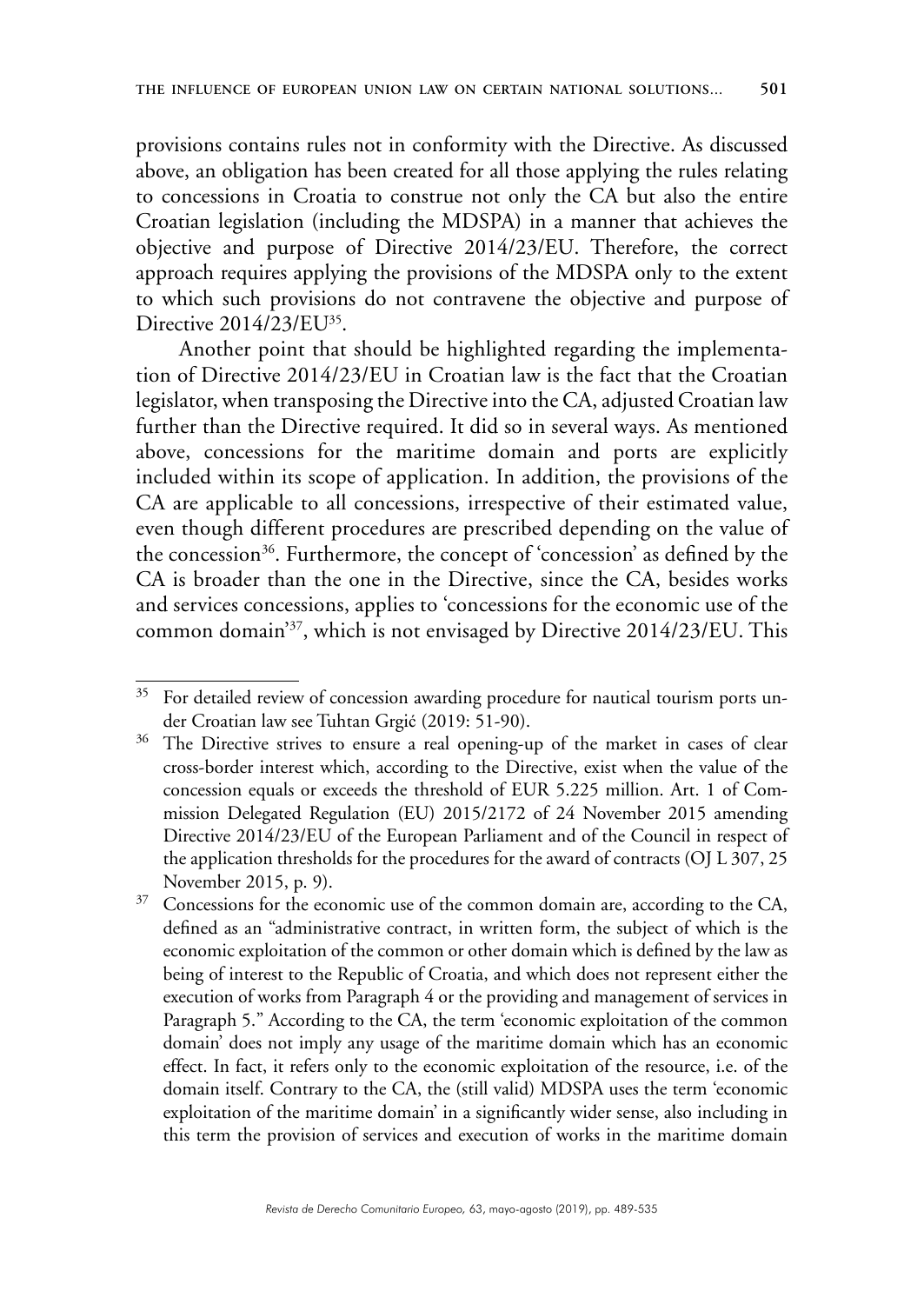consequently raises the question of the necessity of interpreting the applicable law (i.e. the MDSPA) in accordance with the objective and purpose of the Directive in cases of awarding concessions which are beyond the scope of the Directive. In cases where the national legislator spontaneously adjusts national law further than envisaged by the Directive (a so-called 'spill-over effect' into national law), there is no obligation for harmonious interpretation, although this will, in fact, be desirable from the perspective of the coherence of the national legal system<sup>38</sup>.

A concession for building a new nautical tourism port will not always only be a concession for the economic use of the common domain but also a concession for works (and services) exceeding the indicated threshold. Furthermore, it is prescribed by Art. 7 of the CA that in cases of such mixed concession contracts, a complex procedure aligned with Directive 2014/23/ EU will apply. It is therefore indisputable that such a concession is of crossborder interest and needs to be awarded in accordance with the objective and purpose of the Directive. It could be questionable whether a concession for the economic use of an already constructed nautical tourism port would exceed the Directive's threshold<sup>39</sup>.

In addition to the abovementioned sources, the concession-granting procedure would be subject, to an appropriate extent, to the application of the Public Procurement Act<sup>40</sup> (when so indicated by the CA). The PPA would be exclusively and entirely applicable in the case of mixed contracts containing the elements of procurement contracts and concession agreements, provided that the estimated value of the procurement of the goods, works or services equals or exceeds the thresholds for application of the PPA (Art. 10/5 PPA), regardless of the value of the concession.

with a view to achieving certain financial interests (Tuhtan Grgić, 2017; Tuhtan Grgić and Bulum, 2018: 308-311).

<sup>38</sup> On voluntarily broadened or 'spontaneous' harmonisation, see Hartkamp *et al.* (2017: 20-21).

<sup>&</sup>lt;sup>39</sup> In terms of the number of procedures, based on an estimate provided by DGMARKT, fewer than 20% of public procurement procedures in the EU Member States are subject to the provisions of EU Public Procurement Directives. As far as the value of works, goods or services is concerned, 80% of the tender procedures in the EU Member States are conducted below the thresholds. See European Commission, Commission Staff Working Document, Annual Public Procurement Implementation Review, SWD (2012) 342 final, 9-10-2012 (Dragos and Vornicu, 2015: 187).

The Public Procurement Act (hereinafter, the PPA), Official Gazette of the Republic of Croatia, no. 120/2016.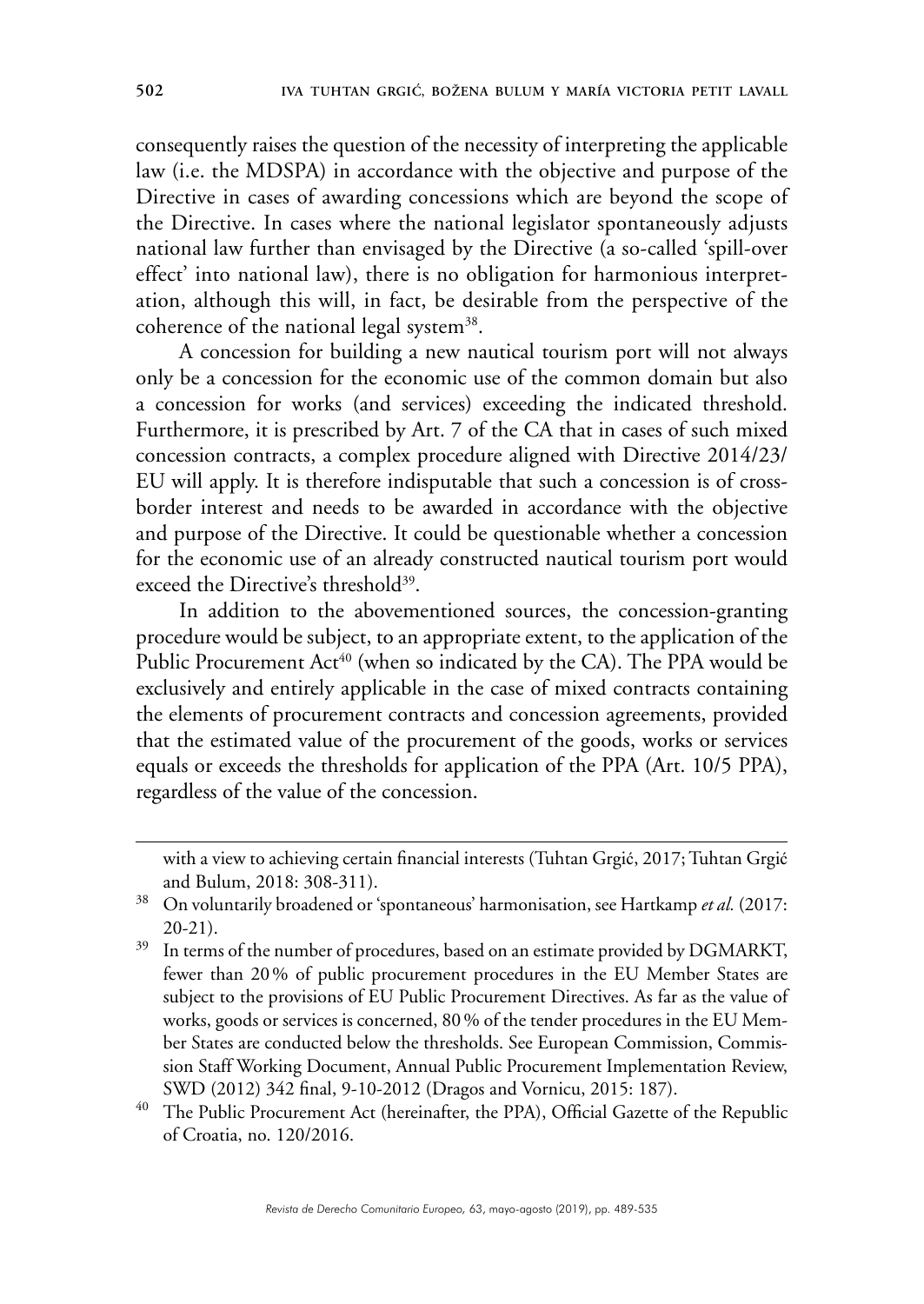Should it be established that the concession has the features of a public-private partnership, the legislation governing public-private partnerships would be applicable (Art.  $26$  CA)<sup>41</sup>.

Directive 2006/123/EC did not have any impact on concession-granting procedures for nautical ports under Croatian law. It seems that such an approach is correct, since a nautical port concession is about much more than just services according to the Directive (Tuhtan Grgić and Bulum, 2018: 312-319).

A brief overview of the current legal framework in Croatia dealing with concessions in the maritime domain, including nautical tourism ports, clearly demonstrates a disparity. As will be analysed later, the CA and Directive 2014/23/EU on the one hand, and the MDSPA and Regulation on the other, differ in certain important segments $42$ , which causes and will continue to cause problems not only in theory but also in practice (Tuhtan Grgić, 2019: 51-90).

The accomplishment of the objective and purpose of Directive 2014/23/ EU may and should be achieved by applying the CA, which transposes the Directive into the national law of Croatia, and also with the appropriate application of the provisions of the MDSPA and Regulation, where possible, i.e. where these provisions do not contravene the objective and purpose of the Directive. The application and interpretation of the provisions of the CA, the MDSPA and the Regulation should, in our opinion, be uniform, regardless of the scope of application of the Directive.

### 2. SPANISH LAW

Directive 2014/23/EU was incorporated into the Spanish legal system by Act 9/2017 of 5 November on Public Sector Contracts, which transposed the Directives of the European Parliament and of the Council 2014/23/EU and 2014/24/EU of 26 February 2014 into Spanish law<sup>43</sup>. The PSCA entered into force on 9 March 2018 pursuant to its sixteenth and final provision.

<sup>41</sup> The Public-Private Partnership Act (hereinafter, the PPPA), Official Gazette of the Republic of Croatia, nos. 78/2012, 152/2014.

<sup>&</sup>lt;sup>42</sup> Many of the above problems should be removed with the passing of the new MD-SPA, currently in preparation. Harmonisation with the CA is definitely one of the objectives to be achieved with the new MDSPA. Nevertheless, in spite of intense preparatory work, the date when the new MDSPA will be enacted, as well as its final contents, is still unknown.

<sup>&</sup>lt;sup>43</sup> Act 9/2017 of 5 November on Public Sector Contracts, by which the Directives of the European Parliament and of the Council 2014/23/EU and 2014/24/EU of 26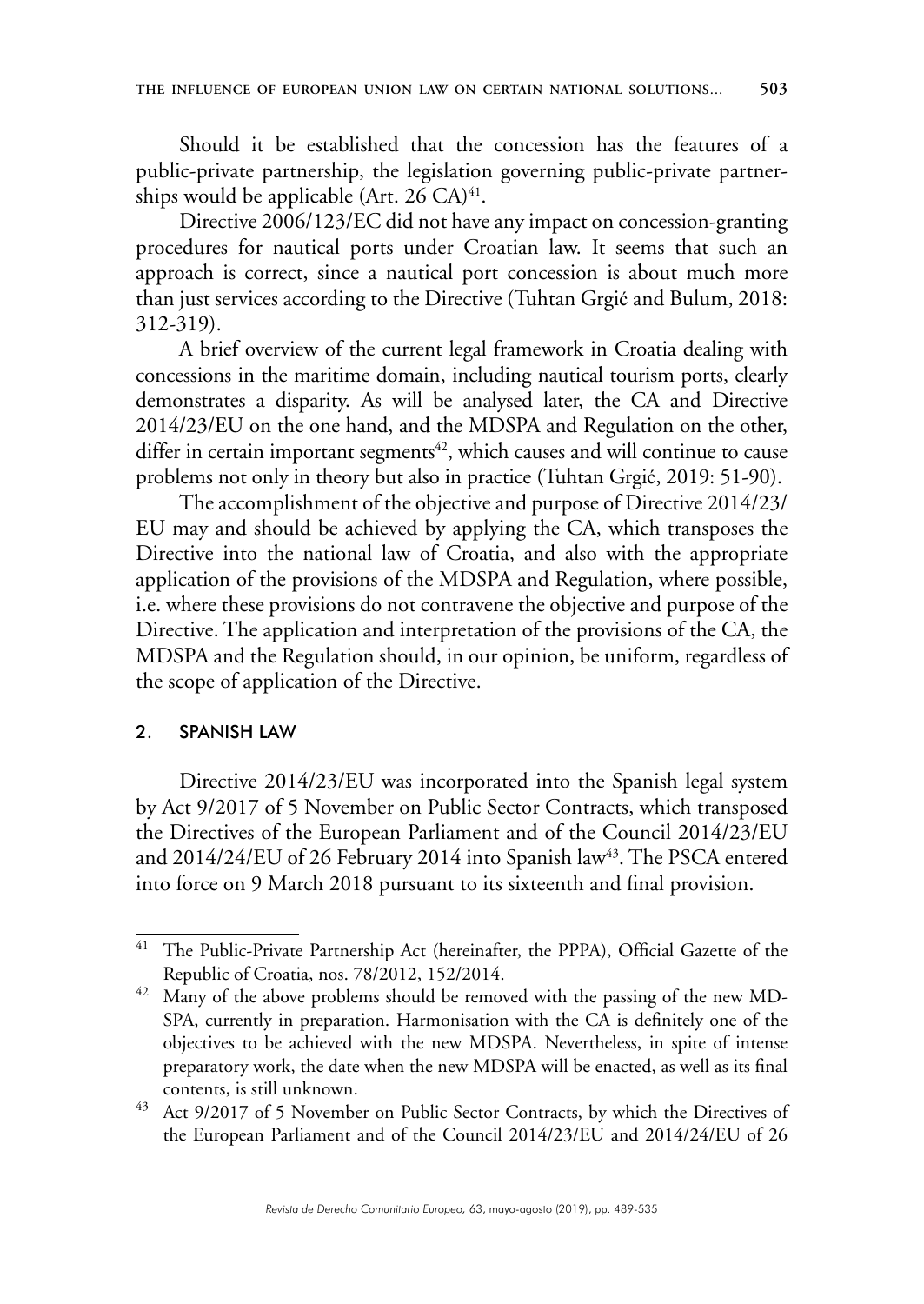In accordance with its first transitional provision, the PSCA applies to procurement procedures that commenced after its enactment. On the contrary, procurement procedures initiated and contracts awarded before its enactment are governed with regard to their effects, fulfilment and cancellation, duration and extension by the previous regulations. However, it should be noted that the transposition of the Directive into the domestic legal system was belatedly carried out, since according to Art. 51 of the Directive the period for this ended on 18 April 2016. Therefore, following the doctrine of the CJEU the direct vertical effect of the non-transposed Directive has been applied (Gimeno Feliu, 2017: 1 and 2016: 8).

In accordance with the Explanatory Memorandum of the Act, the PSCA pursues increased transparency in public procurement and the best value for money. Although the transposition of Directives 2014/23/EU and 2014/24/ EU into Spanish law was the main reason for passing the Act, it was not the only one. On the contrary, it was explained that "it seeks to design a more efficient, transparent and complete public procurement system, by means of which a better compliance with public objectives can be achieved, both through the satisfaction of the needs of the contracting authorities, and through an improvement in the conditions of access and participation in public tender procedures of economic operators, and, of course, through the provision of better services to users" (González García, 2017: 1).

The PSCA introduces important new features in the field of concession contracts. Thus, public service management contracts are replaced with the new services concession contract. Consequently, the concession contract is subdivided into two contractual types: works concessions and services concessions, whose common denominator is that there must be a transfer of operational risk from the administration to the concessionaire (Art. 14).

Under the PSCA, concession contracts concluded by the entities listed in Art. 3 are subject to it and, consequently, also those concluded by the administrations of the autonomous communities (Art. 3.1.a). Specifically, the application of the PSCA to contracts concluded by the autonomous communities must be carried out using the terms set forth in the final provision (Art. 2.3). As a result, most of the provisions of the PSCA constitute basic legislation issued under Art. 149.1.18.ª of the Spanish Constitution in terms of basic legislation on administrative contracts and concessions and, consequently, are of general application to all public administrations and agencies, and the entities dependent on them. In this way, if the object of the concession is the

February 2014 are transposed into Spanish law, *B.O.E*. no. 272, 9 November 2017 (hereinafter, PSCA).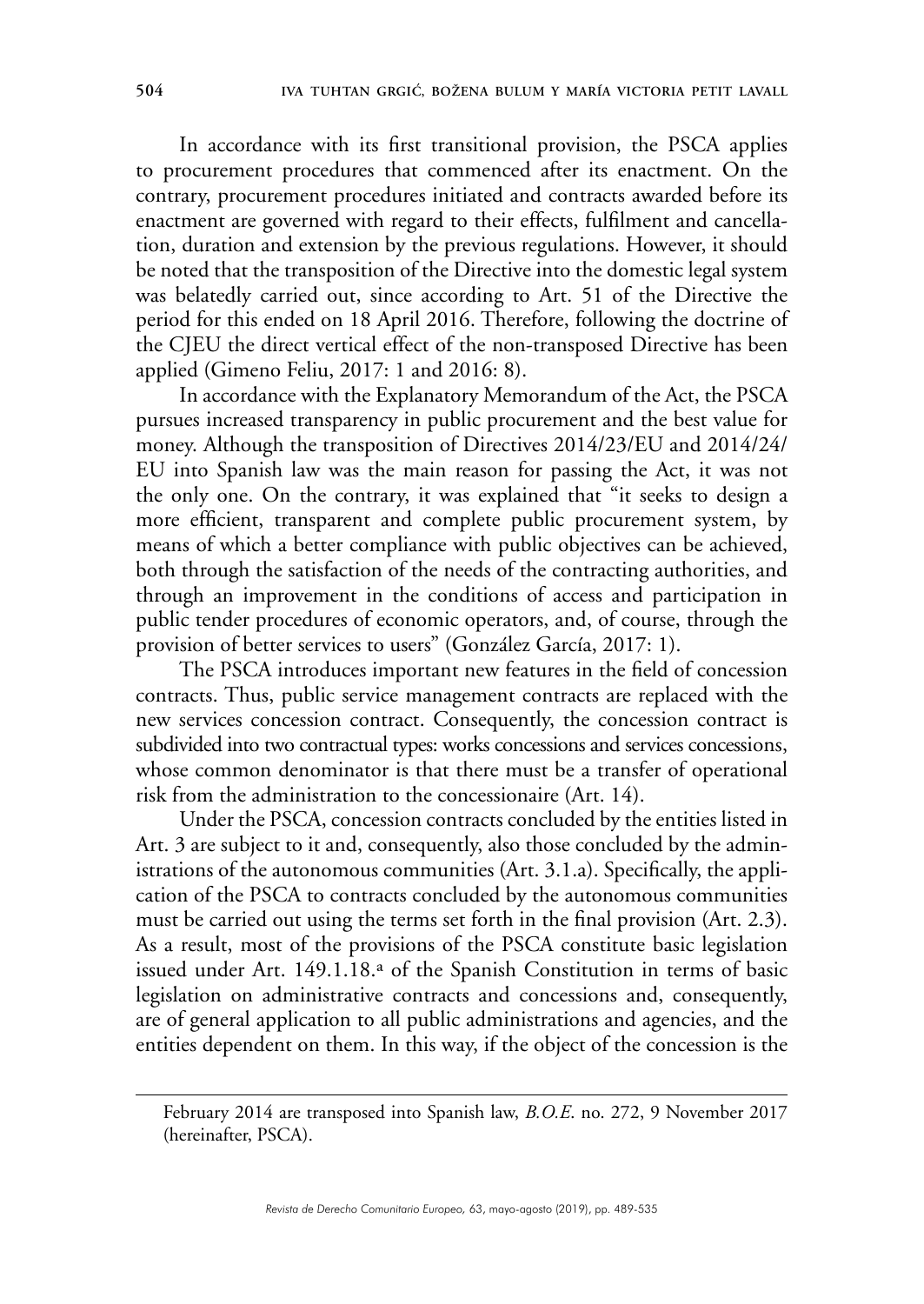construction and operation of a marina, we are dealing with a works concession contract regulated by Arts. 14 and 247 *et seq.* PSCA. On the contrary, if the exploitation of the marina, i.e. the provision of services to sports and recreational vessels, is the object of the contract, it will be a services concession contract, whose regime is contained in Arts. 15 and 284 *et seq.* PSCA (Zambonino Pulito, 2010: 59).

However, Art. 9 of the PSCA excludes concessions regarding public domain goods from its scope of application. Consequently, since the construction or provision of marina services requires the occupation of the maritime-terrestrial and port public domains, works and services concession contracts imply a corresponding public domain concession, which is governed by Art. 4 of the PSCA and its special rules (Zambonino Pulito, 1997: 180).

As far as ports are concerned, the provisions on concessions regarding public domain goods are contained in Arts. 81 *et seq*. of the Consolidated Text of the State Ports and Merchant Navy Act,<sup>44</sup> whereas works concession contracts that require the occupation of the public domain are regulated in Art. 101 of the SPMNA. However, the SPMNA only applies to ports under the jurisdiction of the General State Administration (Art. 1.a) and not to marinas. These fall under the competence of the relevant autonomous communities. This competence is a consequence of the division of powers between the Spanish state and the autonomous communities contained in the Spanish Constitution. In fact, the Spanish Constitution in Art. 148.1.6ª authorises the autonomous communities to assume powers in the area of marinas.

Marinas are public domain goods owned by an autonomous community and built on the public maritime-terrestrial domain assigned to the autonomous communities by the state administration. According to Art. 5 SPMNA and Art. 49 Coasts Act their use and management, appropriate to their purpose and subject to the relevant provisions, lie with the autonomous communities (Zambonino Pulito, 1997: 93, 116 and 2010: 50; Arroyo Martínez, 2017:394; Pulido Begines, 2009: 701; González-Deleito Domínguez, 2017:3)<sup>45</sup>.

Consequently, at present, marinas are regulated by the relevant regional or autonomous acts. In fact, all autonomous communities that have a coastline have done this in their respective statutes of autonomy and have

<sup>44</sup> *Ley de Puertos del Estado y de la Marina Mercante*), approved by Royal Legislative Decree 2/2011 of 5 September, (*B.O.E.* no. 253, 20 October 2011), (hereinafter, SPMNA).

<sup>45</sup> Act no. 22/1988 of 28 July on Coasts, *B.O.E.* No. 181, 29 July 1988 (hereinafter AoC).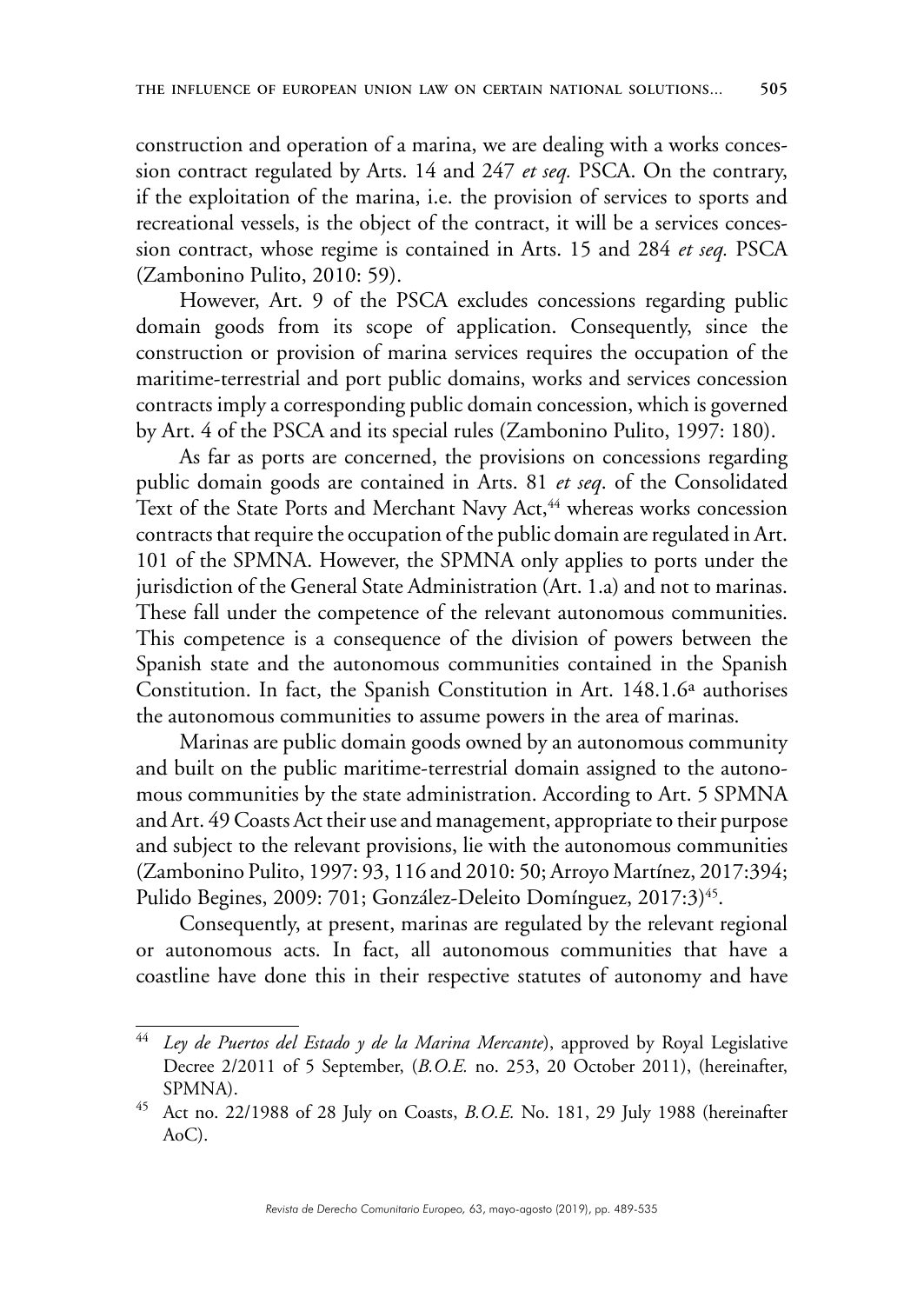promulgated their own port and marina acts<sup>46</sup>. In all of them, the means foreseen for the construction and/or operation of marinas by a third party (indirect management) is a concession contract. Therefore, the concession regime for the construction and/or operation of marinas is contained in greater or lesser detail in different regional acts, with the SPMNA being applied with a supplementary character, as provided for in Art. 49.1 of the AoC, as well as the corresponding regional heritage protection acts. In any case, the principles of the PSCA are ultimately applied to solve any doubts and loopholes that may arise (Art. 4 PSCA). In effect, the AoC does not apply to marinas. This is recognised in the preamble of the Act and in Art. 6.3 of Royal Decree 876/2014 of 10 October, which approves the General Coasts Regulation, stipulating that "The ports and port facilities which fall within the competence of autonomous communities shall be regulated by their specific legislation, without prejudice to the state ownership of the goods assigned" (González-Deleito Domínguez, 2017: 2; Santiago Fernández, 2011: 71 -72).

However, it should be noted that according to the repeal provisions of the PSCA any provision contrary to the provisions of the PSCA is expressly repealed. Therefore, the provisions of regional acts regulating marinas that are incompatible with the new state legislation should be considered repealed.

Thus, the indirect management of marinas can be carried out either through a public domain concession or through a works concession contract (as foreseen, for example, by the Ports of the Community of Valencia Act, the Ports of Galicia Act or the Ports of Andalusia Act), which will depend on the private or public use of the public domain. In this second case, there is

<sup>46</sup> Act no. 5/1998 of 17 April on the Ports of Catalonia (*B.O.E.* no. 127, 28 May 1998); Act no. 14/2003 of 8 April, on the Ports of the Canary Islands (*B.O.E*. no. 134, 5 June 2003); Act no. 10/2005 of 21 June on the Ports of the Balearic Islands (*B.O.E*. no. 179, 28 June 2005) and Act no. 6/2014 of 18 July amending Act no. 10/2005 of 21 June on the Ports of the Balearic Islands (*B.O.E*. no. 202, 20 August 2014); Act of Cantabria no. 5/2004 of 16 November on the Ports of Cantabria (*B.O.E*. no. 298, 11 December 2004); Act no. 21/2007 of 18 December on the Legal and Economic Regime of the Ports of Andalusia (*B.O.E*. No. 45, 21 February 2008); Act no. 6/2017 of 12 December on the Ports of Galicia (*B.O.E.* no. 36, 9 February 2018); Act no. 2/2014 of 13 June on the Ports of the Generalitat Valenciana (*B.O.E*. no. 165, 8 July 2014); Act no. 3/1996 of 16 May on the Ports of the Autonomous Community of the Region of Murcia (*B.O.E*. no. 238, 2 October 1996) and Act no. 3/2017 of 14 February amending Act no. 3/1996, of 16 May on the Ports of the Autonomous Community of the Region of Murcia (*B.O.E*. no. 57, 8 March 2017); Act no. 2/2018 of 28 June on the Ports and Maritime Transport of the Basque Country (*B.O.E*. no. 187, 3 August 2018).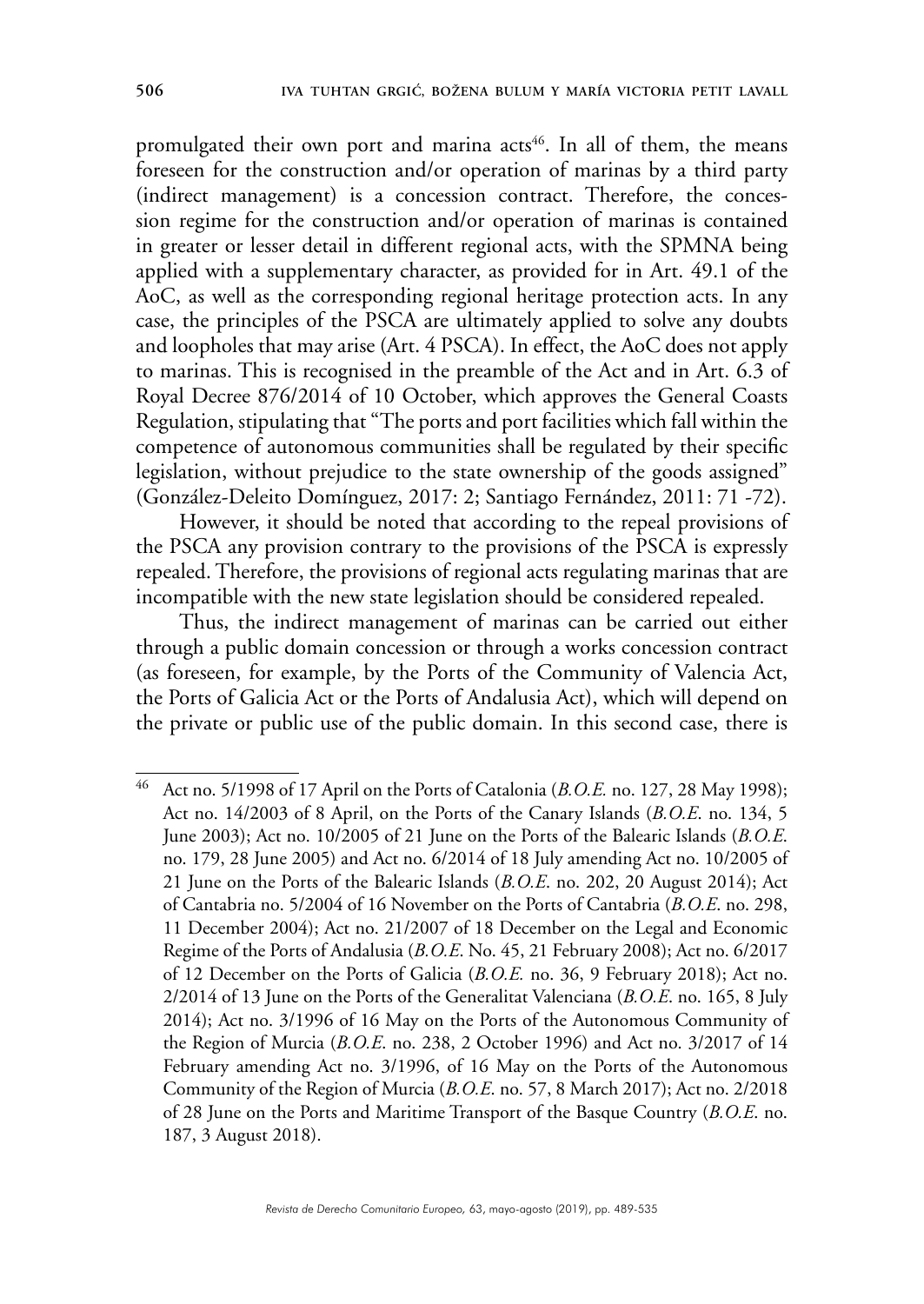no double concession comprising one for occupation of the natural domain and another one for the construction and operation of a marina (González-Deleito Domínguez, 2017:3).

On the contrary, as the Supreme Court has declared, concessions for the construction and operation of marinas have "the nature of a mixed concession, of public service and publicly-owned property, since the concessionaire for providing the public service is using public domain goods, and therefore we are faced with the concurrence of a concession for public domain goods and another one for public services ... in which the so-called 'principle of attraction of public concessions' does not take place but instead gives rise to the phenomenon of concessional after the fact by subordinating the concession of the public domain to that of the service" $47$ . That is to say, concessions for the construction and/or operation of marinas enable the concessionaire to occupy and exclusively use public land in order to build the marina's facilities and to exploit them by means of indirect management (Santiago Fernández, 2011: 56, 73).

### 3. ITALIAN LAW

Under Italian law, the maritime domain, which explicitly includes ports, is considered to be under public ownership and cannot be the subject matter of common private property rights<sup>48</sup>. Buildings and other structures located within the maritime domain are considered to be part of the domain itself (Art. 29 NC)<sup>49</sup>. General rules on maritime domain concessions are provided for in Art. 36 of the NC, which prescribes that the maritime administration, to the extent compatible with the requirements of public use, may grant the occupation and use, including the exclusive use, of the maritime domain for a certain period of time. However, the NC only provides for general regulation

Decision of the Supreme Court (Contentious-Administrative Chamber, Section 3) 6 June 1997, RJ 1997\5219. See also Decision of the Supreme Court (Contentious-Administrative Chamber, Section 7) 16 October 2014 (RJ 2014\53719); High Court of Justice of the Canary Islands (Contentious-Administrative Chamber, Section 2) 15 May 2008 (JUR 2008\310297).

<sup>48</sup> Art. 822 of the Italian Civil Code (Codice civile), and Art. 28 of the Navigation Code (Codice della navigazione, hereinafter, NC). On the special status of the maritime domain in Italian law, see Righetti (1987: 667-720; Carota, 2017:883-902; Turco Bulgherini, 2015: 154-170).

<sup>49</sup> *Diritto di superficie* can be established on structures built by concessionaires (Righetti, 1987: 667-720).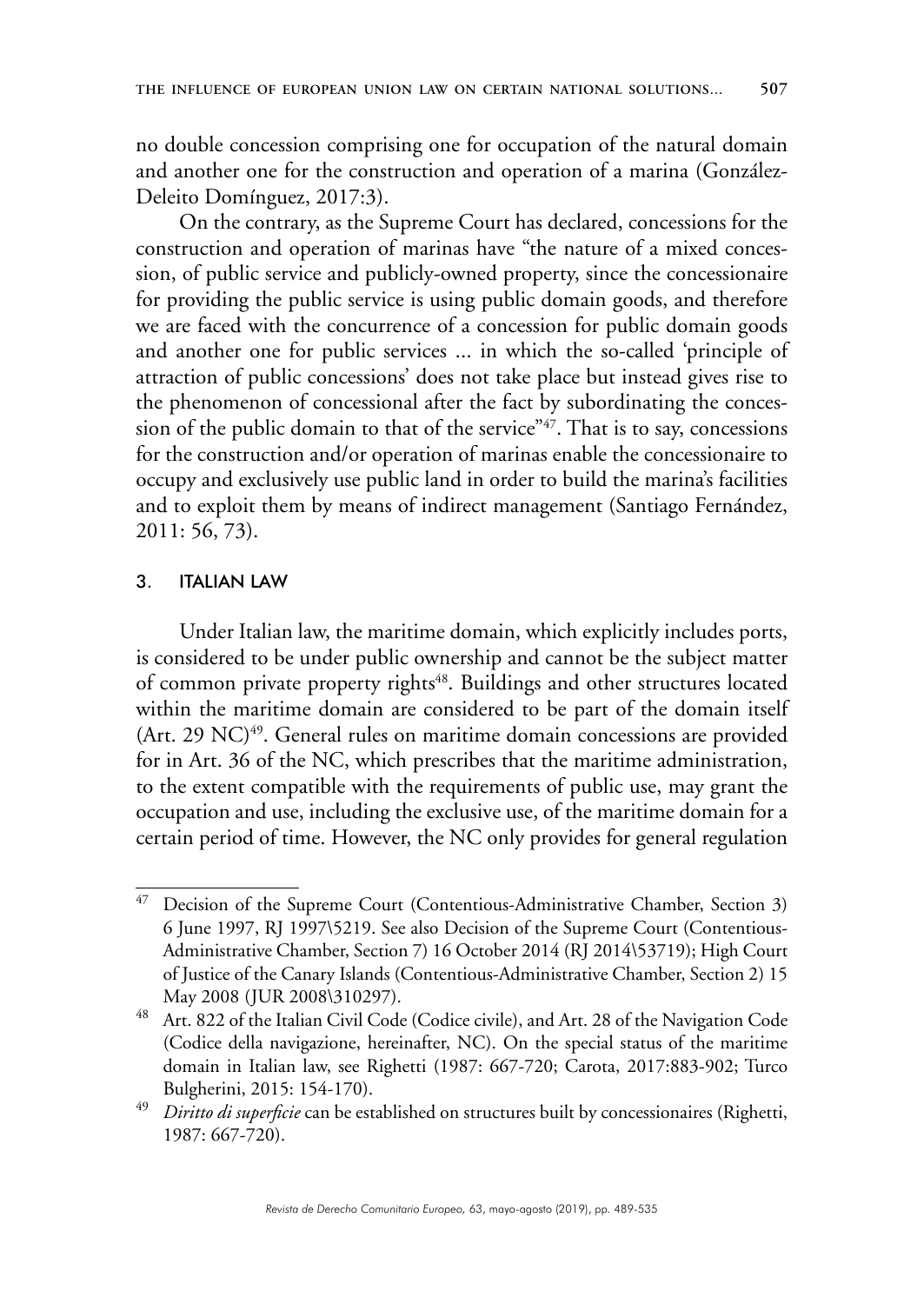concerning the concession-granting procedure, which is regulated in more detail by the executive regulations of the NC<sup>50</sup>.

The Italian NC was amended by Law no. 84 of 28 January 1994<sup>51</sup> stipulating rules on the reorganisation of the port sector. Reorganisation was necessary in order to align the port sector with the basic principles of the European Community<sup>52</sup>. According to Art. 4, seaports were classified with regard to their geo-economic importance and with regard to their function. One of the functions explicitly provided for was tourism and leisure. In accordance with Art. 18 of Law 84/1994, the Italian legislator should have issued a decree establishing the procedures for the assignment and renewal of concessions which would meet the standards set by the basic principles of EU law: providing a transparent and non-discriminatory procedure.

However, the Italian legislator failed to do this in a comprehensive manner (Benetazzo, 2016: 2-35)<sup>53</sup>. In order to simplify and speed up the concession-granting procedure for infrastructure dedicated to leisure navigation, the Italian Government approved presidential decree no. 509 in 199754. The basis for issuing it was not Art. 18 of Law 84/1994 but another legislative act (Law 59 of 1997)<sup>55</sup> regulating the reform of public administration. The legislator took the opportunity to delegate or assign functions and administrative tasks regarding concession-granting procedures for tourism ports to the regions and other public administrative authorities<sup>56</sup>. In Art. 2, definitions of different infrastructure dedicated to leisure navigation were given. One of the these was for 'marina', *porto turistico*, which is defined as a complex of movable and immovable structures built on land and sea in

<sup>50</sup> DPR 15 February 1952, no. 328.

<sup>51</sup> Reorganisation of Port Legislation Act (hereinafter, Law 84/1994).

<sup>&</sup>lt;sup>52</sup> On the historical development of ports in Italy and the necessity of adopting a new regime in compliance with the basic principles of European law, see D'Ovidio *et al*. (2016: 151-158).

<sup>53</sup> On 31 May 2018, the Regulatory Authority for Transportation issued Resolution no. 57/2018 (hereinafter: Resolution 57/2018) in order to fill the gaps that had existed for more than 20 years.

<sup>54</sup> DPR no. 509 of 1997. *Gazzetta Ufficiale*, 18 February 1998, no. 40, the so-called 'decreto Burlando' (hereinafter, DPR 509/1997).

<sup>55</sup> Law of 15 March 1997, no. 59, *Gazzetta Ufficiale*, 17 March 1997, no. 63.

<sup>56</sup> For a detailed overview of changing administrative competences (Turco Bulgherini, 2015: 154-167).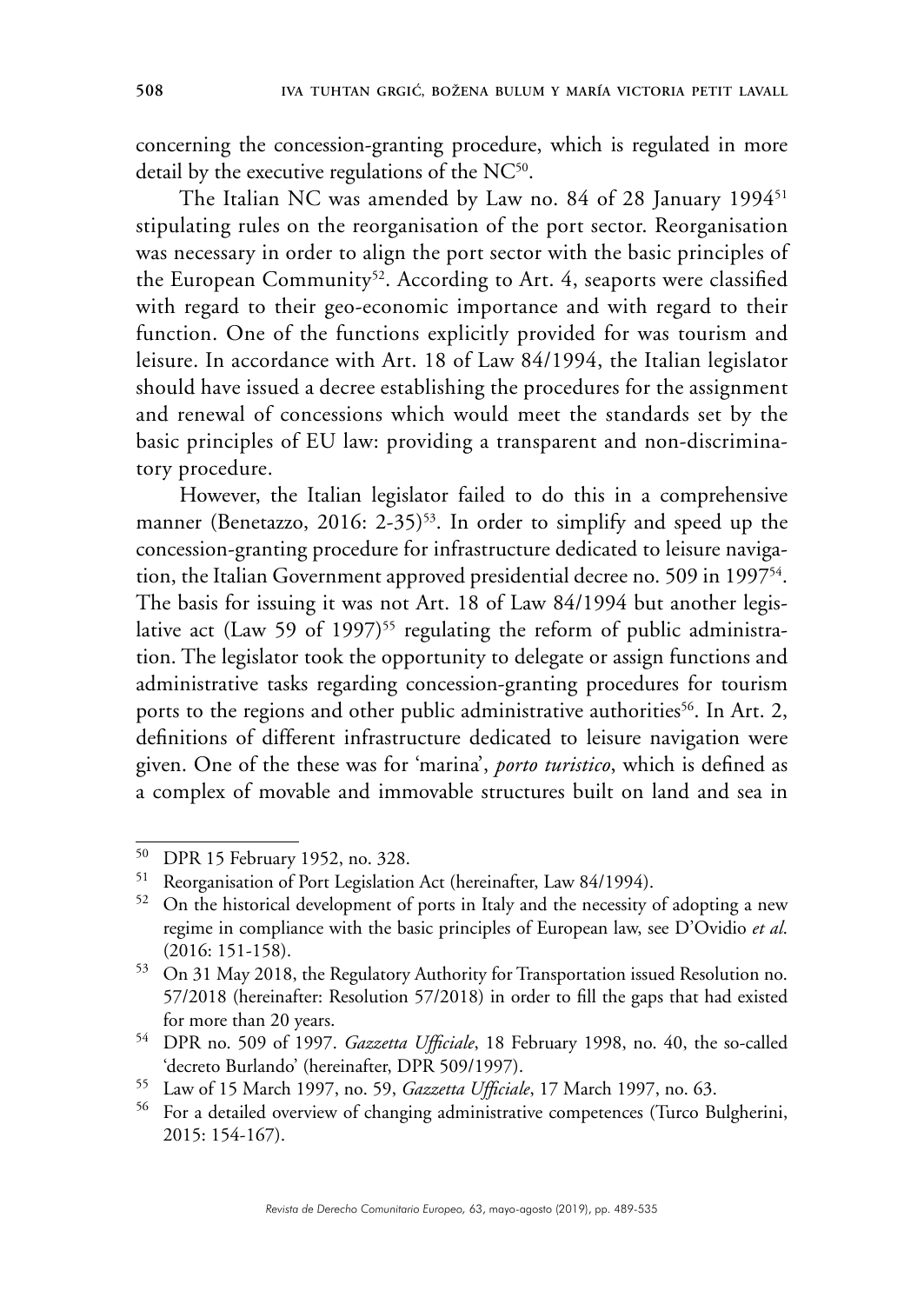order to serve solely or mainly recreational navigation and nautical tourists, including the provision of complementary services<sup>57</sup>.

Several years later, as a result of the reform of Title V of the Italian Constitution,<sup>58</sup> the matter of ports and airports fell under the competing legislative competences of the state and regions. The consequence of this constitutional reform is that legislative power in these matters belongs to the regions, except for the determination of fundamental principles, which is reserved for the state<sup>59</sup>. The regions are responsible for the regulation of concession-granting procedures, as well as for the location of areas intended for the construction and management of marinas<sup>60</sup>. However, this general rule has exceptions, one of which concerns ports of international and national economic importance and ports in areas of major national interest, where the state has jurisdiction<sup>61,62</sup>. The constitutional reform also confirmed the administrative functions of the regions according to the criteria set out in Art. 118 of the Constitution<sup>63,64</sup>. It should also be noted that in cases where marinas fall within the territorial area of a port authority, concessions are granted by the president of the port authority<sup>65</sup>.

Bearing in mind this transfer of legislative competences to the regions, as well as the mentioned exceptions, it seems that DPR 509/1997 will be

<sup>57</sup> Besides tourism ports, the law is also applicable to tourist landings, which are defined as parts of existing commercial harbours dedicated to leisure navigation and nautical tourists, including the provision of complementary services.

<sup>58</sup> Constitutional Law of 18 October 2001, no. 3, *Gazzetta Ufficiale*, no. 248.

<sup>&</sup>lt;sup>59</sup> See Constitutional Court, sent. no. 255/07, p. 2.<br><sup>60</sup> See for example, the decision of the State Council

See, for example, the decision of the State Council (Consiglio di Stato), Chamber 6, 31 October 2011, no. 5816, explaining the relationship between state and regional legislation on the subject, and the precedence of the primary regulatory provisions of Tuscany Regional Law no. 1 of 2005 over the provisions of DPR 509/1997. See also T.A.R. Toscana, Sez. III, 10 July 2013, no. 1087.

<sup>61</sup> Art. 9, Law no. 88 of 16 March 2001, *Gazzetta Ufficiale,* no. 78.

Furthermore, despite the general regionalisation of the area, there are certain constraints deriving from constitutional principles on sincere cooperation between the state and the regions, as well as from those state laws regulating landscape, environmental and cultural protection falling within the exclusive legislative competence of the state.

<sup>63</sup> See Judgments of the Italian Constitutional Court, December 17, 2008, Judgment no. 412.

<sup>&</sup>lt;sup>64</sup> For a detailed overview of the complicated and not quite clear reforms regarding legislative and administrative competences in the matter of marinas, see Affannato (2012: 67-100), Righi and Nesi (2012). On problems in practice see Grado (2009: 1298-1318).

<sup>65</sup> Art. 2/3 DPR 509/1997, and Art. 8/3/h Law 84/1994.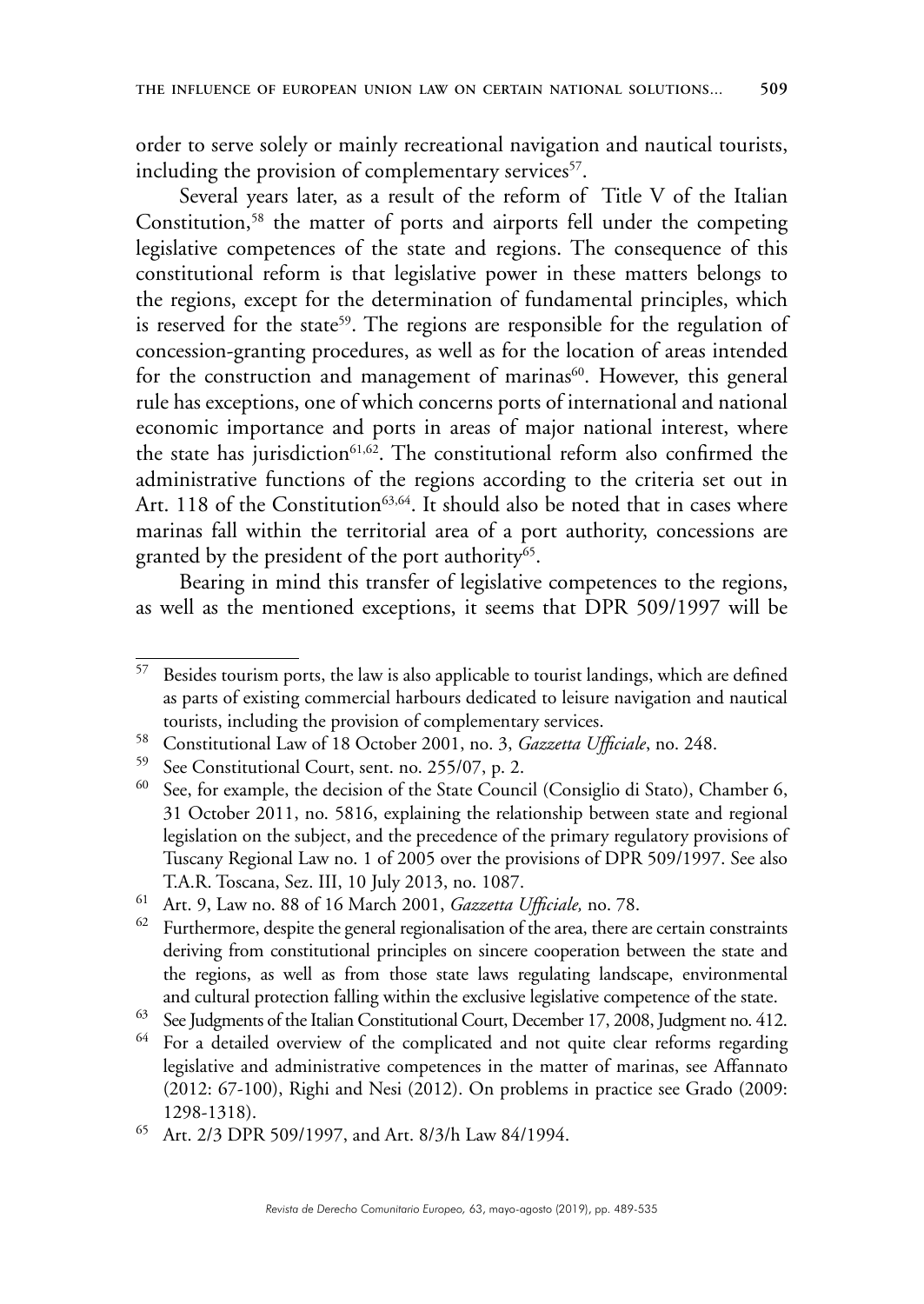applicable to concessions for ports of national and international interest, as well as in cases where the regional legislator did not exercise its regulatory competence regarding the concession-granting procedure for marinas or did so but by referring to DPR 509/1997<sup>66</sup>.

In respect of the legal regulation of concession-granting procedures for marinas where the regions have full legislative competence, there are undoubted constraints that derive from EU law. According to Art. 117/4 of the Italian Constitution and the consistent case law of the Italian Constitutional Court, the criteria and procedures for awarding concessions in the maritime domain must be established in accordance with the principles of free competition and freedom of establishment, as provided for in Community and national legislation<sup>67</sup>.

Awareness of the need to align Italian law and practice with EU law is, in the matter of concessions in the maritime domain, substantially the result of the infringement procedure opened against Italy (no. 2008/4908)<sup>68</sup> because of the preferential right granted to existing concessionaires under Art. 37/2 of the NC69,70. The European Commission claimed a breach of Art. 43 of the EEC treaty (now Art. 49 TFEU) and Art. 12/2 of Directive 2006/123/EC. In order to avoid possible sanctions, the Italian legislator abolished the preferential right in the contested law, and delegated to the Italian Government the obligation to reorganise and revise maritime domain legislation regarding maritime domain concessions, in line with the prescribed principles and guidelines, by means of a legislative decree<sup> $71$ </sup>. However, on the contrary, the automatic renewal of existing concessions was introduced as a transitional,

<sup>66</sup> For example, in Art. 75 of the Regional Law of Sicily of 16 April 2003, no. 4., it is stipulated that the concession-granting procedure for the construction of structures dedicated to pleasure navigation in the maritime domain is governed by DPR 509/1997, with amendments and additions prescribed by the same article. *Gazzetta Ufficiale della Regione Siciliana*, 17 April 2003, no. 17.

<sup>67</sup> See, for example, Judgments of the Italian Constitutional Court: Judgment no. 213/2011; Judgment no. 171/2013; Judgment no. 40/2017.

<sup>68</sup> Formal notice: Doc C (2009) 0328 del 29 gennaio 2009.

<sup>69</sup> For more detail see Turco Bulgherini (2015: 170-177).

 $70$  The prolongation was provided for concessions of a duration of less than six years, as well as in Art. 1/2 DL of 5 October 1993, no. 400, modified by the Law of 4 December 1993, no. 494.

<sup>71</sup> Art. 11/2 L. 15 December 2011, no. 217. Disposizioni per l'adempimento di obblighi derivanti dall'appartenenza dell'Italia alle Comunità europee - Legge comunitaria 2010.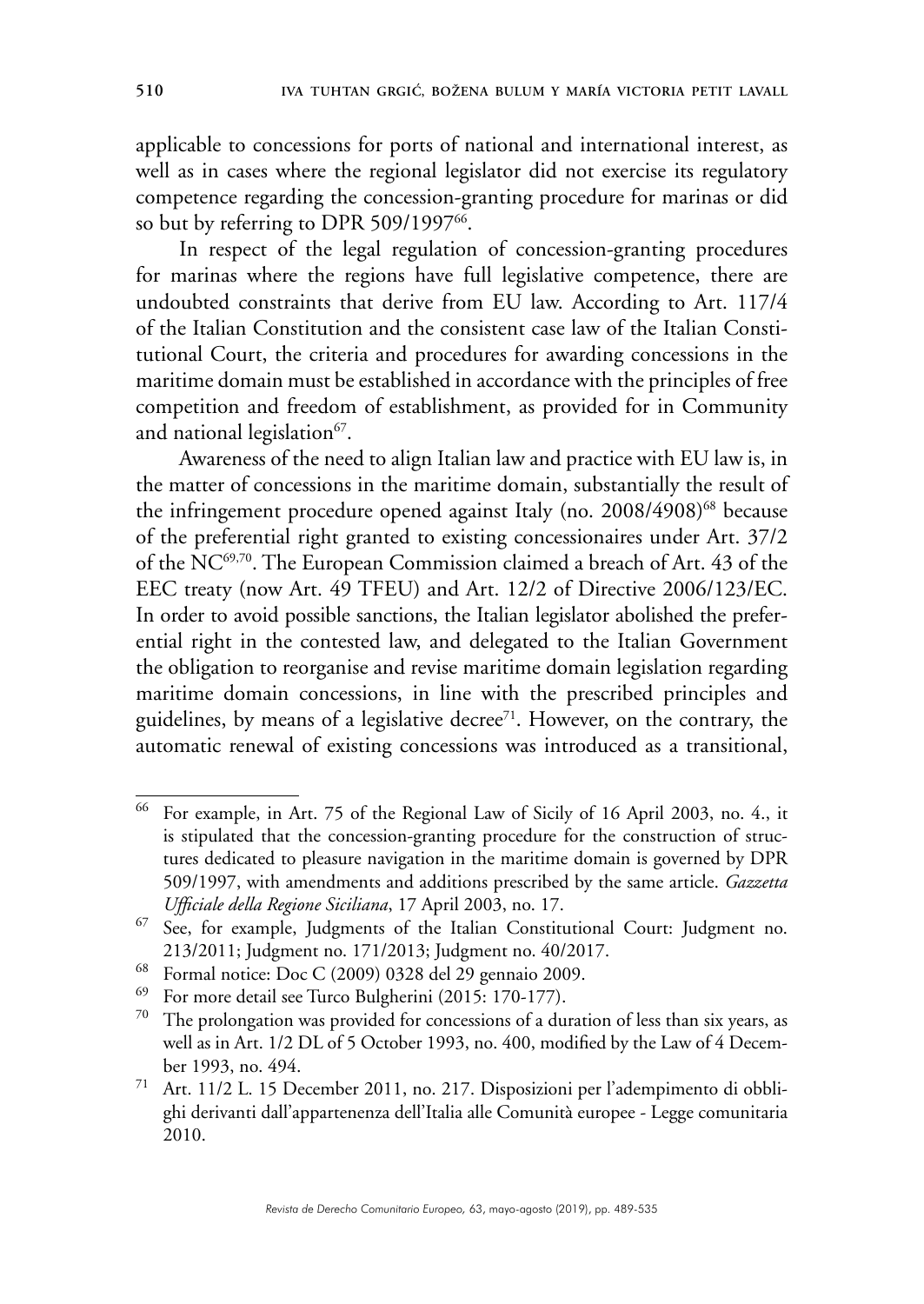corrective, measure<sup>72</sup>. These prolongations of existing concession contracts provoked two Italian administrative courts to refer to the CJEU with a question for a preliminary ruling. Decision C-458/14 and C-67/15 of the CJEU, by which the automatic prolongation was declared to be contrary to the basic principles of EU law and Directive 2006/123/EC, strongly influenced the reasoning of Italian courts regarding the prolongation of existing concession contracts (see in detail 3.2.4 below). However, it has to be pointed out that the concessions considered were those for tourism-recreational purposes and not for the construction and management of nautical tourism ports.

Directive 2014/23/EU, on the other hand, did not influence either the provisions on the concession-granting procedures for marinas, or administrative and judicial practice. Namely, one of the standing points of the Italian legislator was that Directive 2014/23/EU should not be applied to ports in line with Recital 15 of Directive 2014/23/EU<sup>73,74</sup>. The whole public procurement package, transposed into Italian legislation by Law D. Lgs. 18-4-2016, no. 5075, in Art. 119 prescribes that a special procurement scheme will apply to seaports. For this reason, none of the acts regulating the concession-granting

<sup>74</sup> The argument that concessions in the maritime domain are beyond the scope of Directive 2014/23/EU is based on the decision of the European Court of Justice, C-458/14 and C-67/15 of 14 July 2016. However, it is to be noted that the subject matter of that decision was not related to concessions for tourism ports but to maritime domain concessions for tourism and recreational purposes, in relation to which the Court took the stand that they can be characterised as 'authorisations' within the meaning of the provisions of Directive 2006/123/EC, irrespective of their characterisation in national law (p. 41). Concessions for tourism ports cannot be subject to Directive 2006/123/EC, since port services are excluded from its scope (Art. 2/2/(d) and Recital 21 of the Preamble of the Directive).

<sup>75</sup> Gazzetta Ufficiale, 19 April 2016, no. 91, S.O. Implementation of Directives 2014/23/EU, 2014/24/EU and 2014/25/EU on the award of concession contracts, on public procurement and on procurement by entities operating in the water, energy, transport and postal services sectors, as well as for the reorganisation of the existing rules on public contracts relating to works, services and supplies, 18 April 2016, no. 50, *Gazzetta Ufficiale*, 5 May 2017, no. 103 (Public Procurement Code).

<sup>72</sup> Art. 1/18 DL no. 194/2009 (the so-called 'decretto Mille proroghe') was prolonged once again until 2020 (DL of 18 October 2012, no. 179.

 $73$  "(15) In addition, certain agreements having as their object the right of an economic operator to exploit certain public domains or resources under private or public law, such as land or any public property, in particular in the maritime, inland ports or airports sector, whereby the State or contracting authority or contracting entity establishes only general conditions for their use without procuring specific works or services, should not qualify as concessions within the meaning of this Directive".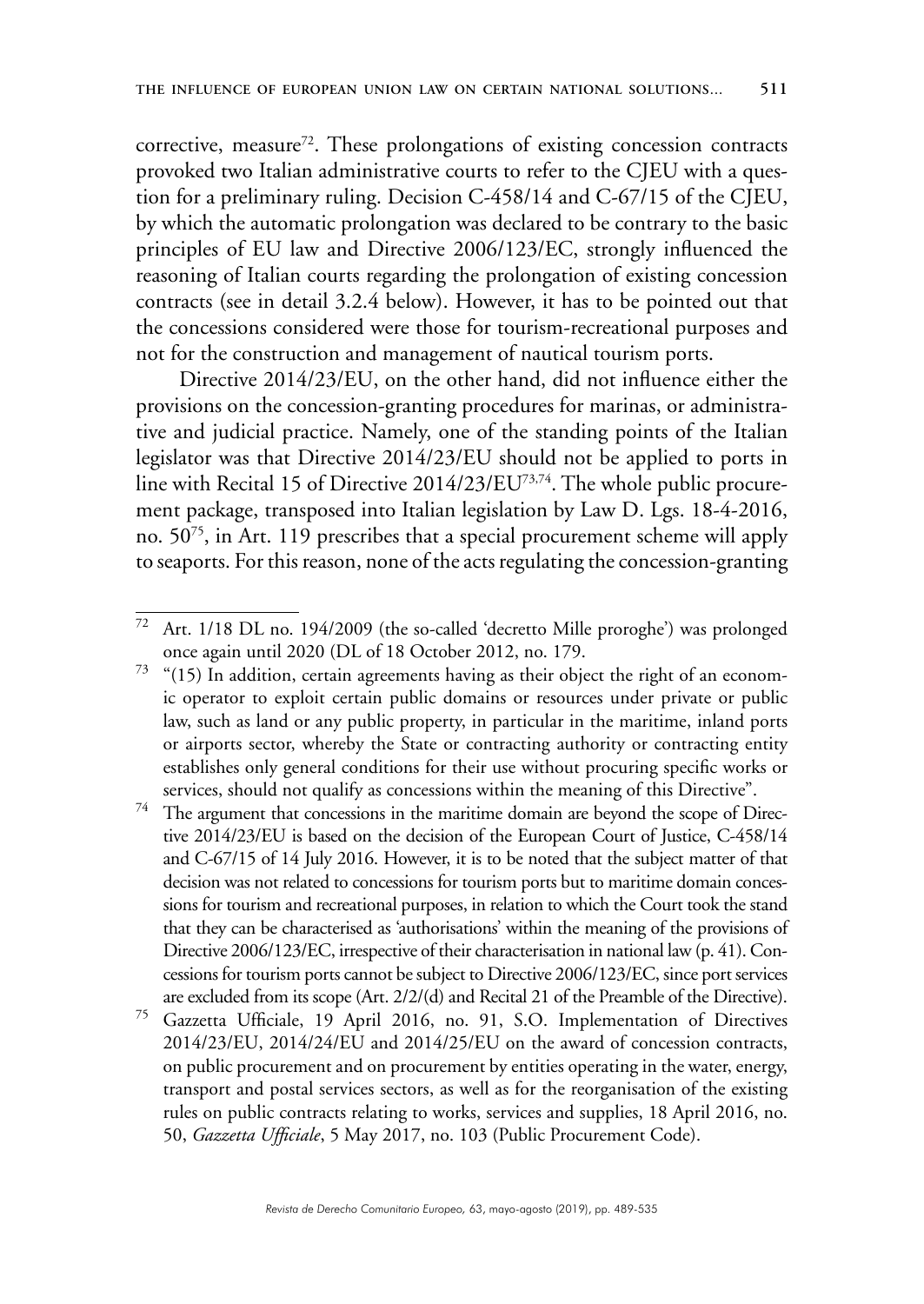procedure in the maritime domain for the construction and management of marinas were derogated or modified when the public procurement package was transposed into the Italian legal system.

Nevertheless, in the same Code, as part of the provisions on project finance, alternative administrative procedures for the awarding of public works or services concession contracts are prescribed, expressly including those for structures dedicated to pleasure navigation (Art. 183/15 of the Public Procurement Code).

Finally, Resolution 57/2018, issued by the Transport Regulatory Agency in order to define measures and criteria aimed at ensuring fair and non-discriminatory access to port infrastructure, should be mentioned. Even though the scope of its application, according to Art. 1.1. and 1.2. of the TRA Resolution, is limited to infrastructure concessions issued by the Port System Authorities (*ex* Art. 6 Law 84/1994), with the exception of those relating to the implementation and management of infrastructure works provided for in Art. 18 of Law 84/1994, it is important for those nautical tourism ports that are part of a port under the management of a port authority.

From the brief overview of the legislative framework, it is clear that the question of the applicable law in Italy is extremely complex, with continuity only in constant change, where three different legislative levels intertwine: European, national and regional.

#### 4. MALTESE LAW

In Malta, the entire shore, including ports, is considered to be the public domain and is state property. Property in these domains cannot be transferred to other legal or physical persons. This means that they are *res extra commertium.* Ports in Malta are administered by the Authority for Transport in Malta, whose competences are regulated by the Authority for Transport in Malta Act of 2009. One of its competences is conducting concession-granting procedures. In this regard, it should also be mentioned that the awarding of concession contracts in Malta, including those regarding the public domain, is regulated by the Concession Contracts Regulations of 201676, which are harmonised with the European rules on the awarding of concession contracts and Directive 2014/23/EU. The Maltese CCRs consist of five parts. These are: general provisions, the process, rules on the performance of concession contracts, rules common to concessions which meet or exceed the threshold, and remedies. They also contain thirteen annexes (schedules).

<sup>76</sup> See the Maltese Concession Contracts Regulations of 2016, L.N. 353 of 2016 (hereinafter, CCRs).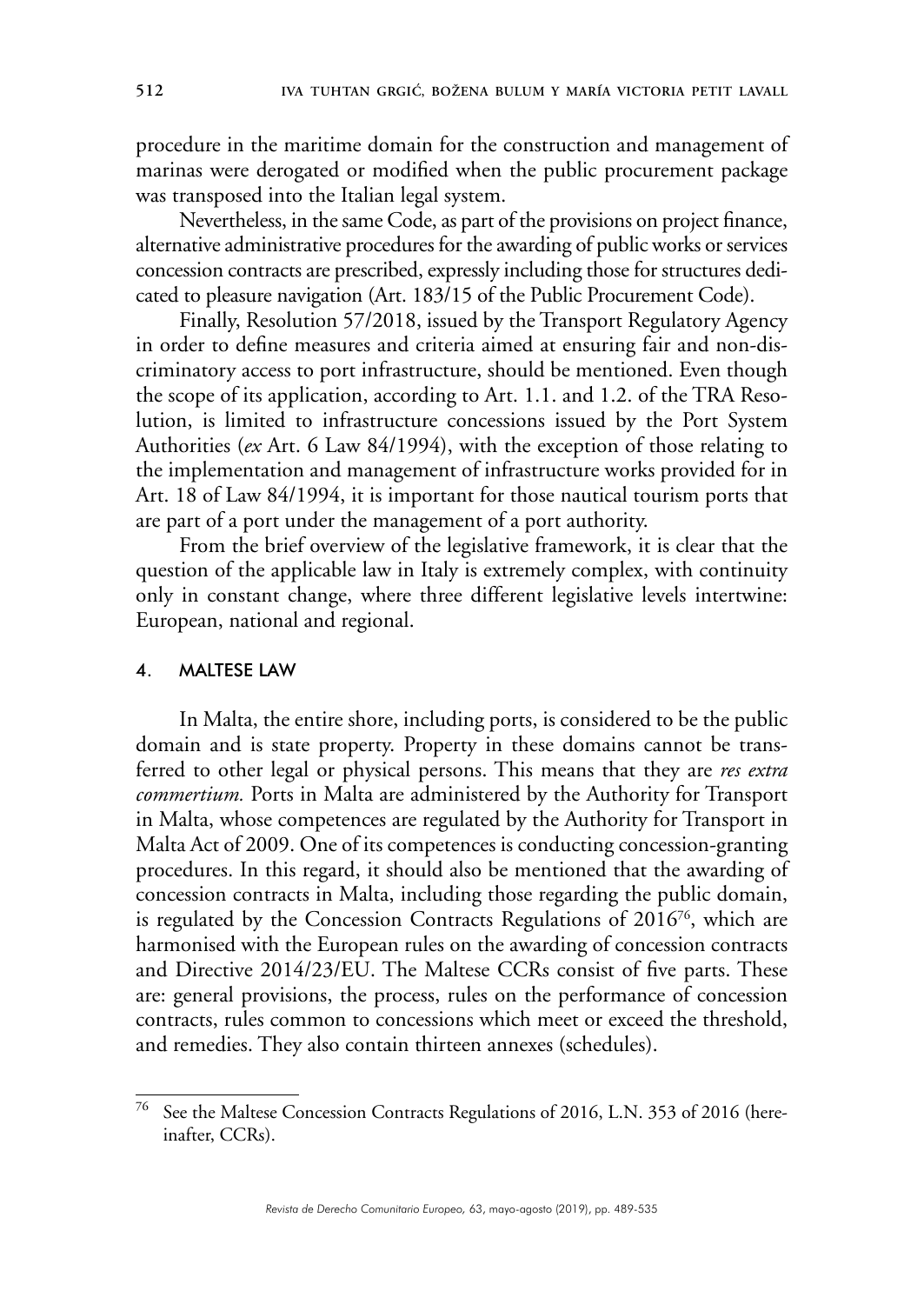#### III. PARTICULAR ISSUES

#### 1. THE DURATION OF CONCESSIONS

#### *1.1. Directive 2014/23/EU*

Long-term concessions may hinder the exercise of two fundamental freedoms guaranteed within the EU: freedom of establishment and freedom to provide services. In order to avoid market foreclosure and restriction of competition, Directive 2014/23/EU stipulates that concessions must be limited in time and their duration estimated on the basis of the works or services requested (Art. 18 of the Directive).

With a view to protecting the public interest, Art. 18/2 of the Directive provides that for concessions lasting more than five years, the maximum duration must not exceed the time that a concessionaire could reasonably be expected to take to recoup the investments made in operating the works or services together with a return on the invested capital, taking into account the investments required to achieve the specific contractual objectives. Such an estimation should be carried out at the moment of the awarding of the concession. Moreover, the Directive requires that such an estimation include initial and further investments deemed necessary for the operating of the concession, in particular expenditures on infrastructure, copyrights, patents, equipment, logistics, hiring, training of personnel, and initial expenses (Recital 52 of the Preamble of the Directive).

The duration of the concession should be indicated in the bidding documents. Alternatively, it is possible to indicate that the duration of the concession is subject to negotiation<sup>77</sup> (as an award criterion)<sup>78</sup> in the concession-granting procedure (Recital 52 of the Preamble of the Directive).

 $77$  "In the American procurement system, the negotiations are seen as creating a base for competition and are therefore an *optimizer* of competition. The competition is increased because of the negotiations. In the European system negotiations are seen to *limit*, not optimize competition…. Unlike US legislation, EU law is based on the fear of preferential treatment for domestic economic operators and discrimination against foreign ones. Negotiated procedures are inherently more flexible, and as such they provide greater opportunities for preferential treatment — if not for outright corruption — for instance through selective distribution of information by the contracting authority to the benefit of one economic operator" (Caranta, 2015: 391-460).

<sup>78</sup> "The creation of European rules instituted a specific economic approach which makes the choice of awarding contracts contingent on price considerations only, or on the economically most viable option. The rules allow for non-economic award criteria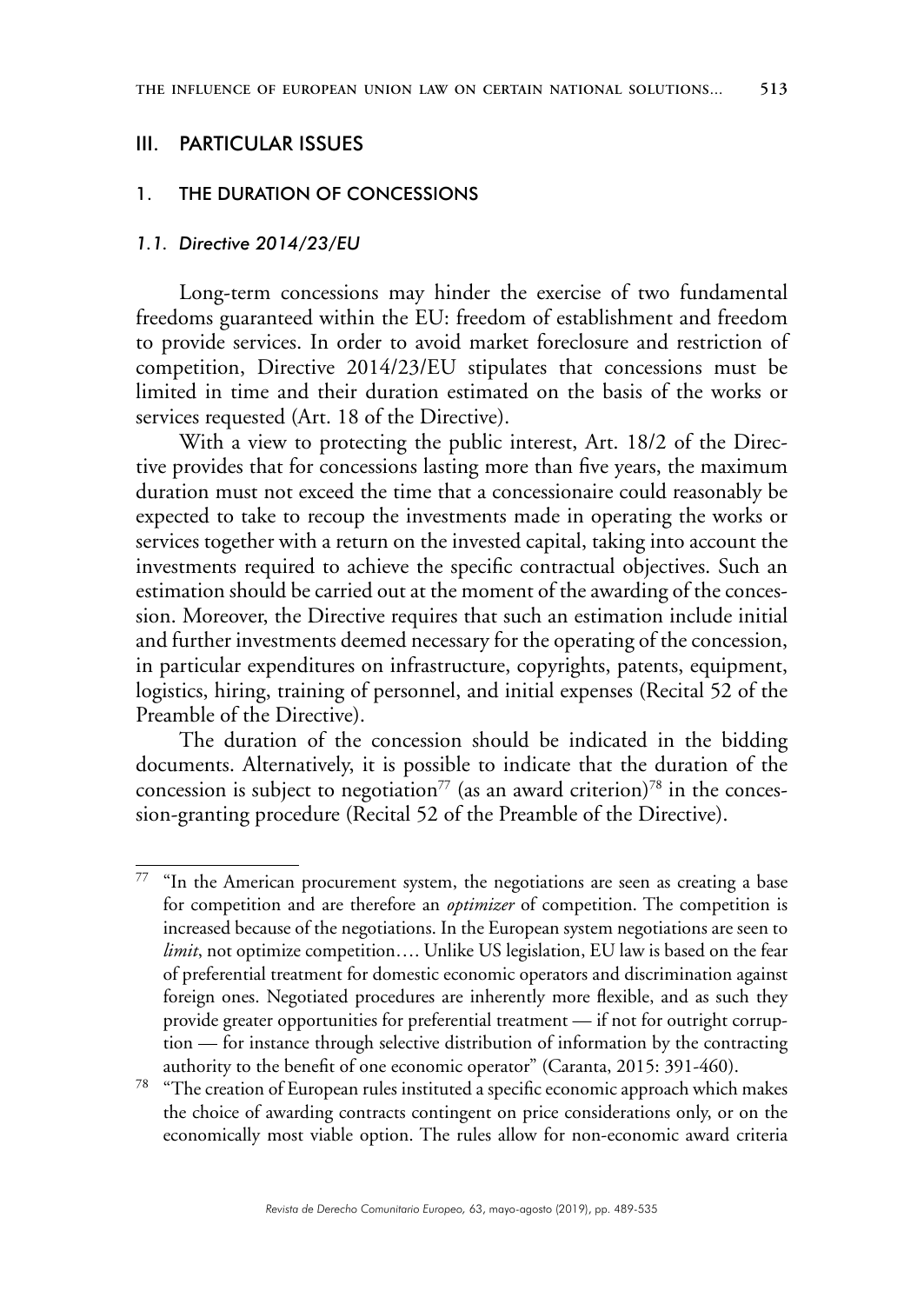#### *1.2. Croatian law*

The bidding documents, among other things, should contain information on the expected duration of the concession, but only if that is possible (Art. 42/2, Item 2 CA). This interpretation conforms with Directive 2014/23/EU. It appears from the cited article that the duration of the concession does not need to be indicated in the notification on the intention to grant the concession. This option is especially interesting in terms of the possibility of the concession grantor negotiating with the bidders. On the other hand, the MDSPA explicitly stipulates that decisions on public tenders for the awarding of concessions should *inter alia* contain information on the duration of the concession (Art. 18/1, Item 5 MDSPA). Directive 2014/23/EU does not preclude the provisions of the MDSPA. However, *de lege ferenda*, an option for concession duration to be an award criterion should be provided for. In practice, the duration of concessions is always indicated in the public tender. The CA prescribes that concessions are awarded for a certain period of time, always in such a way as to avoid market foreclosure and the restriction of competition as far as possible, on the one hand, and to enable the concessionaire to recoup investments planned in order to perform the concession and to obtain a return on the invested capital on the other. As far as the timeframe is concerned, the CA refers to the provisions of the special law: the MDSPA.

According to the MDSPA, concessions requiring the use and/or construction of new buildings and other infrastructure and superstructure objects may last from 5 up to 99 years (Art. 20 MDSPA). For concessions granted for a period from 5 to 20 years, county governments are concession grantors, while for concessions up to 50 years the concession grantor is the Croatian Government. For concessions of a duration longer than 50 years, it is necessary to obtain the prior consent of the Croatian Parliament.

#### *1.3. Spanish law*

In principle, since the contract for the construction and/or operation of a marina by a third party (indirect management) is either a concession in the public domain or a works or services concession that directly enables the occupation of the public domain, the duration of contracts provided for in different regional acts must respect the terms stipulated in the SPMNA (referred to in Art. 49.1 AoC) and PSCA, otherwise it must be understood

only to a limited extent, with narrow exceptions for environmental, employment and social considerations" (Schebesta, 2016: 17).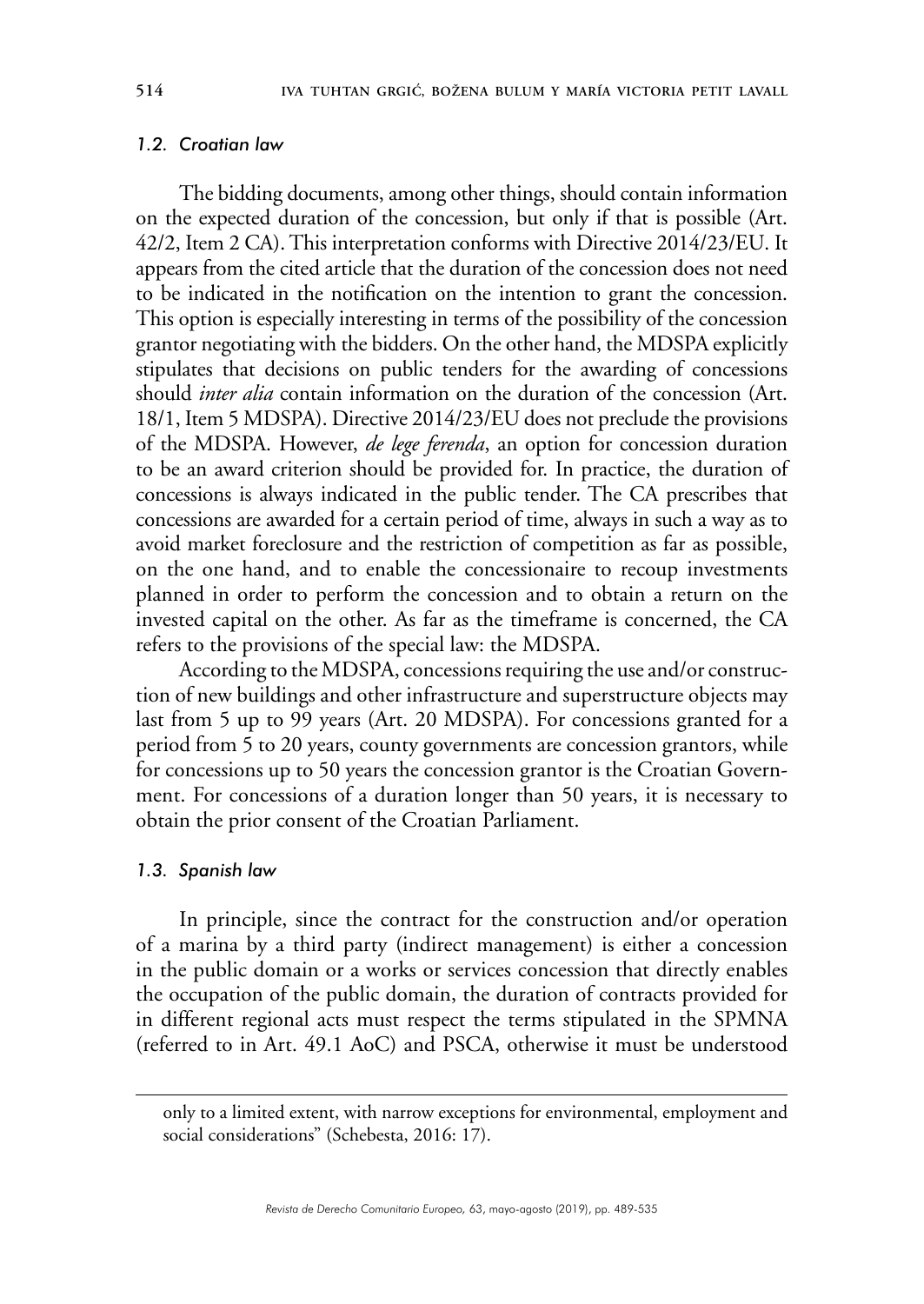that the corresponding precepts are expressly repealed (Repealing Order, PSCA).

At present, these durations are: 1) fifty years for concessions in the public domain (Art. 82.1 SPMNA); 2) forty years for works concession contracts and for services concessions that include the execution of works and exploitation of services (Art.101.7 SPMNA and Art. 29.6 PSCA); and 3) twenty-five years for services concession contracts that include the conducting of a service not related to the provision of health services (Art. 29.6 PSCA).

In effect, concessions for works or services for the construction and/ or exploitation of marinas by a third party are also linked on this point by the nature of the space in which marinas are located (the maritime-terrestrial public domain assigned to autonomous communities) (Zambonino Pulito, 2010: 73). Thus, it should be noted that the AoC stipulates in Art. 49.1 that the duration of concessions granted for the assigned assets (the maritime-terrestrial public domain assigned to autonomous communities for the construction, expansion or modification of marinas), including extensions, can in no case exceed the maximum term established in state legislation for concessions for the public port domain in ports of general interest. This term is 50 years, as stated in Art. 82.1 of the SPMNA, for concessions in the public domain or 40 years (Art. 101.7 SPMNA) for public works concession contracts (current works concession contracts) which directly qualify for the occupation of the public domain (Art. 101.4 SPMNA) (González-Deleito Domínguez, 2017: 5).

Thus, the sectoral legislation, i.e. the different autonomous acts on marinas, contains the duration of the concessions granted to third parties for the construction and/or exploitation of the same, referring to the provisions of the state legislation.

This referral to state legislation takes place in various ways.

On the one hand, some autonomous acts on marinas do not make a distinction between public domain concessions and works concession contracts, and nor do they expressly establish the maximum term of the concession. On the contrary, they stipulate that the maximum term of the concession is the one established in the corresponding concession title or in the specific administrative clauses, which cannot be longer than the one provided for in the act, including extensions.

In this sense, the Ports of the Region of Murcia Act foresees that by means of an administrative concession, a third party is authorised to build and operate marinas (Art. 6.1), referring to the regime established in the PSCA (Art. 7). In particular, "the maximum duration of public works concessions and concessions of publicly-owned property may not exceed that provided for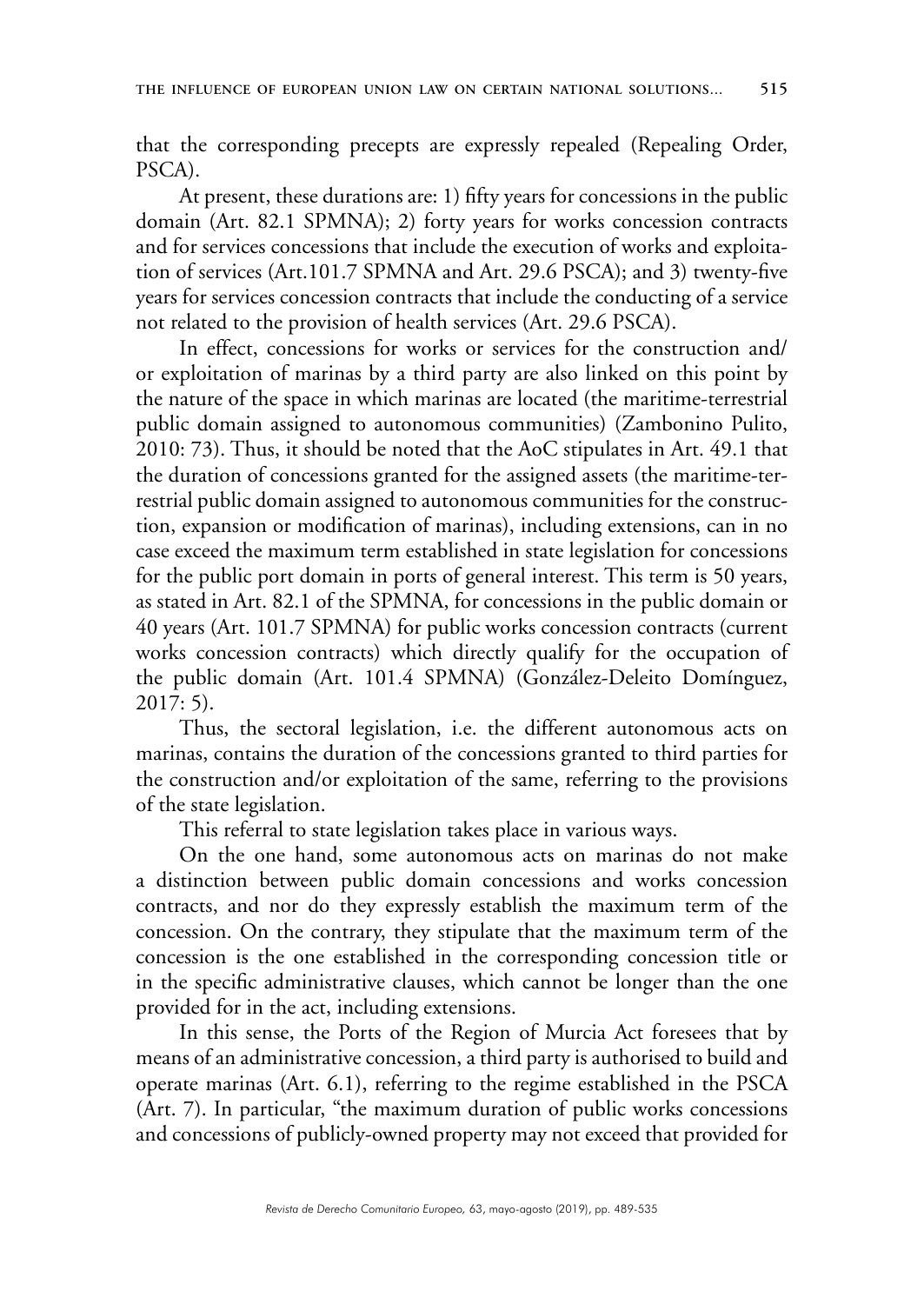in the state legislation regulating public works concession contracts and the economic regime and service provision of ports" [Art. 12.d)].

In similar terms, the Ports of Catalonia Act (Arts. 40 and 52.2) stipulates that the maximum term of a concession when it involves occupation of the public domain "cannot exceed the maximum set in the legislation applicable to the public port domain".

Other autonomous acts expressly set the maximum term in a way that is consistent with that provided in the successive modifications of the AoC for the concession of publicly-owned property and its referral to the state act on ports (Art. 82.1 SPMNA), i.e. fifty years (Art. 36.2 Ports of the Basque Country Act), thirty years (Arts. 22.4 and 32.1 Ports of the Generalitat Valenciana Act; Art. 45.3 Ports of the Canary Islands Act), or thirty-five years (Art. 73.1 Ports of the Balearic Islands Act).

A third group of regional acts distinguishes between works concession contracts and public domain concessions. This is the case with the Ports of Galicia Act (Art. 92), which refers to the basic legislation on public sector contracts for public works concession contracts, their duration being conditional upon the maintenance of the public domain in accordance with the AoC, whereas for public domain concessions it establishes the maximum term at fifty years (Art. 67.1 LPG). In the same way, in determining the duration of works concession contracts, the Ports of Andalusia Act (Art. 36.1) refers to the state legislation, stipulating that the duration "may not exceed the maximum term established in the basic state legislation for public works concession contracts and the resulting specific provisions relating to matters of the maritime-terrestrial port public domain". Likewise, the Ports of Cantabria Act expressly regulates the indirect management of marinas (Arts. 31.1 and 36), referring its regime to the Public Administration Contracts Act, with specificities provided for in the Autonomous Community Act (PSCA), expressly establishing that the duration of the work will be that foreseen in the special administrative specifications clauses, which cannot exceed forty years (Art. 36.2). Moreover, it establishes 35 years as the maximum duration of public port domain concessions (Art. 41.2).

#### *1.4. Italian law*

Maritime domain concessions are, by the nature of the institute, limited in time (Art. 36/1 NC). In Art. 2/2 of the DPR 509/1997, it is stipulated that maritime domain concessions for building nautical port structures of a duration of up to fifteen years are granted by the Maritime Director. Granting such concessions for a period of more than fifteen years falls within the competence of the Director-General responsible for the Directorate-General for Mari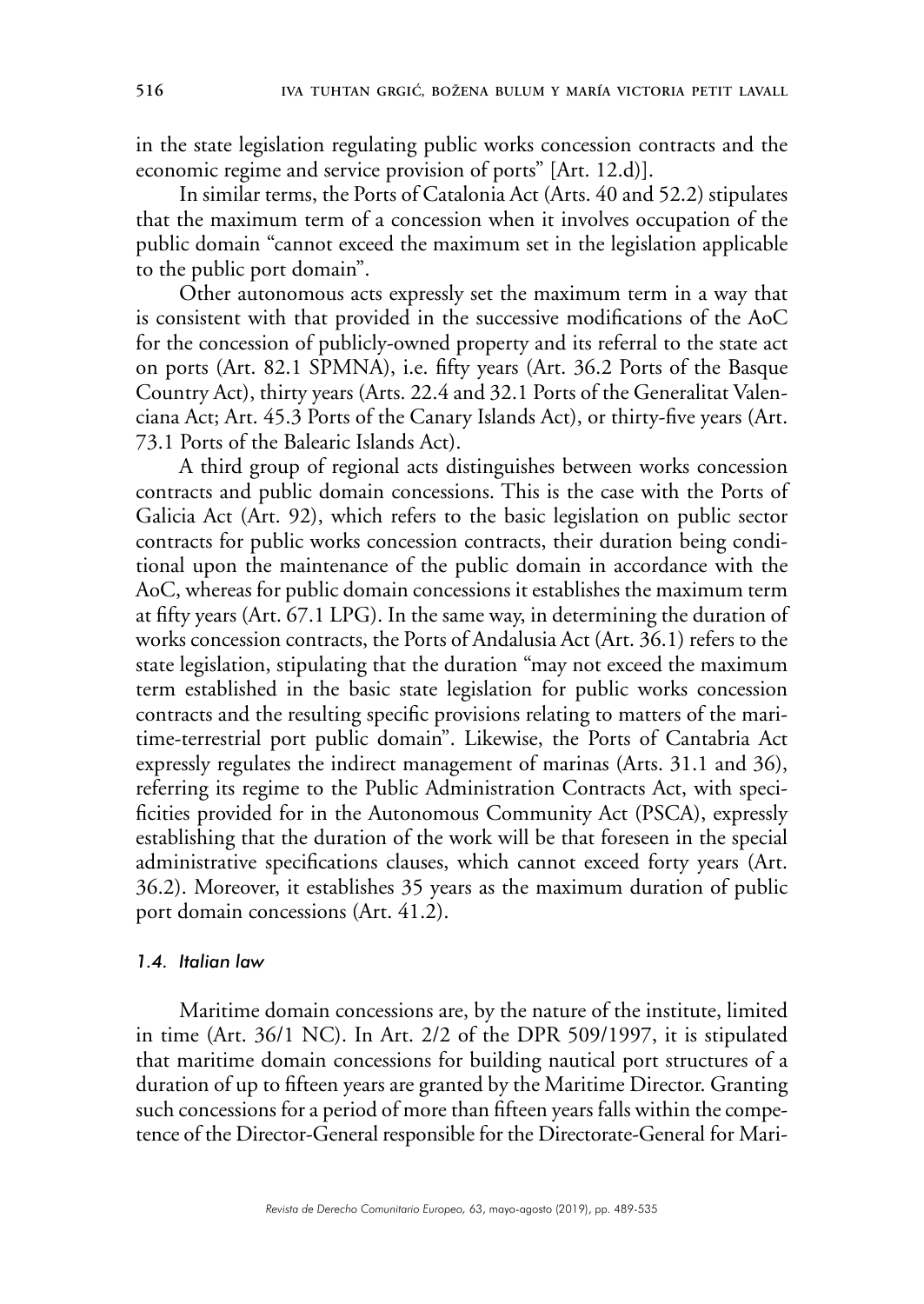time State Property and Ports of the Ministry of Transport and Navigation (now the Ministry of Infrastructure and Transport). It is interesting to point out that the presidential decree does not contain a provision on the maximum duration of concessions for nautical tourism ports. The potential concessionaire of a nautical tourism port can request the use of the maritime domain for the period of time which they consider to be the most appropriate, and the concession grantor must assess the appropriateness and compatibility of the request.

Currently, without prejudice to the precariousness and temporary nature of the institute of concession, the only limitation set by Italian law is that for concessions for tourism and recreational purposes $79$ , where concession can be granted for a maximum of 20 years.

#### *1.5. Maltese law*

Maltese rules on the duration of concession contracts were drawn up under the significant influence of Directive 2014/23/EU. According to the Maltese CCRs, the duration of concessions is limited. As in Directive 2014/23/EU<sup>80</sup>, the contracting authority or contracting entity estimates the duration of concessions on the basis of the works or services requested (Paragraph 72 CCRs). This estimation should already have been made by the time of the publication of the concession notice, as the duration of the concession should be specified in it, but only if this is possible (Schedule 7, Paragraph 4 CCRs)<sup>81</sup>. In any event, the duration of the concession should be indicated in the concession award notice (Schedule 9, Paragraph 5 CCRs). However, no obligation to determine the maximum duration of the concession in concession documents or as an award criterion of the contract is prescribed by the Maltese CCRs. For long-term concessions, which last more than five years, the maximum duration of the concession is determined in the same way as prescribed by Art. 18/2 of the Directive. The investments taken into account for the purpose of the calculation include both initial investments and investments during the life of the concession (Paragraph 73, Items 1 and 2 CCRs).

<sup>79</sup> Art. 3/4. bis DL 5 October 1993, no. 400.

<sup>80</sup> See Art. 18 of Directive 2014/23/EU.

In the case of awarding concessions which meet or exceed the threshold of EUR 5.225 million (for both works and services concessions), contracting authorities and contracting entities wishing to award a concession must make known their intention by means of a concession notice (Paragraph 95, Item 1 CCRs).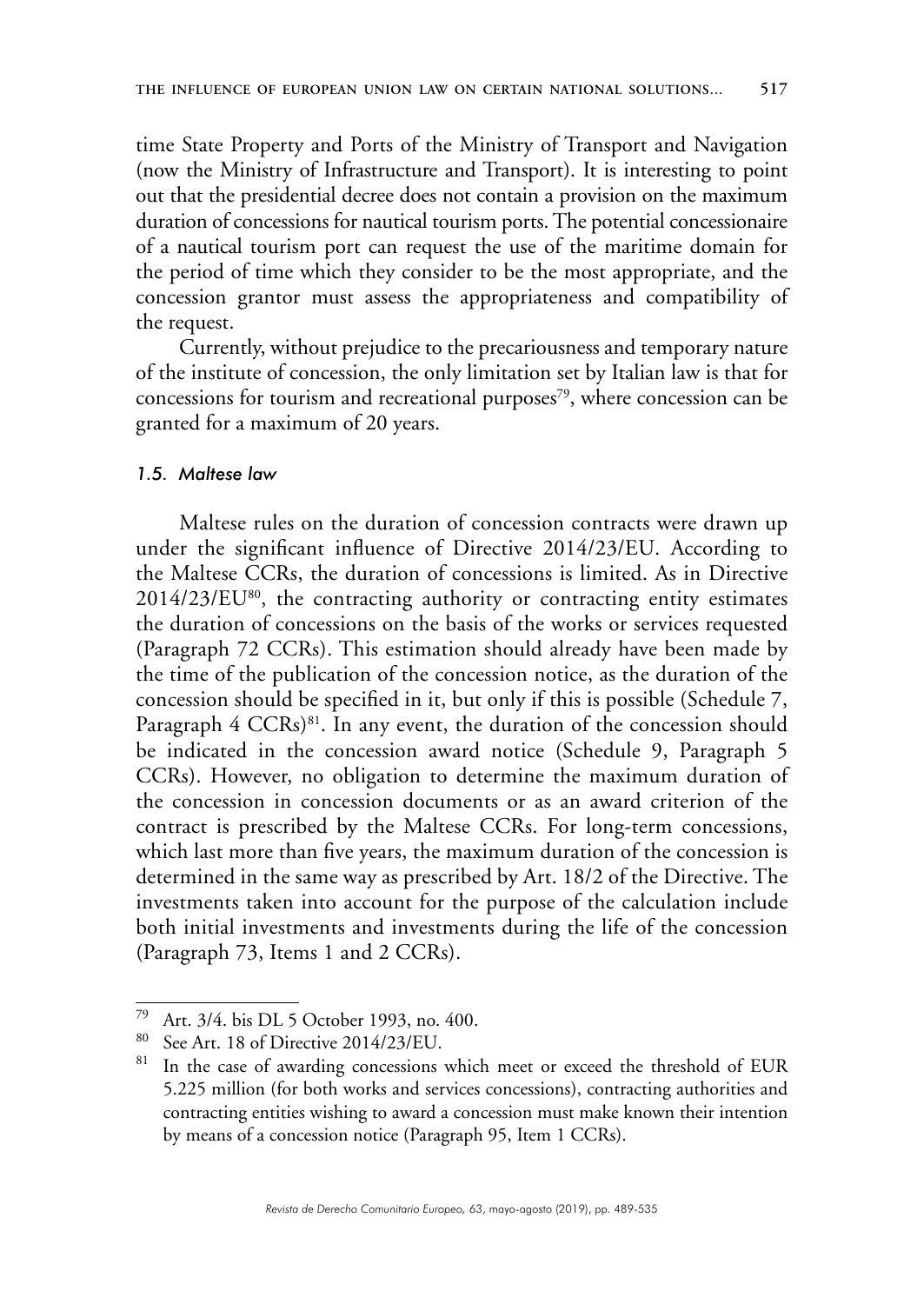#### 2. PROLONGATION OF CONCESSIONS

#### *2.1. The Directive*

Before Directive 2014/23/EU came into force, the European Commission promulgated two soft-law documents on concessions<sup>82</sup>. In these documents, it was clearly stated that the prolongation of an existing concession beyond the period originally laid down must be considered equivalent to granting a new concession to the same concessionaire. Consequently, contracting authorities were obliged to retender the contract, otherwise such prolongation was not in accordance with EU principles on competition. The rules of the Directive are a bit more flexible but still rather restrictive with regard to the issue of prolongation of the concession period. According to the Directive, one of the main features of a concession is, as discussed above, the fact that it is limited in time. The duration of a concession should be limited in order to avoid market foreclosure and the restriction of competition. In addition, concessions of a very long duration are likely to result in the foreclosure of the market, and may thereby hinder the free movement of services and the freedom of establishment. Therefore, the EU Member States, in their implementation measures, must ensure that a concession is granted for a limited time.

However, Directive 2014/23/EU (Art. 43/4 c) prescribes that the modification of a concession contract is substantial83, *inter alia*, if it extends the scope of the concession considerably<sup>84</sup>. The terms 'scope' and 'considerably' are not defined in the Directive. If the term 'scope' of a concession contract is interpreted to include also the extension of its duration, such a modification of a concession contract would be material only when it is considerable. Additionally, if the possibility of prolongation is provided for in the bidding documents,

<sup>&</sup>lt;sup>82</sup> These are European Commission Interpretative communication on concessions under community law (C121 29. April 2000, p. 2) and European Commission, Green Paper on public-private partnerships and Community law on public contracts and concessions, COM (2004) 327 final, 30-4-2004.

<sup>&</sup>lt;sup>83</sup> The modification of a concession during its term is considered to be substantial within the meaning of point (e) of Paragraph 1 where it renders the concession materially different in character from the one initially concluded (Art. 43/4).

<sup>84</sup> See the *Pressetext Nachrichtenagentur GmbH* case, cit., paragraph 36: "An amendment to the initial contract may be regarded as being material when it extends the scope of the contract considerably to encompass services not initially covered". In this case, the point of view of the CJEU is literally converted into a legal provision without further explanation of how the terms 'scope' and 'considerably' should be interpreted. See also Art. 43/4 c of Directive 2014/23.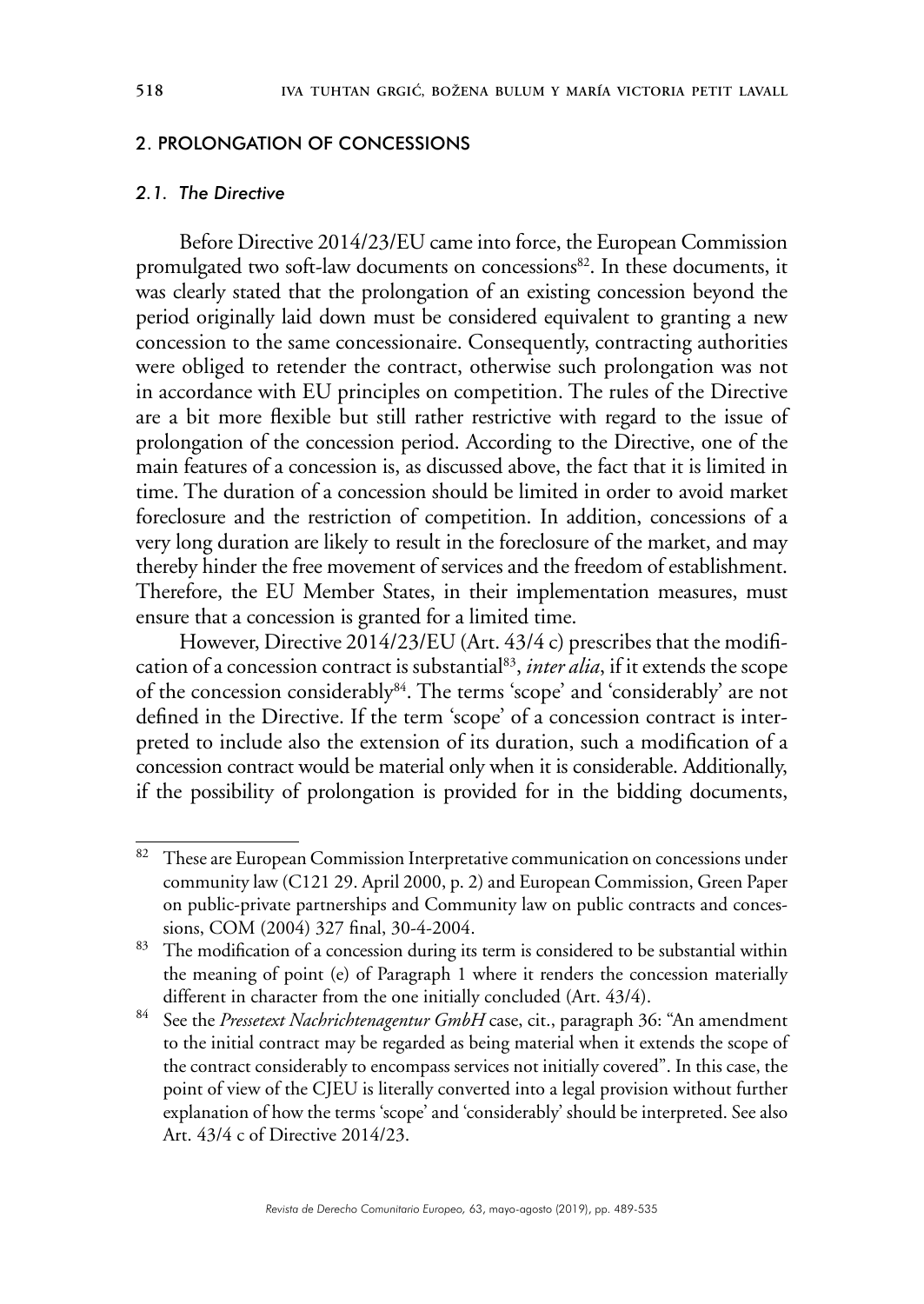there will be no need to assess whether the prolongation is considerable, since it would be covered by Art. 43/1a. Furthermore, prolongation of less than 10% compared to the original term (which is not provided for in the bidding documents) might be regarded as not being a considerable modification of the concession contract (Art. 43/2ii). Since amendments under these percentages are allowed in other elements of the contract, by analogy amendments to its duration could also be included<sup>85</sup>. Following the same analogy, some authors interpret the provision of Art. 43/1b very broadly so that modification of the concession, including prolongation of the concession under 50% compared to its original term should not be deemed considerable, and consequently it would be allowed by the Directive<sup>86</sup>. In our opinion, such an interpretation could enable a very long duration of concessions and foreclosure of the market in some cases. Considering the above, it seems that the Directive is not as strict as the previously promulgated Commission soft-law instruments with regard to the prolongation of the original concession period.

As regards the possibility of prolongation provided in the bidding documents, it should be noted that such a stipulation in the bidding documents will have an impact on the estimated value of the concession and consequently on the level of the concession fee. For that reason, it probably would not be attractive for potential concessionaries<sup>87</sup>. According to the Directive (Art. 43/1a), concessions may be modified without a new concession award procedure where the modifications, irrespective of their monetary value, have been provided for in the initial concession documents in clear, precise and unequivocal review clauses, which may include value revision clauses, or options. Such clauses must state the scope and nature of possible modifications or options, as well as the conditions under which they may be used. They must not provide for modifications or options that would alter the overall nature of the concession. We agree with certain authors who consider

<sup>&</sup>lt;sup>85</sup> Following the same analogy, these criteria are also applicable to a reduction of a contract term (Olivera, 2015: 15).

<sup>86</sup> Art. 43/1b regulates modifications of concession contract during its term in cases when additional works or services have become necessary. It prescribes that for concessions awarded for purposes of procuring an activity other than those referred to in Annex II of the Directive 2014/23/EU any increase in value not requiring a new award procedure should not be higher than 50% of the value of the original concession.

 $87$  When calculating the estimated value of the concession, contracting authorities and contracting entities must, where applicable, take into account in particular: (a) the value of any form of option and any extension of the duration of the concession (Art. 8/3a).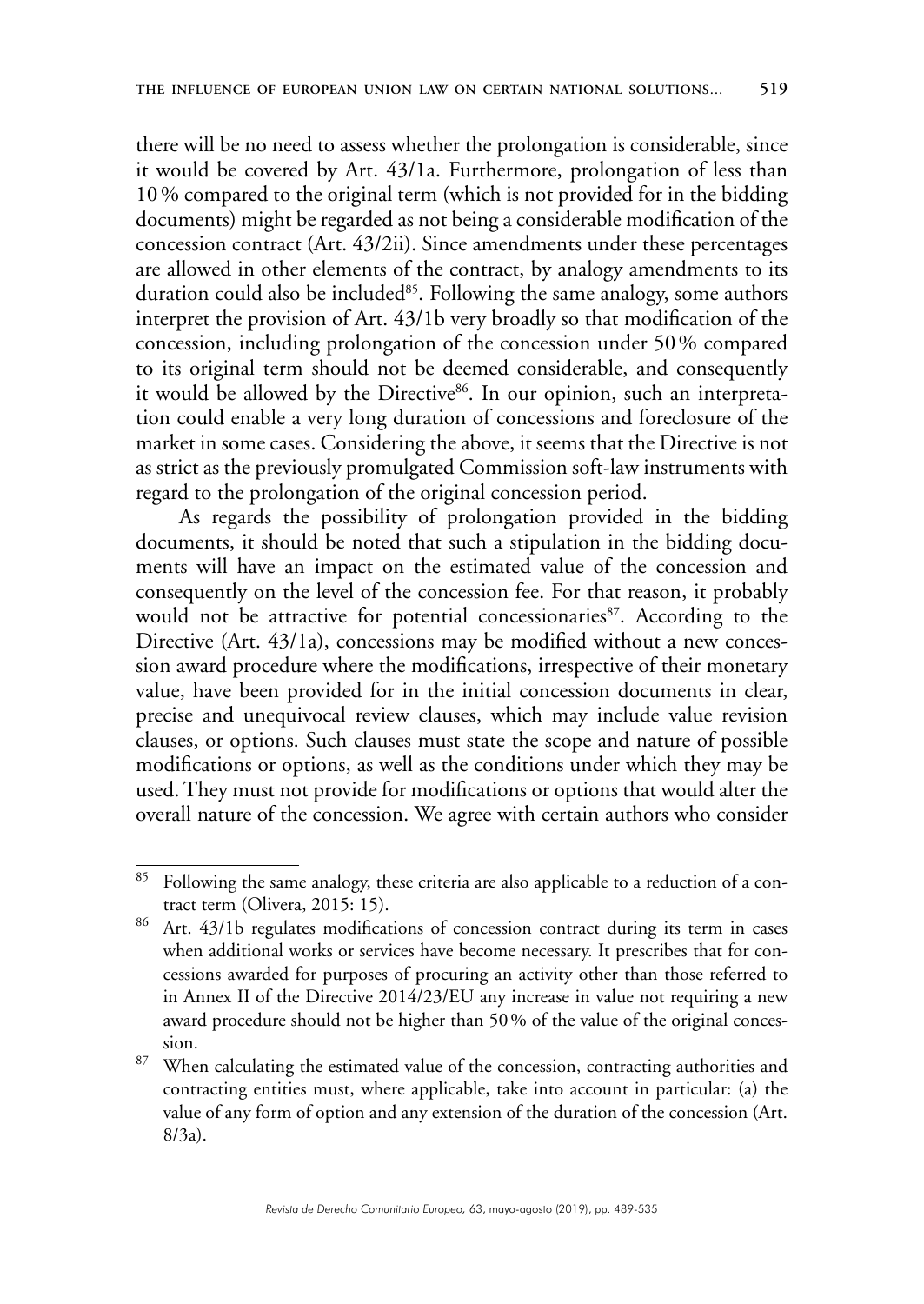that it is questionable if the modification of a contract can be provided for in the contract itself because "novation has always been characterized by introducing a completely new stipulation to an existing contract" (Olivera, 2015: 40). In addition, very often different deficiencies in a contract, which could not be foreseen previously, can be identified only during its performance.

#### *2.2. Croatian law*

According to the CA, the concession period may be prolonged if it is due to a change in the concession agreement pursuant to the CA (Art. 17/5 CA in relation to Arts. 62-65 outlining the conditions for changes in the concession agreement), following in its provisions the concept of Directive 2014/23/ EU, as outlined above. The CA does not provide transitional provisions for the extension of existing concessions where the bidding documents do not provide for the possibility of such modifications. Regarding the possibility of prolongation of the concession for the economic exploitation of the common domain, the CA additionally refers to the provisions of the special law.

The MDSPA contains a special provision concerning the prolongation of the concession period. According to Art. 22 of the MDSPA, in cases when new investments economically justify it, as well as in cases of *force majeure*, the concessionaire may submit to the concession grantor a request to extend the duration of the concession. In this case, the concession grantor may extend the period of a granted concession to up to thirty years in total for concessions granted by the county assembly, and to up to sixty years in total for concessions awarded by the Croatian government. Of course, such prolongation of concessions will result in amendments to other conditions in the decision on granting the concession and the concession contract.

The reasons indicated in Art. 22 of the MDSPA, based on which the concessionaire may request prolongation of the concession, are very general and do not outline the procedure for allowing the prolongation or the criteria for passing such a decision. Therefore, this decision is left to the discretion of the concession grantor. However, according to Art. 98 of the General Administrative Procedure Act<sup>88</sup>, the decision would need to be explained and decisive reasons provided or reasons given for the request of the concessionaire not being accepted. Due to the lack of elaborated provisions, the exception to the rule that the concession terminates upon the elapsing of the concession term, as envisaged by the MDSPA, can be very useful but also rather unfair to concessionaires. The possibility of prolongation is prescribed

<sup>88</sup> Official Gazette of the Republic of Croatia, no. 47/2009.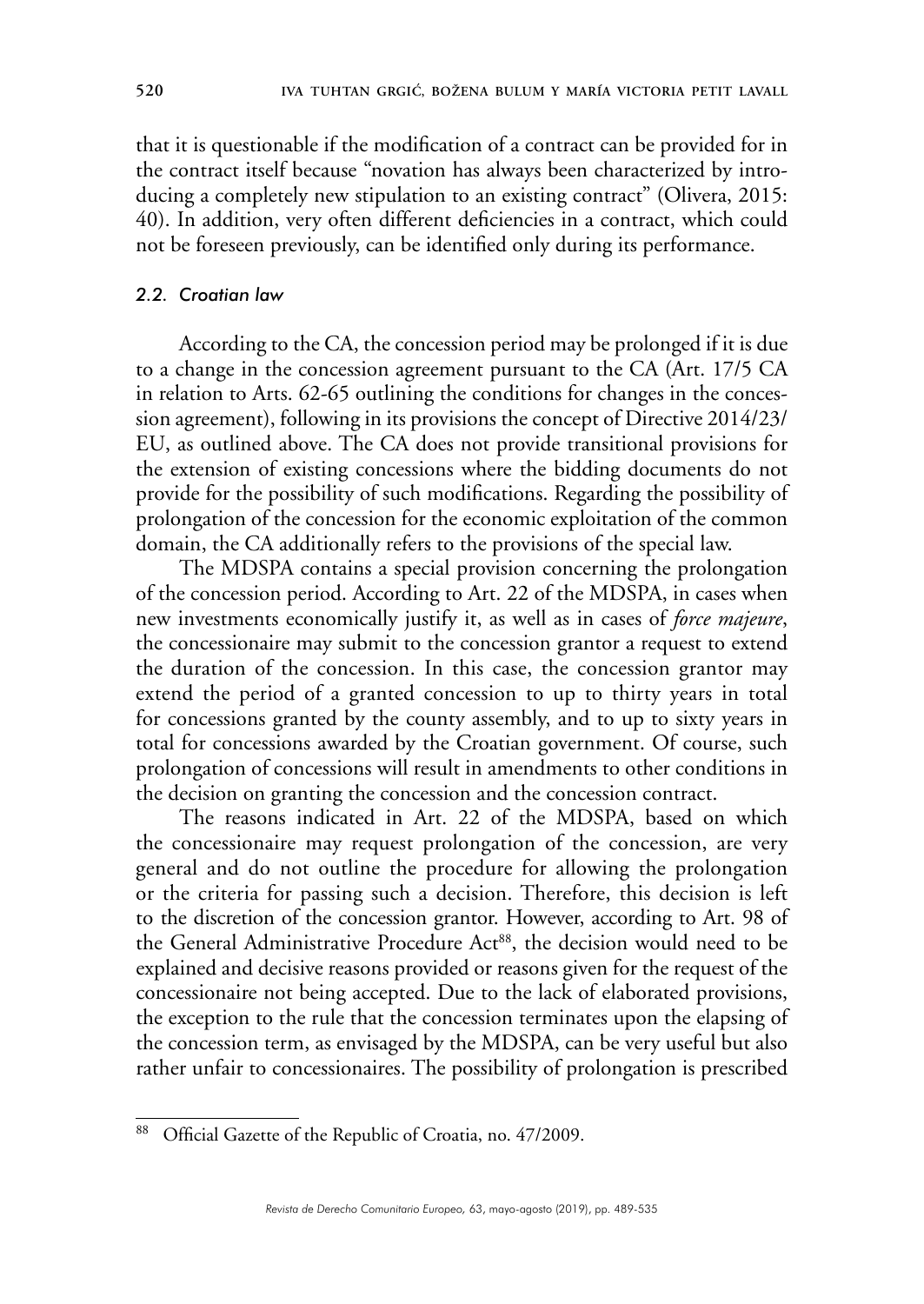by way of exception but in fact requests are accepted as a rule (Tuhtan Grgić and Bulum, 2018: 322-325).

The possibility of extending the concession based on the CA in case of changes to the concession agreement and the possibility of extending the concession based on the MDSPA are not mutually exclusive. Nevertheless, the question must be raised as to whether the provision of Art. 22 of the MDSPA conforms with the objective and purpose of the Directive. Although Art. 18 of the Directive does not contain an explicit prohibition, according to Art. 22 of the MDSPA an extension could be contrary to the objective and purpose of the Directive (the principles of transparency, non-discrimination and equal treatment).

#### *2.3. Spanish law*

There are different autonomous acts on marinas that regulate concession extensions if one is requested by the concessionaire. However, in no case may the initial term, together with that of the extension, exceed the maximum period legally stipulated.

In order to allow for the extension of concessions, all acts require this possibility to be expressly provided for in the concession-granting title. However, the majority of acts also allow the extension of a concession even if it is not foreseen in the concession title when certain requirements are met, e.g. if the concessionaire has carried out an investment not foreseen in the concession that, in the opinion of the Port Administration, is of relevance to the exploitation of the port and which exceeds by a certain percentage the updated value of the investment foreseen in the concession title (Art. 32.3 Ports of the Generalitat Valenciana Act; Art. 67.2 Ports of Galicia Act); to restore the economic balance of a contract; or, exceptionally, to satisfy the rights of creditors if the credit rights of the concessionaire have been subject to securitisation in accordance with the basic state legislation regarding public works concession contracts (Art. 36.2 Ports of Cantabria Act).

In this regard, Art. 27.2 of the Ports of Andalusia Act considers that extensions not provided for in the concession title constitute a substantial modification of the conditions of the concession at the request of its holder, and must be processed as a concession application. In any case, following this precept, extensions "may only be granted in exceptional cases, for reasons of strategic or relevant interest to the port, and provided that the person or the concessionaire entity carries out new investments that duly correspond with the requested extension".

However, it must be taken into account that at present the PSCA, in Art. 29, only allows for the extension of the terms established in the specifications of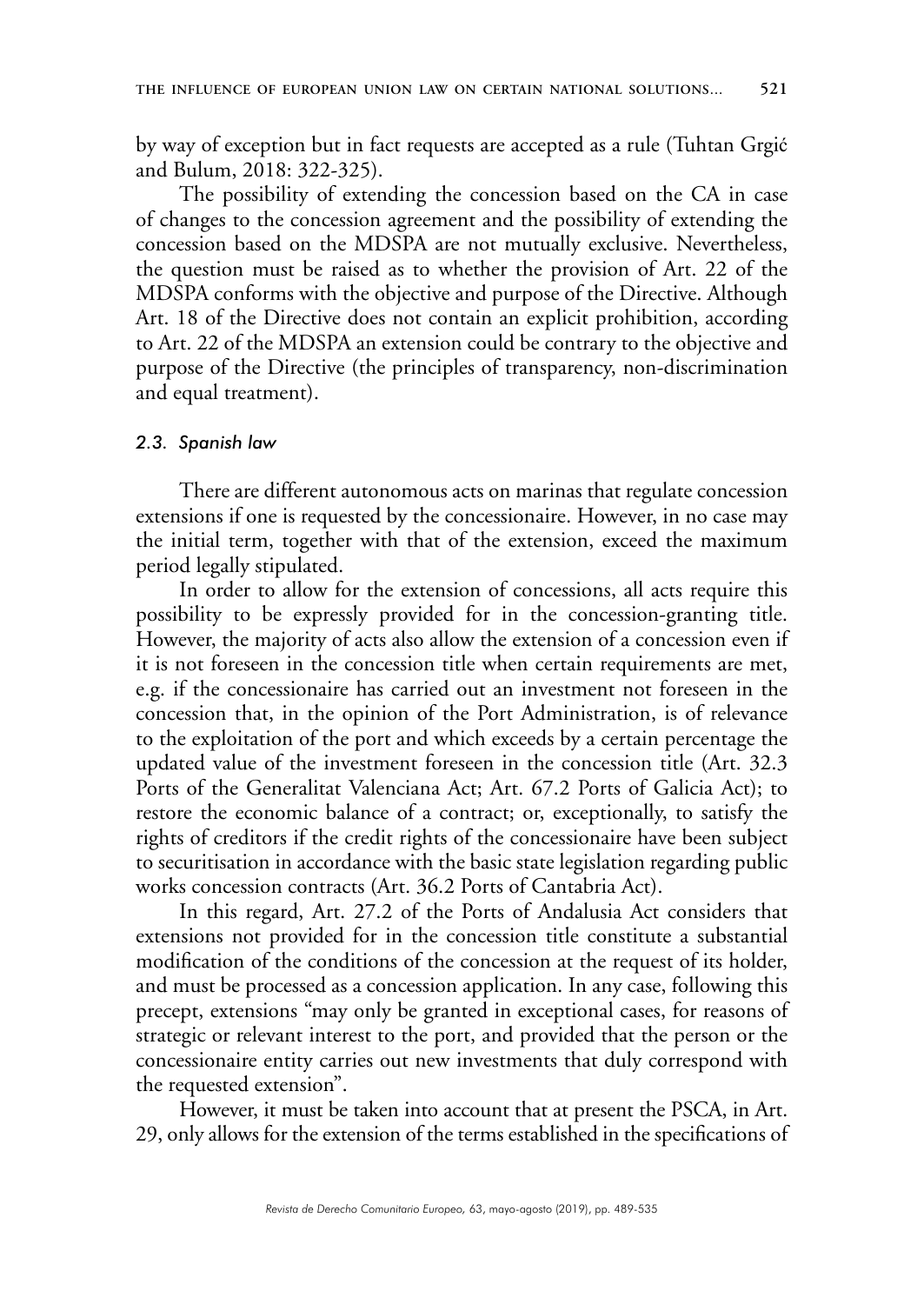works concession or services concession contracts by 15 percent of their initial duration to restore the economic balance of the contract in the circumstances provided for in Arts. 270 and 290. In the same way, the criteria of Art. 205 must be met to extend the contract when this possibility is not contained in the special administrative specifications clauses. Consequently, it should be understood that any provisions contained in autonomous acts that are contrary to the provisions of the PSCA are expressly repealed.

### *2.4. Italian law*

The Navigation Code, which regulates the general framework on concessions in the maritime domain in Italian law, once contained interesting protective provisions regarding the legal position of concessionaires whose concession was set to expire. Namely, concessionaires used to have a preferential right to concession in respect of new applicants (so-called *'diritto di insistenza'*, former Art. 37/2 NC). The European Commission considered that the national legislation was not in conformity with Community law and opened infringement proceedings against the Italian Republic (no. 2008/4908). In order to align the Italian legal framework on concessions in the maritime domain with EU law, this provision granting the concessionaire a preferential right was erased. However, in order to protect the acquired rights and legitimate expectations of existing concessionaires, Decree Law DL no. 194/200989 was enacted, prescribing in Art. 1/18, in respect of concessions in the maritime domain used for tourism and recreational purposes, that "concessions existing on the date of entry into force of the present decree that are due to expire at the latest on 31 December 2015 shall be extended until that date". This provision was amended by Art. 34k of Decree Law no. 179/2012,<sup>90</sup> which extended concessions until 31 December 2020, after which date concessions should be awarded by public tender. The rationale behind the extension under the law was the stated need to ensure the operation of existing concessions pending the enactment of new general and organic regulations (Lageder, 2018: 5).

Three administrative courts raised doubts about the compliance of these prolongations with EU law and the Italian Constitution (Arts. 41 and 117), considering that such measures could not be justified by the principle of adequacy and proportionality in relation to the requirement to preserve the

<sup>89</sup> DL no. 194 of 30 December 2009, enacted as law by Law no. 25 of 26February 2010.

<sup>90</sup> DL no. 179 of 18October 2012, enacted as law by Law 221 of 17 December 2012.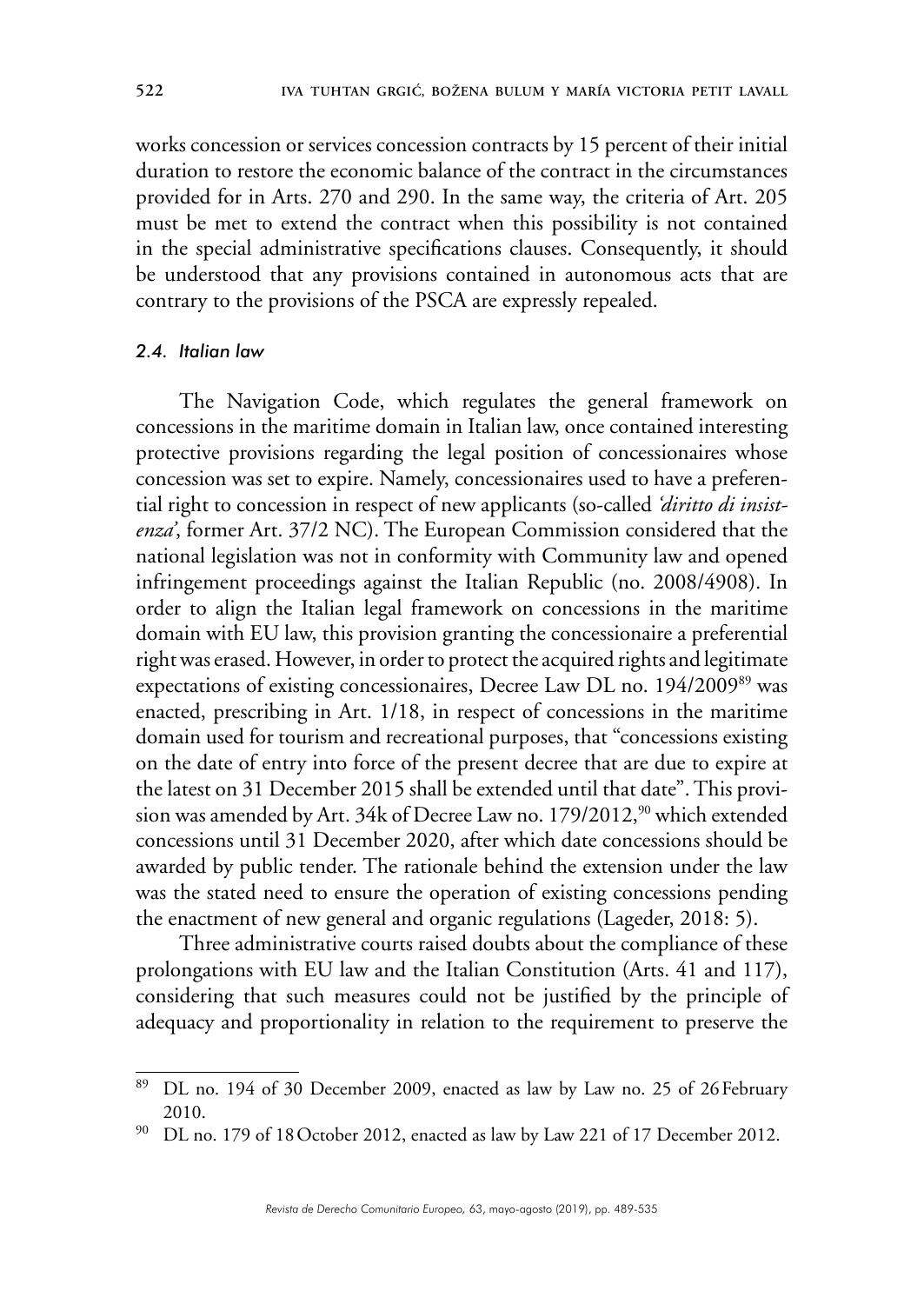financial equilibrium of the concessionaire $91$ . At the initiative of two Italian administrative courts, the CJEU addressed the issue of compliance of the legal prolongations of concessions in its judgment of 14 July 2016 in Joined Cases C-458/14 and C-67/15 Promoimpresa and Melis. The Court held the provisions on prolongations to be contrary to Directive 2006/123/EC on services in the internal market, as well as being contrary to Art. 49 of the TFEU (freedom of establishment), Art. 56 of the TFEU (freedom to provide services) and Art. 106 of the TFEU (competition). After the cited decision of the CJEU, where *ex lege* prolongation of concession contracts in the public domain (qualified as 'authorisation') was declared as incompatible with EU law, a 'new' transitional measure was enacted<sup>92</sup>. For the sake of legal certainty and the public interest, relationships already established and pending in accordance with provisions on *ex lege* prolongation remained valid<sup>93</sup>.

In the meantime, due to the imprecise wording of Art. 1/18 of the DL 194/2009, i.e. 'concessions for tourism and recreational purposes', the question of the scope of application of the prolongations was raised, precisely in relation to existing concessions for marinas. The Italian Council of State, in its judgments $94$  took the position that prolongations provided for recreational-tourism concessions cannot be applied to concessions for marinas. However, the amendment to Art. 1/18 of 2012<sup>95</sup> extended the scope of the application of the prolongation of existing concession contracts to "sports, as well as those intended for marinas, landing places and moorings dedicated to pleasure navigation". In its subsequent judgment, the Council of State changed the position it had previously taken and explained that the function of the amendment was explanatory or interpretative, and not

<sup>94</sup> State Council, 18 December 2012, no. 6488; State Council, 2151/2013.

<sup>91</sup> TAR Lombardia, 26 September 2014, n. 2401, retrieved from htpp:/[/www.quotidia-](http://www.quotidianogiuridico.it)

[nogiuridico.it.](http://www.quotidianogiuridico.it) <sup>92</sup> It is interesting to mention that the Italian legislator in some cases even used the term *concessione per licenza* but only for the institute of authorisation different from concessions, which is of minor importance and shorter duration (Righetti, 1987: 706).

<sup>&</sup>lt;sup>93</sup> "Pending the revision and reorganization of the matter in accordance with the principles deriving from European law, in order to ensure certainty to the existing legal situations and ensure the public interest in the management of state property without interruption, the relationships already established and pending under Art. 1, Paragraph 18 of Decree-Law no. 194 of 30 December 2009, enacted with amendments by Law no. 25 of 26 February 2010, remain valid". Art. 24, Paragraph 3-septies, of DL no. 113 of 24 June 2016, enacted into law by Law no. 2016 of 7 August 2016.

<sup>95</sup> Art. 1/547 Law no. 228 of 24 December 2012.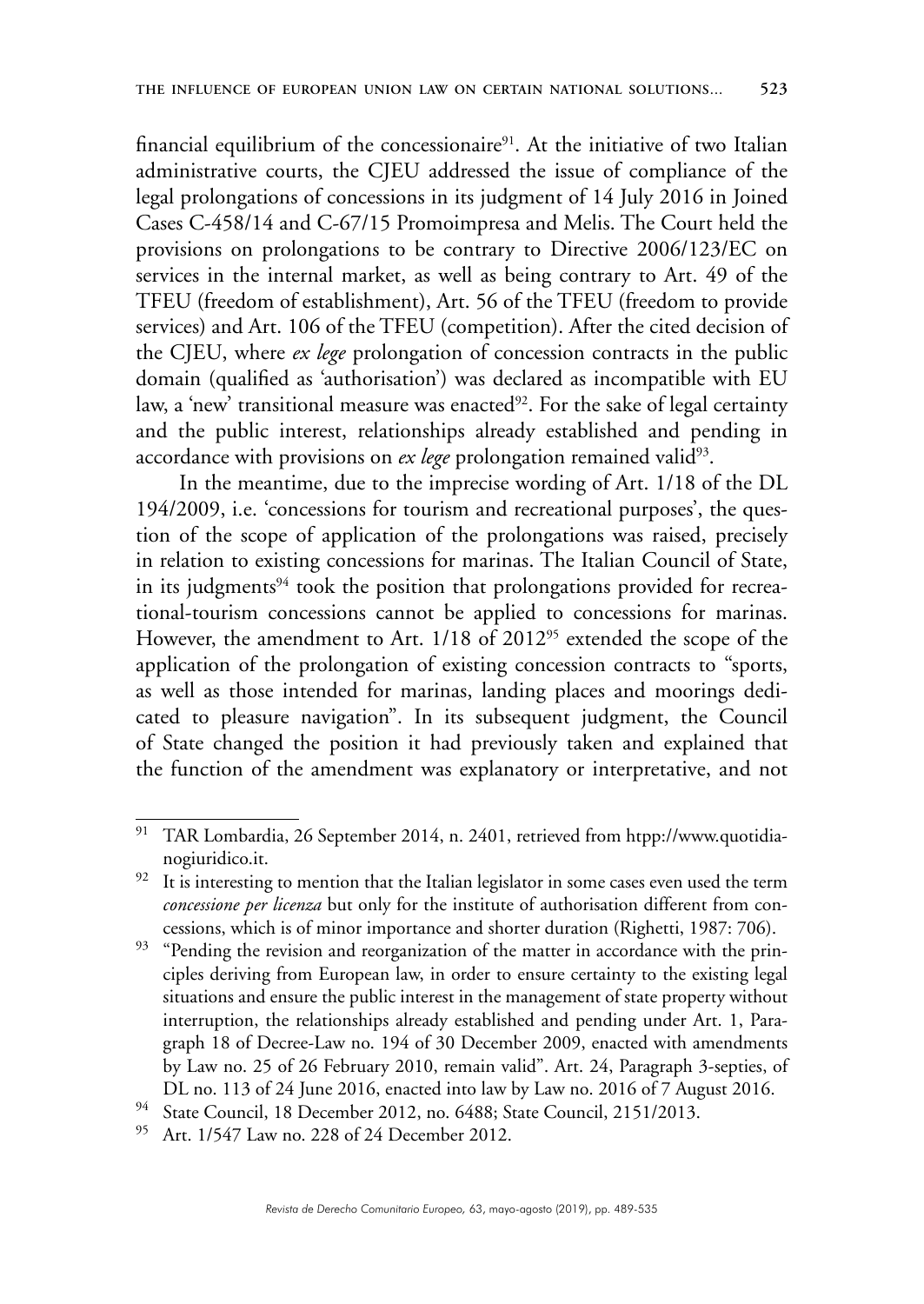retroactive<sup>96</sup>. The Council of State also referred to the CJEU for a preliminary ruling regarding the compliance of the prolongation of concessions in the maritime domain with EU law but, due to the substantial identity of the issues decided on in the preliminary ruling in Joined Cases C-458/14 and  $C$ -67/15, decided to withdraw the referral<sup>97</sup>. Referring to the judgment of the CJEU, the Council of State discussed the subject and decided that, even though the scope of application of the provision on the *ex lege* prolongation of concessions was extended to touristic ports, "the national law on the legal prolongation of concessions in the maritime domain for tourism and recreation purposes, including concessions for berths and ports of nautical tourism, must be disregarded, as it is contrary to Article 12(1) and (2) of Directive 2006/123/EC of the European Parliament and of the Council of 12 December 2006 on services in the internal market, and also with Article 49 TFEU"98. However, it has to be stressed that in the joined cases the concessions had a tourism-recreational purpose and fell within the scope of application of Directive 2006/123/EC, whilst in the case in hand the purpose of the concession was different, i.e. a concession for a nautical tourism port, which in our opinion does not fall under the scope of application of the Directive on services. Regardless of this, concessions in the maritime domain for marinas (both building and management) is of certain cross-border interest in view of the criteria developed by the Court of Justice<sup>99</sup>, and thus the concept of *ex lege* prolongation constitutes an obstacle to the freedom of establishment granted in Art. 49 of the TFEU.

In the meantime, in order to regulate the matter of concessions in the maritime domain, the regions enacted their own regional laws. These regional laws should have regulated the subject matter in line with EU law. However, some of the laws contained provisions on different mechanisms intended for modifications of existing concession contracts in relation to the possible

<sup>&</sup>lt;sup>96</sup> Consiglio di Stato, Chamber VI, 20 July 2017, no. 873, retrieved from [https://bit.](https://bit.ly/2WacVAp) [ly/2WacVAp,](https://bit.ly/2WacVAp) p. 5.

<sup>97</sup> Judgement of the Court of 14 July 2016 in joined cases *Promoimpresa srl and Others v Consorzio dei comuni della Sponda Bresciana del Lago di Garda e del Lago di Idro and Others*, cit. And Order of the President of the Court of 13 October 2016, *Regione autonoma della Sardegna v Comune di Portoscuso,* 449/15, EU:C:2016:793.

<sup>98</sup> State Council, Chamber VI, 20 July 2017, no. 873.

<sup>99</sup> Judgement of the Court of 15 May 2008 in joined cases *SECAP SpA* (147/06) *and Santorso Soc. coop. arl* (148/06) *v Comune di Torino,* EU:C:2008:277; Commission interpretative communicationon on the Community law applicable to contract awards not or not fully subject to the provisions of the Public Procurement Directives (OJ C 179, 1 August 2006, p.2).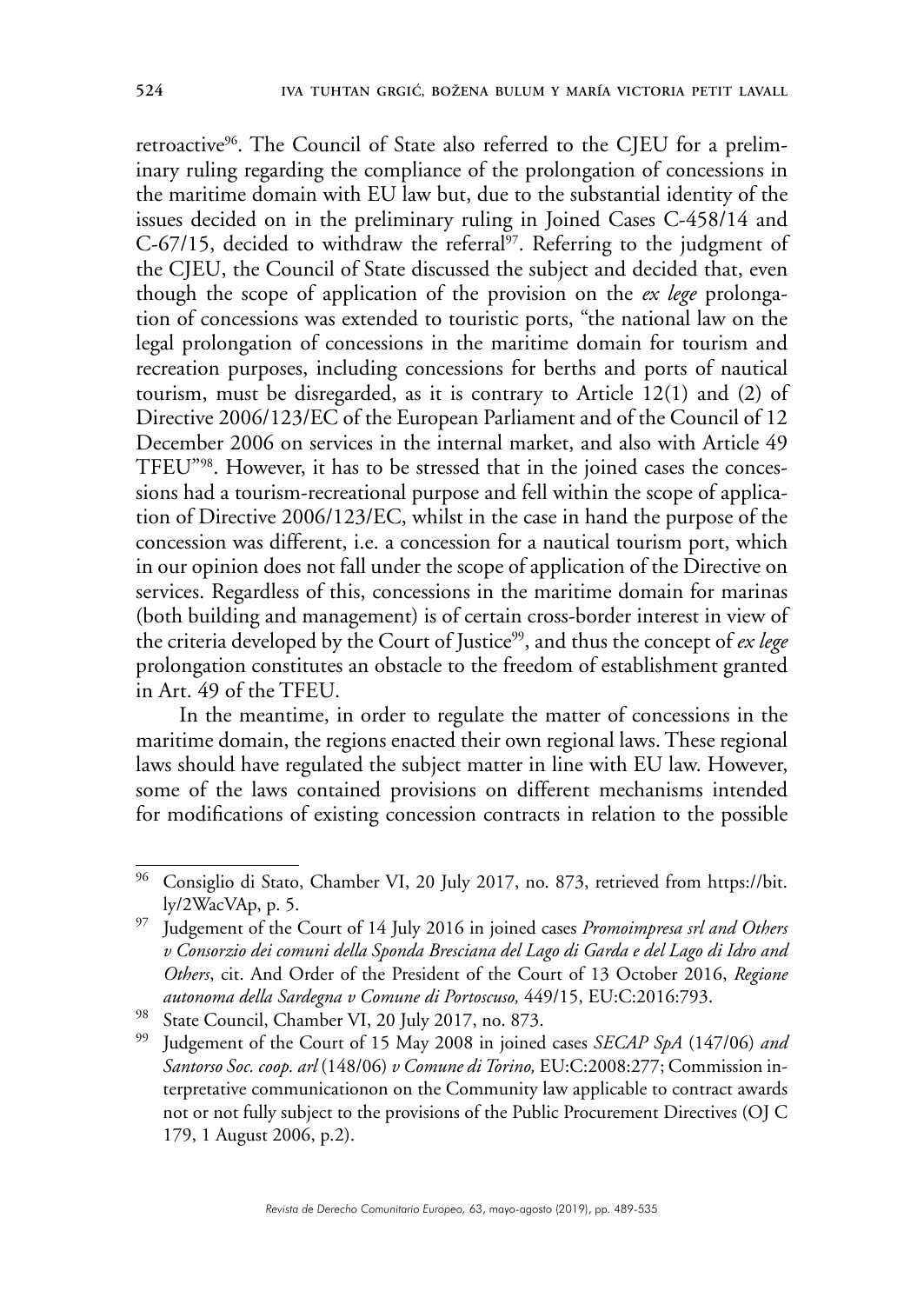prolongation of the duration of contracts. These provisions were contested in front of the Italian Constitutional Court as contrary to national and European law, since the automatic renewal of existing concessions prevents any form of selective procedure aimed at identifying possible new concessionaires from being carried out<sup>100</sup>. The Italian Constitution Court was right to find that the regions had exceeded their competences when prescribing such instruments<sup>101</sup>, since the matter of protection of competition is the exclusive legislative competence of the State.

Finally, in the context of the legal prolongation of concessions, one of the transitional and final provisions of DPR 509/1997 has to be mentioned. This is a provision on the possible prolongation of the concessions which were in force on 1 January 1990 (Art. 10/3). According to this article, a concession can be extended, without prejudice to any other conditions of the concession, at the request of the concessionaire if it appears that they have been unable to carry out, for reasons for which they are not responsible, works or substantial parts of the works envisaged, or if new works are necessary to upgrade the port facilities or to maintain their functionality. In the same provision, it is prescribed that the period of extension is determined by the granting authority, taking into account the size of the original and the added investment. Apart from this transitional provision, DPR 509/1997 does not contain any provision on the prolongation of concessions for marinas.

#### *2.5. Maltese law*

As a national measure passed with the aim of implementing Directive 2014/23/EU, the Maltese CCRs also prescribe that concessions must be granted for a limited time<sup>102</sup> in order to prevent foreclosure of the concessions market in Malta. Like the EU Directive, the Maltese CCRs do not explicitly mention the possibility of prolonging the concession period. However,

<sup>100</sup> See Judgment of the Italian Constitutional Court no. 180/2010 (Art. 1 of the Region of Emilia-Romagna Act, no. 8/2009); Judgment no. 233/2010 (Art. 36/2 of the Region of Friuli-Venezia Giulia Act, no. 13/2009); Judgment no. 340/2010 (Art. 16/2 of the Region of Toscana Act, no. 77/2009), Judgment no. 213/2011 (Arts. 1 and 2 of the Region of Abruzzo Act, no. 3/2010; Art. 5 of the Region of Veneto Act, no. 13/2010; Art. 4/1 of the Region of Marche Act, no. 7/2010); Judgment no. 171/2013 (Art. 1 of the Region of Liguria Act, no. 24/2012); Judgment no. 40/2017 (Art. 14/8 and 9 of the Region of Puglia Act, no. 7/2015). 101 Judgment of the Constitutional Court, no. 213 of 4 July 2011 p. 13 and Judgment of

the Constitutional Court, no. 40/2017.

<sup>&</sup>lt;sup>102</sup> See Paragraph 72, Item 1 CCRs.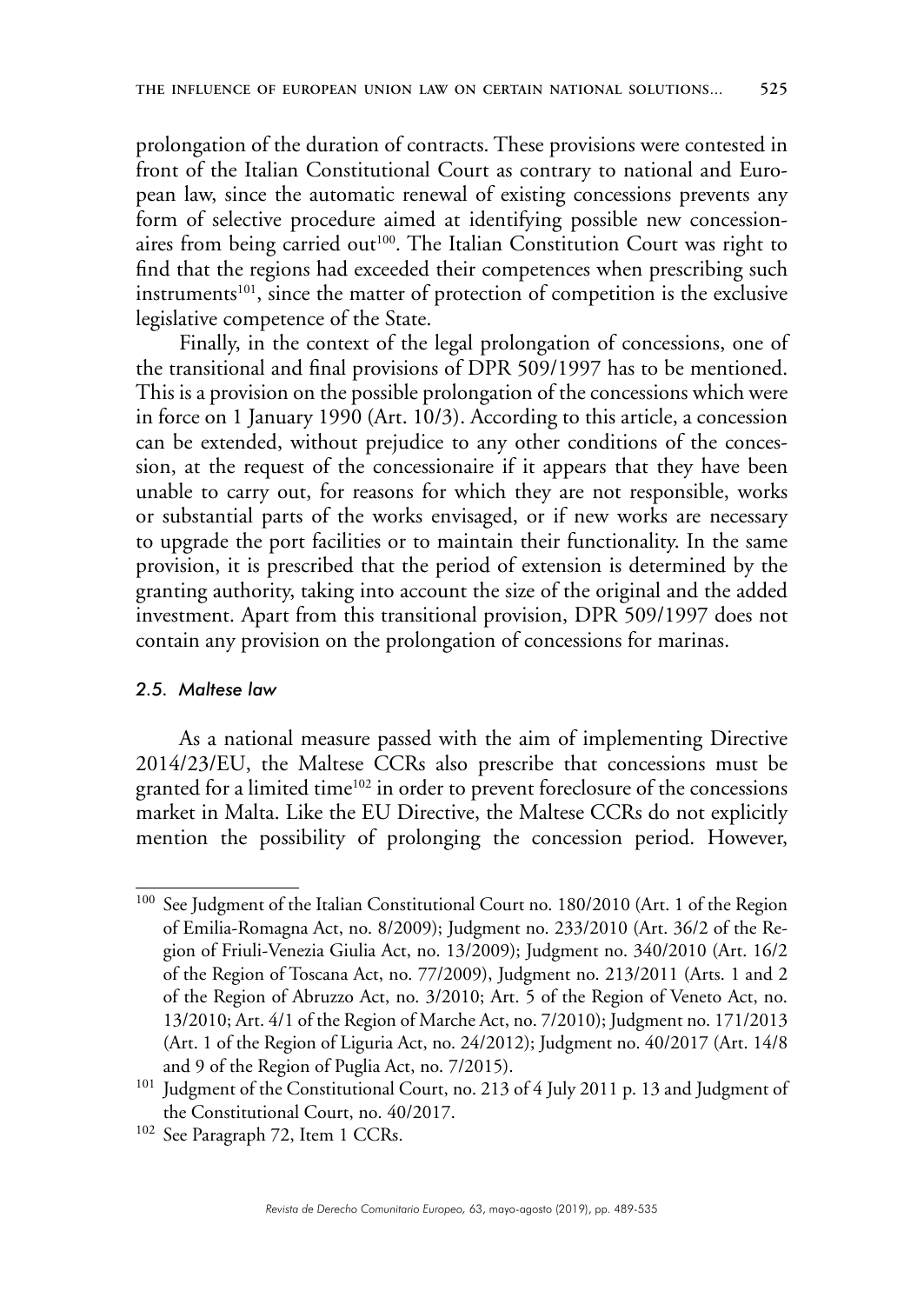prolongation of a concession is possible as a way of modifying it but only when it has been provided for in the initial concession documents in clear, precise and unequivocal review clauses (Paragraph 85, Item 1a CCRs). In the same way as in the EU Directive, modifications or options that would alter the overall nature of the concession are not allowed by the Maltese CCRs.

#### 3. CONCESSIONS UPON REQUEST

#### *3.1. The Directive*

Directive 2014/23/EU does not explicitly mention the possibility of awarding a concession upon request. Nevertheless, this issue is indirectly addressed in Art. 31 of the Directive concerning the publication of concession notices. Pursuant to Art. 31/4, contracting authorities or contracting entities are not required to publish a concession notice where the works or services can be supplied only by a particular economic operator for any of the reasons prescribed by that article, such as the aim of the concession being the creation or acquisition of a unique work of art or artistic performance, the absence of competition for technical reasons, the existence of an exclusive right, or the protection of intellectual property rights and exclusive rights<sup>103,104</sup>. Another case in which the award of a concession without publishing a concession notice is allowed is a situation when no applications (or suitable applications) or tenders (or suitable tenders) have been submitted in response to a prior concession procedure, provided that the initial conditions of the concession contract are not substantially altered and that a report is sent to the Commission if it requests one (Art. 31/5). In these exceptional cases, concessions can be awarded directly to an economic operator without publishing a concession notice. Apart from these cases, directly awarding concessions is strictly forbidden because it represents a serious violation of the TFEU principles of transparency and competition. Concessions can be awarded directly either upon the request of an economic operator or by means of a decision of the contracting authorities or contracting entities. Even when a contract is granted upon the request of an economic operator and not on the initiative of the contracting authority or the contracting entity, it will qualify as

<sup>&</sup>lt;sup>103</sup> This provision is not applicable to the exclusive rights defined in point (10) of Art. 5 of the Directive 2014/23/EU.

<sup>&</sup>lt;sup>104</sup> These exceptions only apply when no reasonable alternative or substitute exists, and the absence of competition is not the result of an artificial narrowing down of the parameters of the concession award.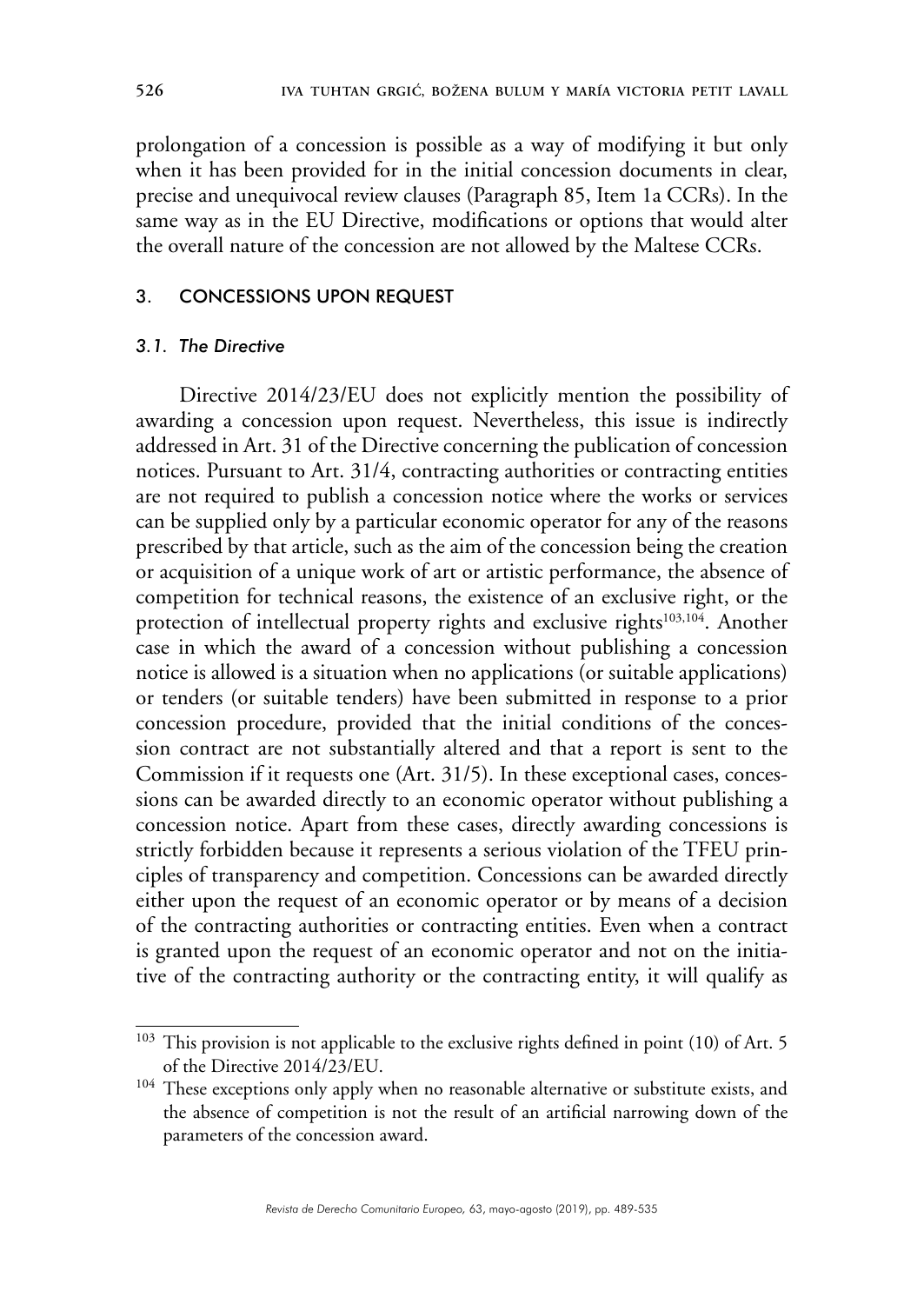a concession (not as an authorisation or licence) if it provides for mutually binding obligations for its parties and if the execution of the works or services is subject to specific requirements defined by the contracting authority or the contracting entity and which are legally enforceable<sup>105</sup>.

#### *3.2. Croatian law*

Granting a concession upon request is an exemption which must already be envisaged in the preparation phase of the bidding documents (Art. 39 CA). This option can be provided for, for example, in cases in which the concessionaire wants to extend the concession to a location which represents an inseparable technical or functional unit of the object of the concession and serves only for the performance of an economic activity. This is particularly interesting for those marinas that are inseparable technical or functional units of hotels. It is true, however, that such an exemption does not exist in the Directive.

The MDSPA, on the other hand, does not envisage a concession for the 'economic use of the maritime domain' being awarded upon request (apart from the possibility of an extension of the concession period). However, a person interested in becoming a concessionaire may submit an initiative to the concession grantor.

#### *3.3. Spanish law*

The different autonomous acts allow the procedure for granting a concession to be initiated not only ex officio by the administration but also at the request of an interested party (Art. 43.3 Ports of the Canary Islands Act; Art. 38.1 Ports of the Basque Country Act; Art. 34 Ports of the Generalitat Valenciana Act; Art. 34.3 Ports of Cantabria Act; Art. 60.1 Ports of the Balearic Islands Act). However, in accordance with Art. 135 PSCA the initiation of the procedure at the request of an interested party must respect the regime currently envisaged in the PSCA and, in particular, invitations to tender should be published (Zambonino Pulito, 2010: 77). This is established in greater or lesser detail by the different autonomous port acts (e.g. Art. 41 Ports of the Basque Country Act; Art. 36 Ports of Cantabria Act).

It should be noted that a procedure at the request of an interested party is different from a negotiated procedure without the prior publication of a tender notice in works concession and services concession contracts

<sup>&</sup>lt;sup>105</sup> See Recital 14 of the Preamble of Directive 2014/23/EU.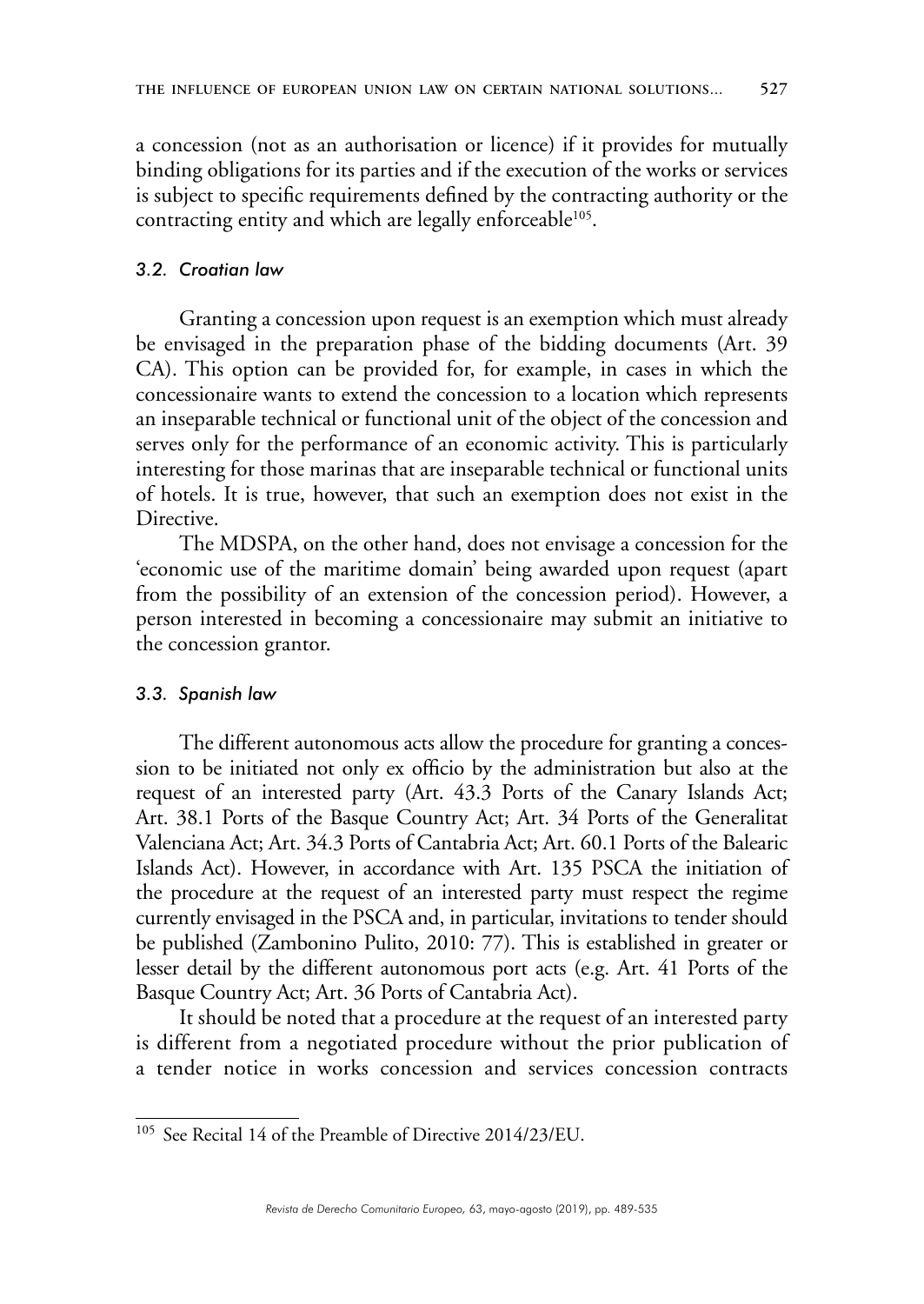(Art. 170 PSCA). In fact, this procedure constitutes an exception to the general rule of the necessary publication of negotiated tender procedures (Art. 169 PSCA).

In summary, a negotiated procedure without publishing a concession notice is only admissible, in accordance with Directive 2014/23/EU when: a) no offer, no adequate offer, no request for participation, or no request for appropriate participation in response to an open procedure or a restricted procedure has been submitted; b) when the works or services can only be entrusted to a specific entrepreneur because there is no competition for technical reasons; and c) when the contract has been declared secret or reserved, or when its execution must be accompanied by special security measures in accordance with current legislation [Art. 168. a) PSCA]. The procedure is regulated in Arts. 169 and 170 PSCA.

#### *3.4. Italian law*

DPR 509/1997 regulates the concession-granting procedure in a specific way, based on the concept of a 'one-stop shop'. The administrative procedure is divided into several stages. The initiative for the concession-granting procedure comes from the person interested in the concession: either for the management (and renovation) of an already existing marina or for the building and managing of a new port. This act regulates the concession-granting procedure for the construction of structures dedicated to pleasure navigation based on the 'one-stop shop' concept. The stakeholder submits an application to the maritime authority competent for the area concerned and notifies the municipality accordingly (Art. 3/1 DPR 509/1997). The application must be accompanied by a preliminary draft of the project and the data needed to identify and assess the main effects that the project may have on the environment. In the following stage, the application with all the supporting documentation has to be published by posting it in the register of the municipality where the requested property is located and by publishing the excerpt in the legal announcements of the province (Art. 4/1 DPR 509/1997).

The order has to contain an invitation to all interested parties to submit comments on the project in question, which the administrations taking part in the procedure are required to assess. Within the same period of time, not shorter than 30 days and no longer than 90 days, competing applications can be submitted. These competing applications also have to be published for the purpose of being subject to comments from the concerned public (Art. 4/2 DPR 509/1997).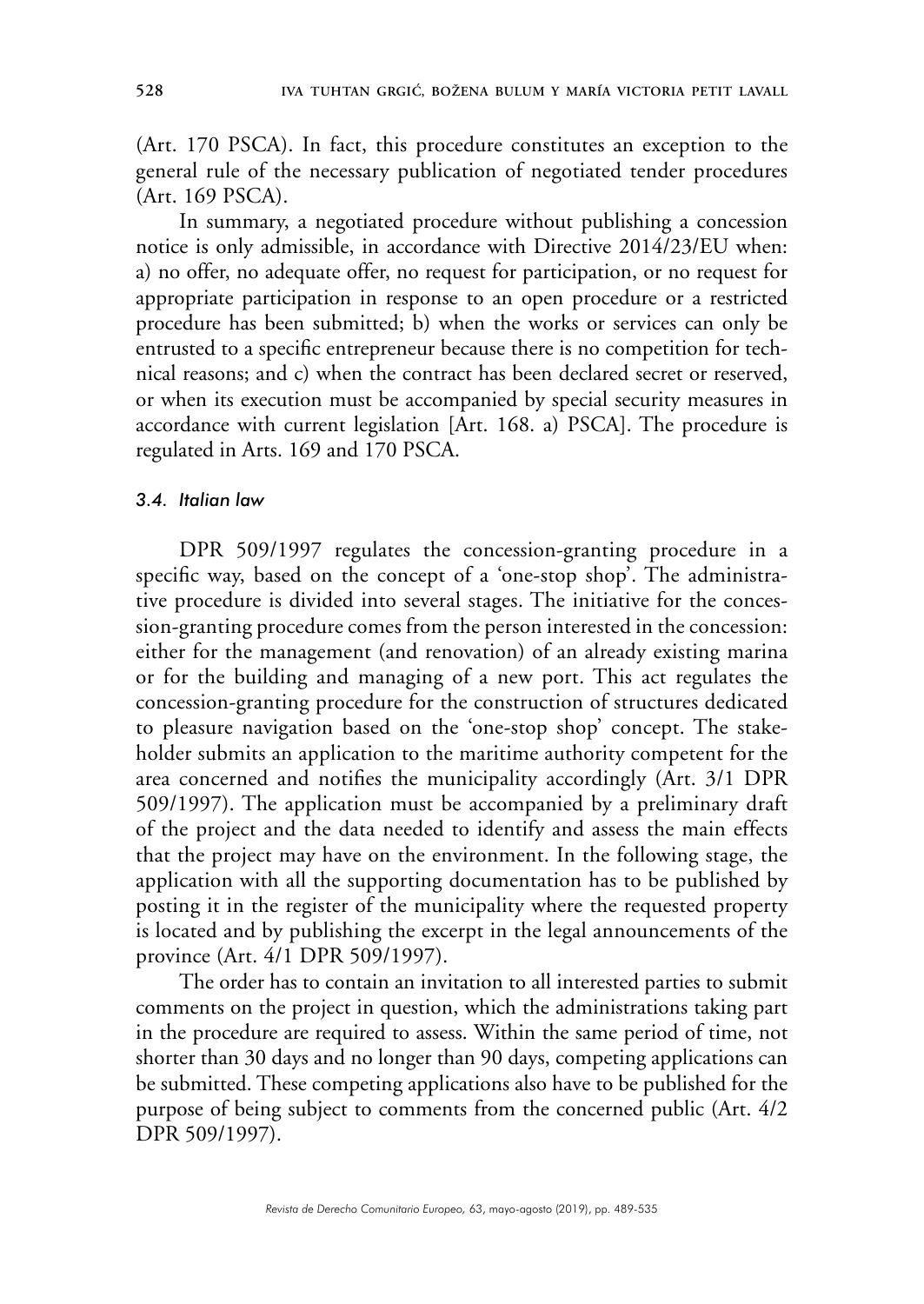After publication, all the applications received must be sent by the maritime authority within thirty days to the mayor of the municipality concerned, who is responsible for organising a services conference (*conferenza di servizi*). All the administrative bodies responsible for the protection of specific public interests have to be invited to participate: the region, the municipality, the authority competent to grant the concession, and the customs agency (Art.5/2 DPR 509/1997). The authorities invited to participate at the conference are given at least 90 days to analyse the project(s). At this point of the administrative process, the authorities participating at the conference may ask for modifications to the preliminary projects submitted. Once modified, a preliminary project may be either declared admissible or rejected by the conference. In the case of several projects, only one can proceed to the next phase. The mayor has to invite the promoter to submit a final project, which is, for a final time, analysed by all the authorities involved.

In the final approval stage of the procedure, two scenarios are possible: the classical one, when the project is in line with physical and urban plans, and another when the project is not in compliance with these plans. In the latter case, the project can be approved by 'programme agreement', by means of which the plan can be modified (Art. 6 DPR 509/1997).

The Council of State, in judgment no. 6488/2012<sup>106</sup>, confirmed the validity of the decree as an operational tool for concession-granting procedures, which should, however, be enhanced by laying down preference criteria (Turco Bulgherini, 2015: 170-177).

Alternative administrative procedures for awarding public works or services concession contracts are prescribed in the Italian Public Procurement Code in the provisions on project financing. Structures dedicated to pleasure navigation are expressly included, and contracting authorities, as an alternative to awarding concessions under Part III of the Code, are authorised to award a concession on the basis of a call for tenders for a feasibility project through the publication of a call for tenders covering the use of resources fully or partially at the expense of the proposing parties. Art. 183/15 of the Public Procurement Code allows private operators to submit project financing proposals to the contracting authorities that include concession agreement schemes and economic and financial plans which, if considered to be of public interest, are reference documents used in the subsequent procedure. However, it is not clear from the provision which procedure is applied: the one prescribed by the Public Procurement Code or that prescribed by the regional law (or, where applicable, by DPR 509/1997).

<sup>106</sup> State Council, 18 December 2012, no. 6488.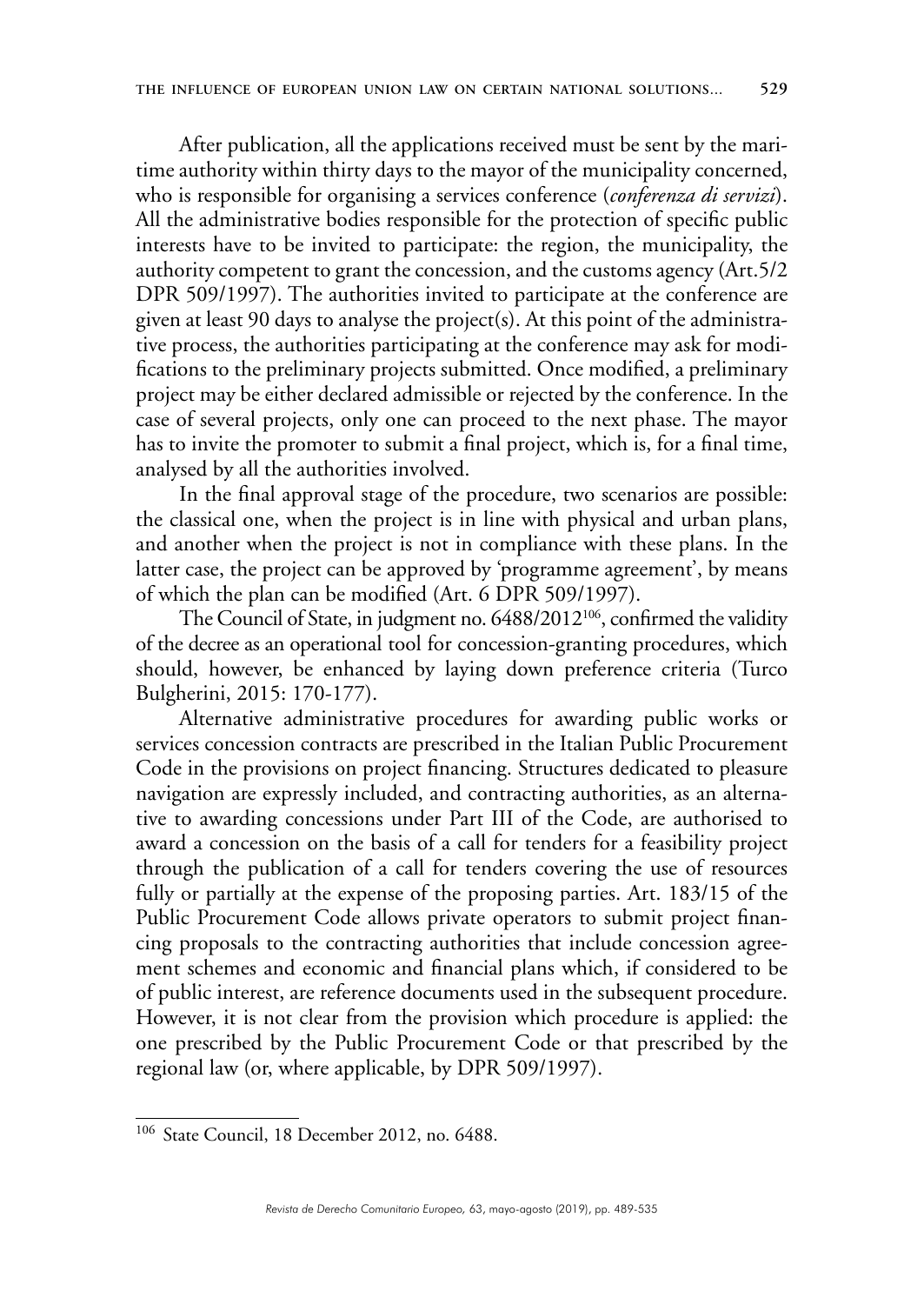#### *3.5. Maltese law*

In conformity with Directive 2014/23/EU, the CCRs do not explicitly mention the possibility of awarding a concession upon request. As a rule, contracting authorities and contracting entities wishing to award a concession which meet or exceed the threshold of EUR 5.225 million<sup>107</sup> (for both works and services concessions) are obliged to make known their intention by means of a concession notice (Paragraph 95, Item 1 CCRs). Concession notices are published by the Publications Office of the European Union (Schedule11). For concessions which do not meet this threshold, there is no such obligation and the contracting authority or contracting entity can commence the concession award procedure, for instance by contacting economic operators in relation to the concessions<sup>108</sup>. In the same manner as Directive 2014/23/EU, Maltese rules prescribe that contracting authorities or contracting entities are not required to publish a concession notice even for concessions which meet or exceed the threshold of EUR 5.225 million in two cases. First, where the works or services can be supplied only by a particular economic operator, and second where no applications, no tenders, no suitable tenders or no suitable applications have been submitted in response to a prior concession procedure (Paragraph 95, Items 4 and 5 CCRs).

### IV. CONCLUSION

The aim of this paper was to examine to what extent EU law has influenced Croatian, Spanish, Italian and Maltese national laws in the matter of concessions in the maritime domain for the construction and provision of services in nautical tourism ports. The analysis of the legal frameworks and judicial practice in these legal systems has proved the hypothesis that, when granting concessions, public authorities are bound to comply with the fundamental rules of the European Union in general. However, the analysis has also raised several questions. The first set of questions relates to the applicability of Directive 2014/23/EU on the award of concession contracts, and the other on the applicability of Directive 2006/123/EC on services in the internal market.

Regarding the question of the applicability of Directive 2014/23/EU on concessions for nautical tourism ports, the answer lies in a sub-question: what

<sup>&</sup>lt;sup>107</sup> The threshold values are prescribed by Schedule 3 of the CCRs and comply with the Directive.

<sup>&</sup>lt;sup>108</sup> See Paragraph 54, Item 1 CCRs.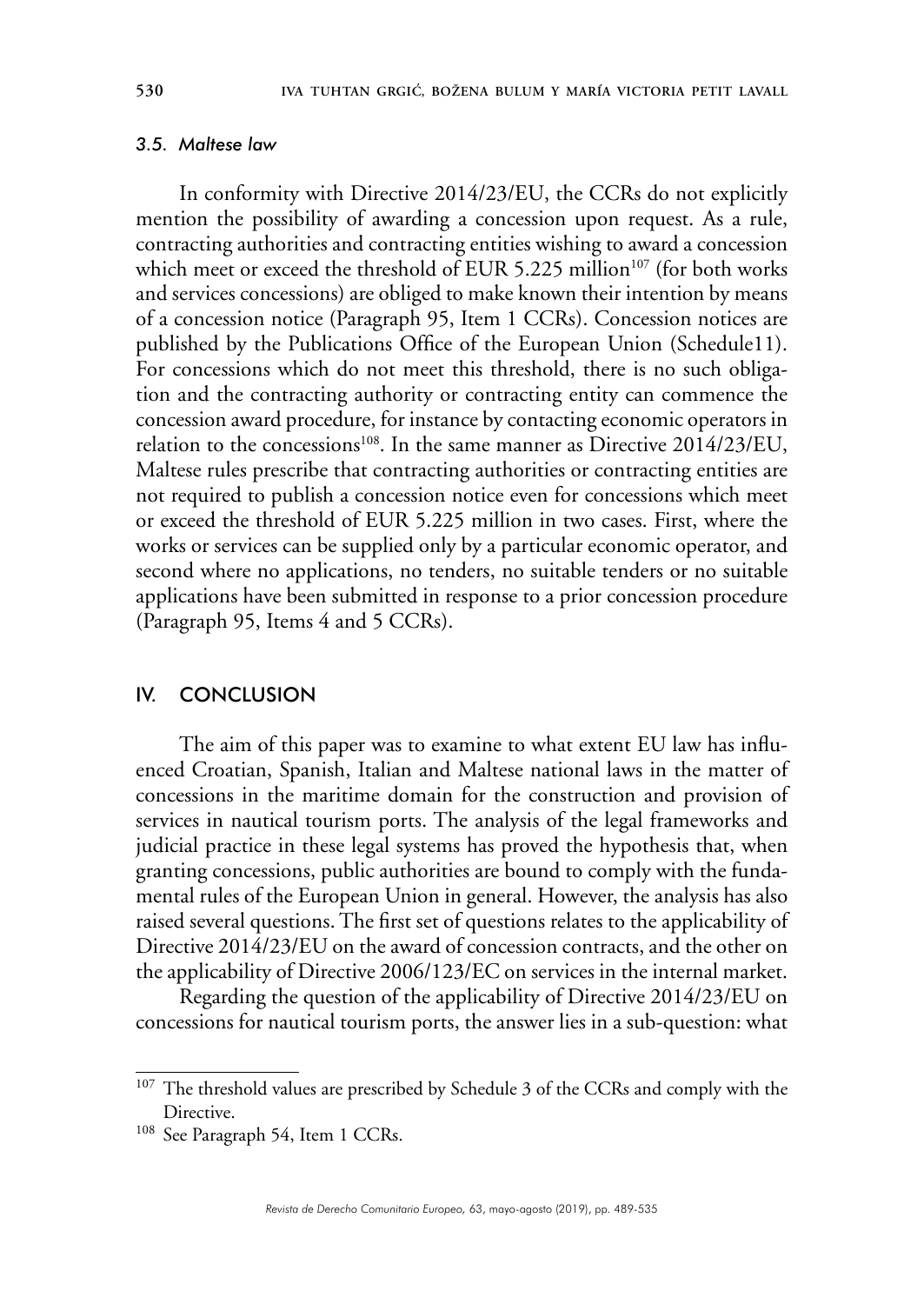is the significance and scope of the Directive's Recital 15 of the Preamble? Persuant to Recital 15

certain agreements having as their object the right of an economic operator to exploit certain public domains or resources under private or public law, such as land or any public property, in particular in the maritime, inland ports or airports sector, whereby the State or contracting authority or contracting entity establishes only general conditions for their use without procuring specific works or services, should not qualify as concessions within the meaning of this Directive.

According to one interpretation of Recital 15, supported by the Italian legislator, ports are beyond the scope of the Directive, and thus beyond the scope of the national law transposing it. A similar solution has been adopted in Spain, where the act which incorporated Directive 2014/23/EU into the Spanish legal system excludes concessions regarding public domain goods from its scope of application. If this was the intention of the European legislator, then the Croatian and Maltese legislators extended the scope of application of the Directive, producing a 'spill-over' effect. Even if this approach is correct, the courts should, in order to preserve the coherence of national legal systems, interpret these provisions, even when applied to ports, in line with the objective which the Directive strives to achieve.

However, in our opinion Recital 15, if read and interpreted as a whole, is not meant to exclude the maritime domain as a whole (including ports) from the scope of application of the Directive but only those agreements which do not encompass the procuring of specific works and services, i.e. those legal relations called concessions not because they have the purpose of procuring specific works and services but to give the legal title for commercial exploitation of the public domain. If this latter interpretation is correct (and it seems to be the one followed in the Spanish system), then the question as to whether the Italian legislator has correctly incorporated the provisions of the Directive into national law can be raised. The Croatian and Maltese legislators have incorporated this Directive into their national legal systems, prescribing the applicability of these norms in the maritime domain, and ports as well, even in cases that should have been excluded according to Recital 15, i.e. where concessions are granted without procuring specific works and services. However, in Croatian practice resistance to giving precedence to a general act on concessions, harmonised with Directive 2014/23/EU, over a special but not harmonised act still prevails. Such a practice could and should be questioned for the sake of the coherence of the legal system.

The second set of questions raised on the basis of the analysis of the legal frameworks for concessions in the maritime domain for nautical tourism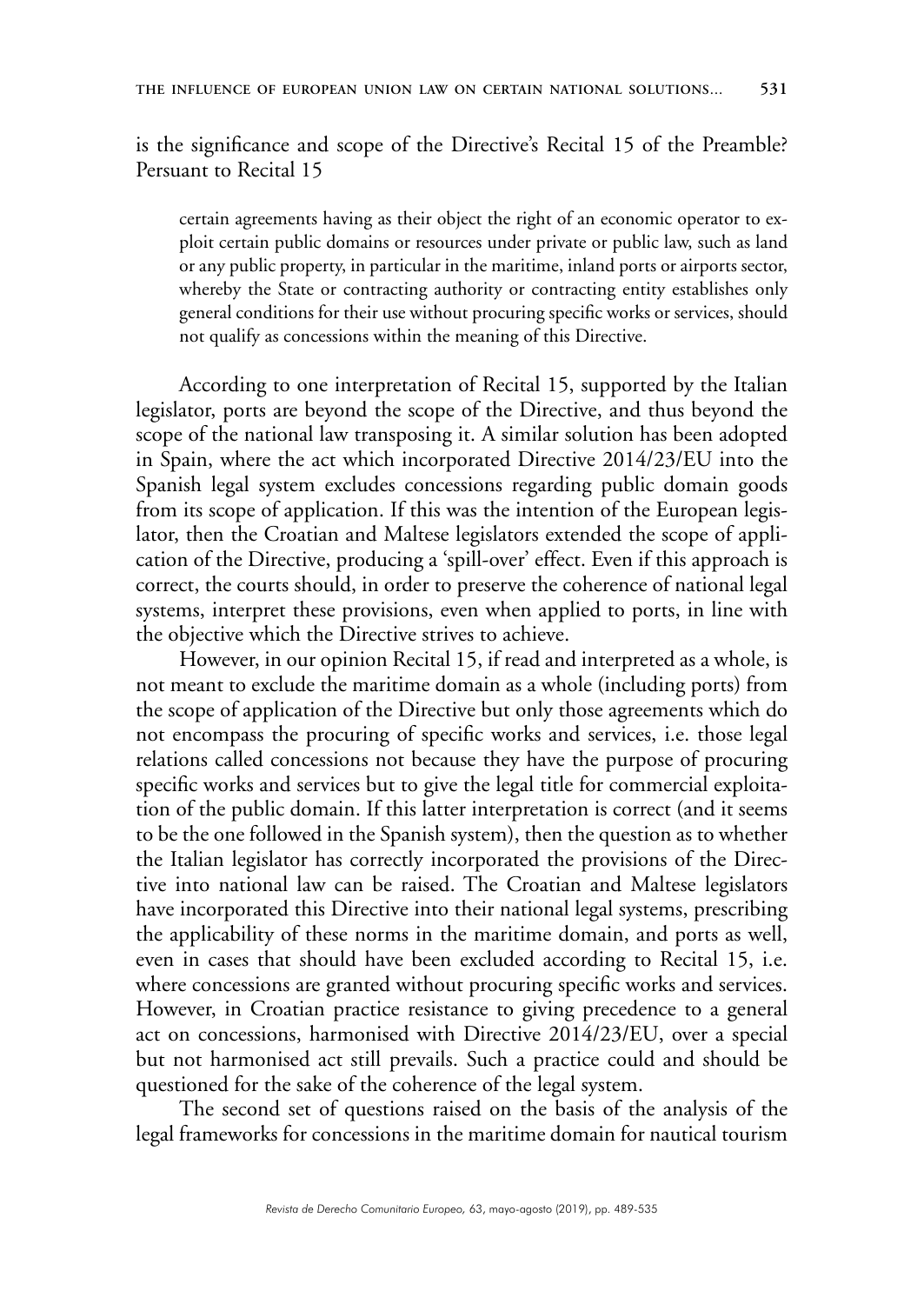ports refers to the applicability of Directive 2006/123/EC on services in the internal market. Arguments in favour of the applicability of this Directive are based on the preliminary ruling of the CJEU on Joined Cases C-458/14 and C-67/15 of 14 July 2016, where the Court took the stand that maritime domain concessions for tourism and recreational purposes can be characterised as 'authorisations' within the meaning of the provisions of Directive 2006/123/EC, irrespective of their characterisation in national law. However, extending the scope of application of the Directive to nautical tourism ports by analogy is, in our opinion, incorrect. This analogy derives from a provision of Italian national law on the prolongation of existing concessions that governs both types of concessions: those for tourism and recreational purposes and those for tourism ports. However, construction and/or managing and rendering services in nautical tourism ports are much more than works and services for which mere authorisation is needed. Concessionaires of nautical ports do not remain free to withdraw from the provision of works or services, and thus the legal title for providing these services should be qualified as a concession and not authorisation.

As regards the issue of the duration of concessions, Directive 2014/23/ EU stipulates that concessions should be limited in time. In all the compared legal systems, the duration of concessions is limited, although significant differences are present regarding the methods and criteria used for the determination of the duration. According to the Directive, the duration should be estimated on the basis of the works or services requested, although the prescribed criteria are general. For this reason, the uniform application of these criteria in different Member States is questionable.

The duration of concessions, as established by acts and concession contracts, as a rule cannot be subject to prolongation. However, this issue is addressed in the part of the Directive that regulates the modification of concession contracts during their term. Provisions in line with the Directive are present in Croatian and Maltese law as well. The prolongation of a concession as a way of modifying it is allowed if the possibility of prolongation is provided for in the bidding documents. Additionally, a prolongation by less than 10% (not provided for in the bidding documents) compared to the original term might not be regarded as a considerable modification of the concession contract. Furthermore, certain authors interpret the provision of Art. 43/1b very broadly so that modification of a concession including a prolongation by less than 50% compared to its original term should not be deemed considerable and consequently should be allowed. In our opinion, such an interpretation could enable a very long concession duration and the foreclosure of the market in some cases. Considering the above, it seems that the Directive is not as strict as the previously promulgated Commission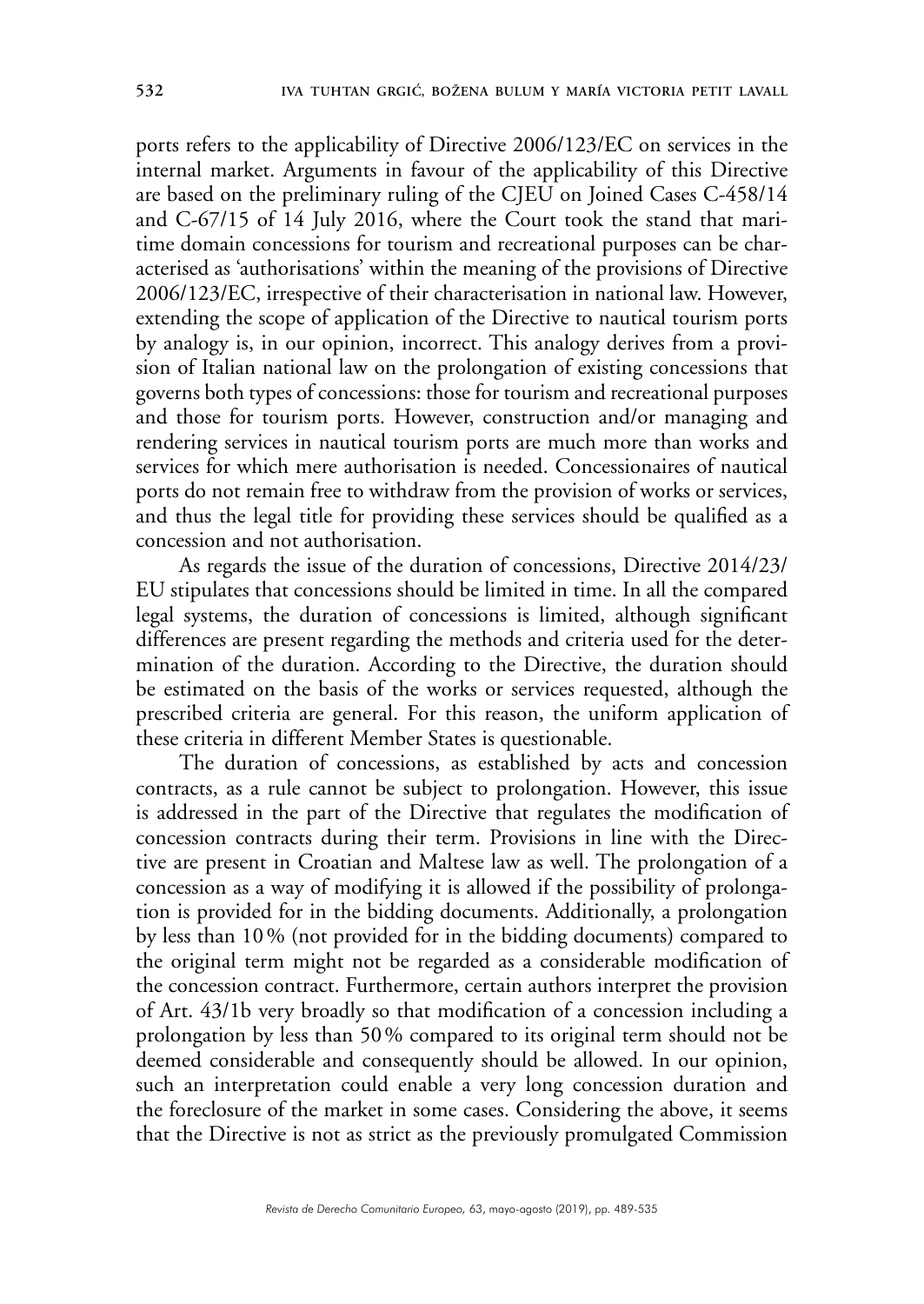soft-law instruments with regard to the prolongation of the original concession period. In Italian case law, the interpretation of domestic law in line with Directive 2006/123/EC and the fundamental principles of the EU has resulted in prohibition of the prolongation of concessions.

Directive 2014/23/EU does not explicitly mention the possibility of awarding a concession upon request. Nevertheless, this issue is indirectly addressed in Art. 31 of the Directive concerning the publication of concession notices, but these possibilities are not really applicable to nautical port concessions, apart from cases in which the awarding of a concession without publishing a concession notice is allowed in situations when no applications (or suitable applications) or tenders (or suitable tenders) have been submitted in response to a prior concession procedure (Art. 31/5). An interesting option, though one not in line with Directive 2014/23/EU, is provided by Croatian law for cases in which the concessionaire wants to extend the concession for a location which represents an inseparable technical or functional unit of the object of a concession, and the concession serves for the performance of an economic activity, for example a nautical tourism port with shore-side access only from a hotel.

Considering the fact that the issue of concessions in the maritime domain in the compared legal systems is, as a rule, regulated by several legal acts that are sometimes not in accordance with each other, it is not surprising that legislators in the different Member States of the European Union have modified, to various extents, the provisions of their national laws under the influence of EU law. These differences are partially the result of differences in the concept of concessions traditionally used for the economic exploitation of the maritime domain in Mediterranean countries and the concept of the institute of concession as regulated by Directive 2014/23/EU.

#### *Bibliography*

- Affannato, E. (2012). Il riparto delle competenze tra lo stato, le regioni e gli enti locali in materia titolarità e gestione dei porti turistici. *Giureta, Rivista di Diritto dell'Economia, dei Transporti e dell' Ambiente*, 10, 67-100.
- Arroyo Martínez, I. (2017). *Compendio de Derecho marítimo (Ley 14/2014, de navegación marítima).* Madrid: Tecnos.
- Benetazzo, C. (2016). Il regime giuridico delle concessioni demaniali marittime tra vincoli U.E. ed esigenze di tutela dell'affidamento. *Federalismi.it,* 25, 28/12/2016. Retrieved from: [https://bit.ly/2Wa5r0k.](https://bit.ly/2Wa5r0k)
- Caranta, R. (2015). The Changes to the Public Contract Directives and the Story They Tell about How EU Law Works. *Common Market Law Review*, 52, 391-460.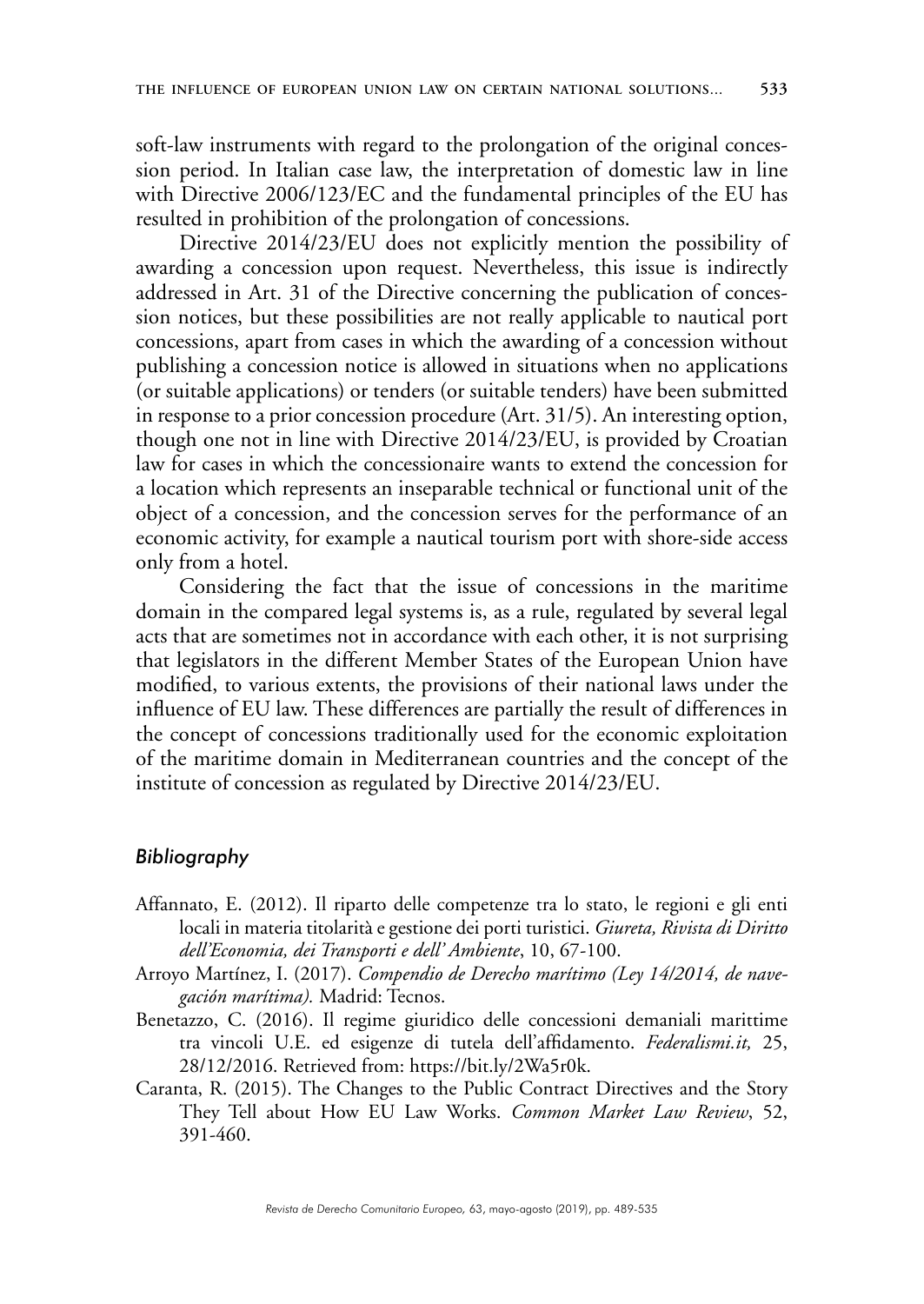- Carota, L. (2017). Il demanio marittimo alla stregua dei principi costituzionali: l'estenzione giurisprudenzionale della nozione di "bene pubblico". *Il Diritto Marittimo*, 4, 883-902.
- D'Ovidio, A. L., Pescatore, G. and Tullio, L. (2016). *Manuale di diritto della navigazione*. Milano: Giuffrè Editore.
- Dragos, D. C. and Vornicu, R. (2015). Public Procurement below Thresholds in the European Union, EU Law Principles and National Responses. *European Procurement and Public Private Partnership Law Review*, 10 (3), 187-206.
- Gimeno Feliu, J. Mª. (2016). El efecto directo de las directivas de contratación pública de 2014 en ausencia de transposición en plazo en España. *Práctica Contratación Administrativa*, 143, 8-19.
- Gimeno Feliu, J. Mª. (2017). *Los efectos jurídicos de las directivas de Contratación pública ante el vencimiento del plazo de trasposición sin nueva Ley de contratos públicos. La directiva de concesiones*. Retrieved from:<https://bit.ly/2WKDEI6>.
- González García, J. (2017). Ley 9/2017 de Contratos del Sector Público: aspectos básicos. *Global Politics and Law,* 4-11-2017. Retrieved from: [https://bit.](https://bit.ly/2Wbs5Fw) [ly/2Wbs5Fw](https://bit.ly/2Wbs5Fw).
- González-Deleito Domínguez, N. (2017). El efecto 2018 en los puertos deportivos: un tsunami inexistente. *Actualidad Administrativa*, 10, 1-11. Retrieved from: [https://bit.ly/2IcTvWI.](https://bit.ly/2IcTvWI)
- Grado, S. (2009). Porti turistici, Project financing e concessioni demaniali maritime necessitate. Nota a T.A.R. Sicilia - Palermo, 3 Settembre 2007. *Il diritto marittimo***,** 4, 1298-1318.
- Hartkamp, A., Sieburgh, C. and Devroe, W. (eds.) (2017). *Cases, Materials and Text on European Law and Private Law*. Oxford: Portland: Hart Publishing.
- Hernández González, F. L. (2016). The Evolving Concept of Works and Service Concessions in European Union Law. *Public Procurement Law Review*, 25, 51-60.
- Lageder, B. (2018). *La proroga delle concessioni demaniali marittime, lacuali e fluviali nella giurisprudenza della Corte di giustizia dell'Unione europea*. Retrieved from <https://bit.ly/2XmZjDt>.
- Olivera, R. D. (2015). Modification of Public Contracts. *European Procurement and Public Private Partnership Law Review*, 10 (1), 35-49.
- Pulido Begines, J. L. (2009). *Instituciones de Derecho de la navegación marítima*. Madrid: Tecnos.
- Righetti, G. (1987). *Trattato di diritto marittimo* (parte prima, tomo primo). Milano: Giuffrè Editore.
- Righi, R. and Nesi, E. (2012). La localizzazione e la realizzazione dei porti turistici tra legislazione nazionale e legislazioni regionali. Retrieved from: [https://bit.](https://bit.ly/2ESmKxk) [ly/2ESmKxk](https://bit.ly/2ESmKxk).
- Sánchez Graells, A. (2015). The Continuing Relevance of the General Principles of EU Public Procurement Law after the Adoption of the 2014 Concessions Directive. *European Procurement and Public Private Partnership Law Review*, 10 (3), 130-139.